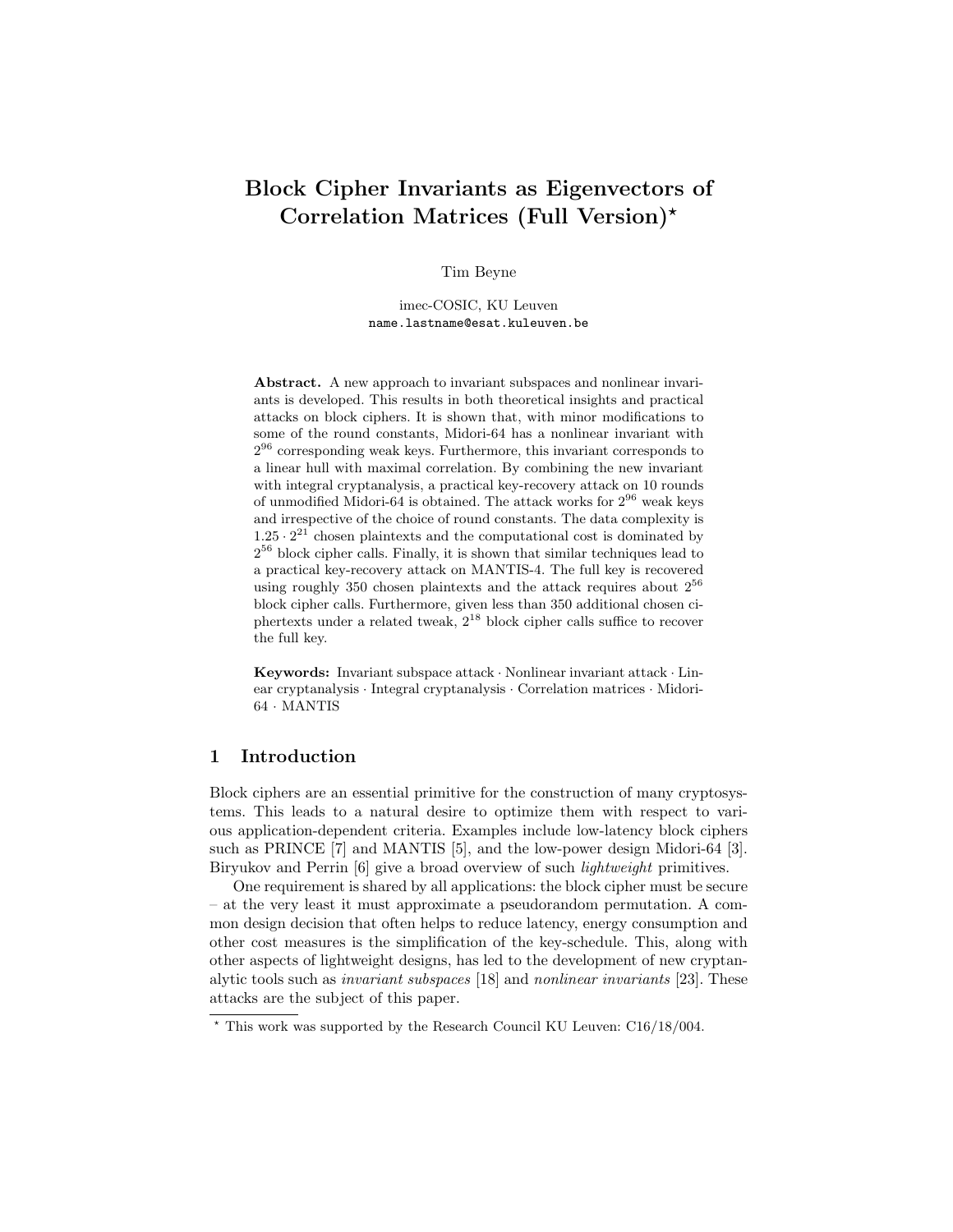At CRYPTO 2017, it was shown by Beierle, Canteaut, Leander and Rotella that invariant attacks can often be averted by a careful choice of the round constants [4]. Their work, as well as the earlier work by Todo, Leander and Sasaki on nonlinear invariants [23], invites several questions. This paper will be concerned with three related problems that arise in this context.

- 1. In their future work sections, Todo et al. [23] and Beierle et al. [4] both express the desire to generalize the nonlinear invariant attack. One can argue that a deeper theoretical understanding of block cipher invariants is helpful, if not essential, to achieve this goal.
- 2. One potential generalization is the existence of block cipher invariants which are not invariants under all of the round transformations. It is important to investigate this possibility, because such cases are not covered by the techniques introduced by Beierle et al. for choosing the round constants.
- 3. The previous problem leads to a third question: do such (generalized) invariants only impact the security of the cipher for a specific choice of the round constants? The results in this paper suggest otherwise.

Contribution. The first of the problems listed above is addressed in Section 4, where the main contribution is Definition 2 and the discussion following it. It is shown that block cipher invariants have an effective description in terms of eigenvectors of correlation matrices. These matrices were first introduced by Daemen, Govaerts and Vandewalle [9] in the context of linear cryptanalysis [21]. As a side result, more insight into the relation between invariants and linear cryptanalysis is obtained.

Section 5 takes a closer look at the invariants of Midori-64, leading up to an example of an invariant of the type described in the second problem above. It will be shown in Section 5.3 that, with minor changes to the round constants, Midori-64 has an invariant which is not invariant under the round function. It applies to  $2^{96} + 2^{64}$  weak keys. Note that this is a significantly larger class of weak keys compared to previous work, *i.e.*  $2^{32}$  for the invariant subspace attack of Guo et al. and  $2^{64}$  for the nonlinear invariant attack of Todo et al. [23]. In fact, it will be demonstrated that the invariant discussed in Section 5.3 corresponds to a linear hull with maximal correlation. This observation is of independent interest and will be briefly discussed in Section 5.4.

Finally, Sections 6 and 7 address the third question listed above. That is, two cryptanalytic results are given to demonstrate that block cipher invariants may impact the security of a block cipher regardless of the choice of round constants.

In Section 6, a practical attack on  $10$  rounds of Midori- $64$  – for any choice of round constants – will be given. The attack applies to  $2^{96}$  weak keys and requires roughly 1.25·2 <sup>21</sup> chosen plaintexts. The computational cost is dominated by 2<sup>56</sup> block cipher calls. Note that the data complexity and especially the computational cost to determine whether a weak key is used, are significantly lower. As discussed by Luykx, Mennink and Paterson [20] in ASIACRYPT 2017, this has a significant impact on the multi-key security of the block cipher.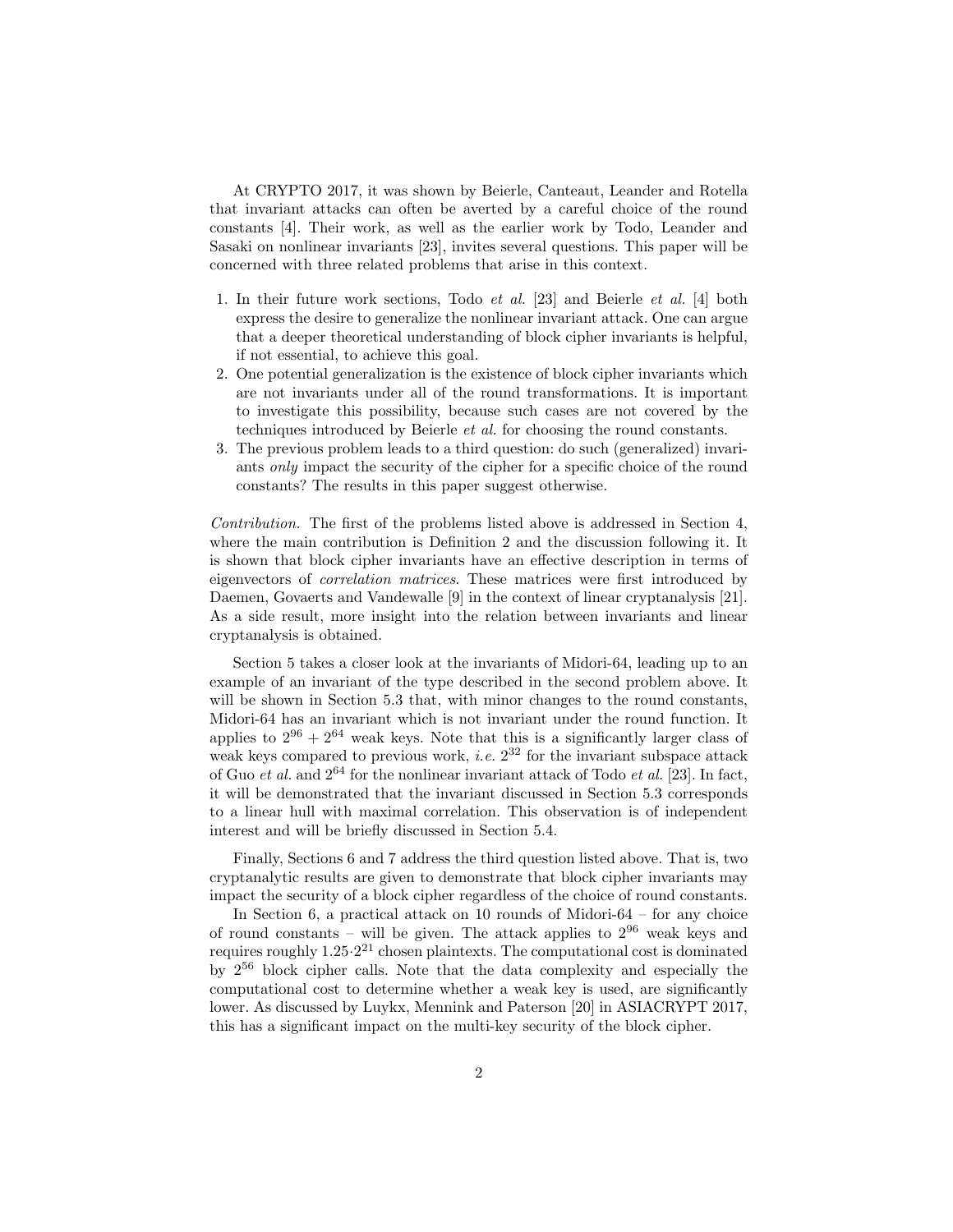Section 7 shows that the full key of MANTIS-4 [5] can be recovered given 342 chosen plaintexts. This attack works for all keys provided that a weak tweak is used. The number of weak tweaks is  $2^{32}$  (out of  $2^{64}$ ). The computational cost of this attack is dominated by  $2^{56}$  block cipher calls. If 342 chosen ciphertexts under a related tweak are additionally available, the key can be recovered with a computational cost of  $2^{18}$  block cipher calls.

# 2 Preliminaries and Related Work

Most of the notation used in this paper is standard, for instance  $(\mathbb{F}_2, +, \cdot)$  denotes the field with two elements. Random variables are denoted in boldface.

Many of the results in this work can be compactly described by means of tensor products of real vector spaces. Let  $V_1, \ldots, V_n$  be vector spaces over R. Their tensor product is a real vector space  $V_1 \otimes \cdots \otimes V_n$ . Elements of  $V_1 \otimes \cdots \otimes V_n$ will be called tensors. For  $V = V_1 = \cdots = V_n$ , the tensor product  $V_1 \otimes \cdots \otimes V_n$  will be denoted by  $V^{\otimes n}$ . Knowledge of tensor products is not essential to understand this work.

The invariant subspace attack was introduced by Leander, Abdelraheem, AlKhzaimi and Zenner in the context of the PRINTCIPHER [18]. Let  $E_k : \mathbb{F}_2^n \to$  $\mathbb{F}_2^n$  be a block cipher. An affine subspace  $a + V$  of  $\mathbb{F}_2^n$  such that

$$
E_k(a+V) = a+V,\t\t(1)
$$

is called an invariant subspace for  $E_k$ . The keys k for which (1) holds, will be called weak keys. At ASIACRYPT 2016, Todo et al. introduced the nonlinear invariant attack as an extension of this attack [23]. A Boolean function  $f : \mathbb{F}_2^n \to$  $\mathbb{F}_2$  is called a nonlinear invariant for  $E_k$  iff there exists a constant  $c \in \mathbb{F}_2$  such that for all  $x \in \mathbb{F}_2^n$ ,

$$
f(x) + f(E_k(x)) = c.
$$

Importantly, the constant  $c$  may depend on the key  $k$ , but not on  $x$ .

The description of block cipher invariants in this paper is based on correlation matrices, which were first introduced by Daemen *et al.* [9]. The definition of these matrices is postponed to Section 3, as they will be introduced from a novel point of view.

Finally, a brief description of Midori-64 is given here. This information will be used extensively in Sections 5 and 6. Midori-64 is an iterated block cipher with a block size of 64 bits and a key length of 128 bits [3]. It operates on a 64-bit state, which can be represented as a  $4 \times 4$  array of 4-bit cells. The round function consists of the operations SubCell  $(\mathfrak{S})$ , ShuffleCell  $(P)$ , MixColumn (M) and a key addition layer. This structure is shown in Figure 1.

The SubCell  $(\mathfrak{S})$  mapping applies a 4-bit S-box S to each cell of the state. The fact that the S-box is an involution will be used in Section 5. The algebraic normal form of  $S(x) = (S_1(x), S_2(x), S_3(x), S_4(x))$  is provided below. These expressions will not be used explicitly, but they can be helpful to verify the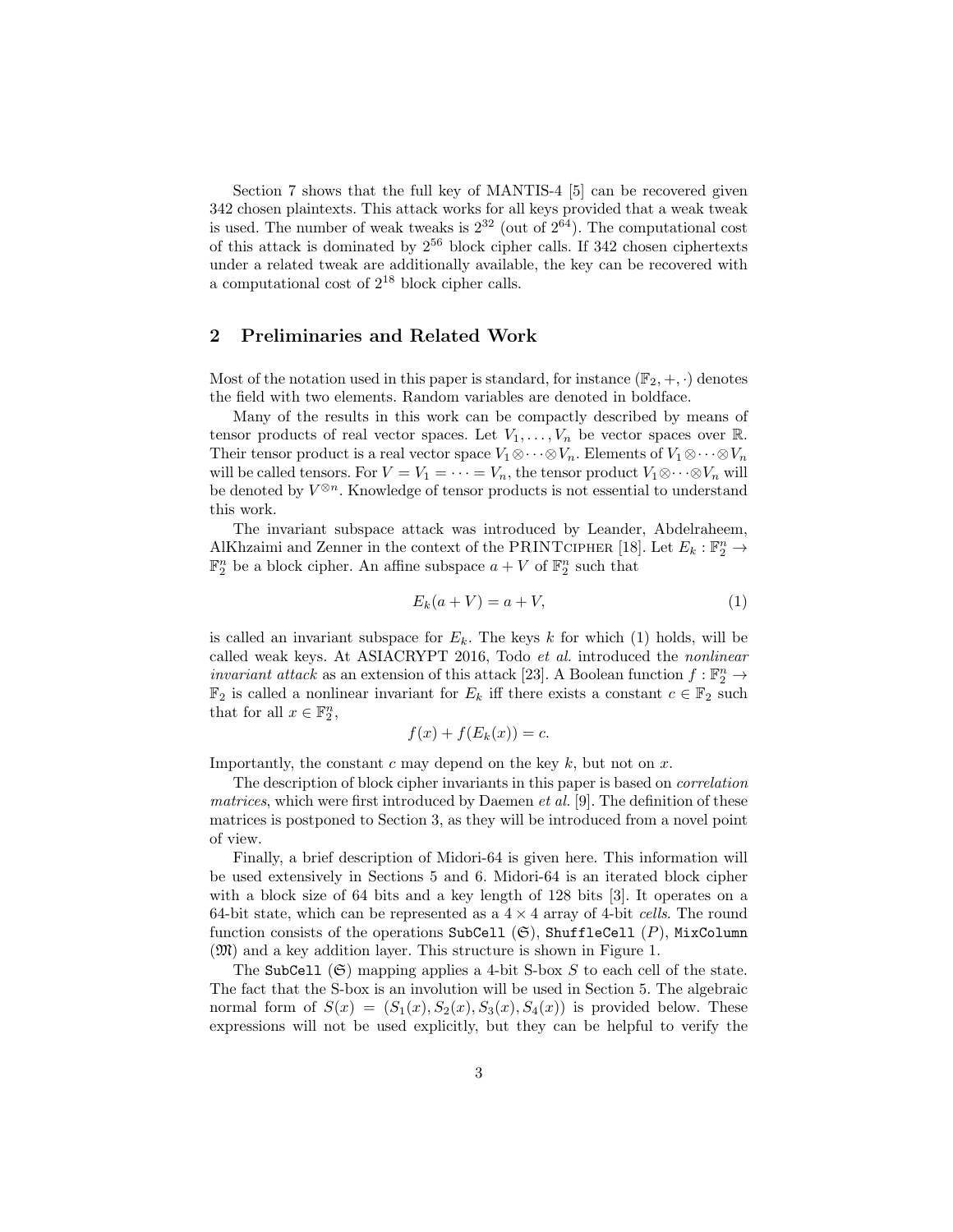

Fig. 1. The overall structure and round function of Midori-64.

calculations in Sections 6 and 7.

$$
S_1(x_1, x_2, x_3, x_4) = x_1x_2x_3 + x_1x_3x_4 + x_1x_2 + x_1x_3 + x_3x_4 + 1
$$
  
\n
$$
S_2(x_1, x_2, x_3, x_4) = x_1x_2x_3 + x_1x_3x_4 + x_2x_3x_4 + x_1x_4 + x_1 + x_4 + 1
$$
  
\n
$$
S_3(x_1, x_2, x_3, x_4) = x_1x_2 + x_1x_4 + x_2x_4 + x_2 + x_4
$$
  
\n
$$
S_4(x_1, x_2, x_3, x_4) = x_1x_2x_3 + x_1x_3x_4 + x_2x_3x_4 + x_1x_4 + x_2x_4 + x_3.
$$

The permutation ShuffleCell  $(P)$  interchanges the cells of the state. It operates on the state as follows:

|  | $s_1$   $s_5$   $s_9$   $s_{13}$    |  | $s_1$   $s_{15}$   $s_{10}$   $s_8$ |  |
|--|-------------------------------------|--|-------------------------------------|--|
|  | $s_2$   $s_6$   $s_{10}$   $s_{14}$ |  | $s_{11}$   $s_5$   $s_4$   $s_{14}$ |  |
|  | $s_3$   $s_7$   $s_{11}$   $s_{15}$ |  | $s_6$   $s_{12}$   $s_{13}$   $s_3$ |  |
|  | $s_4$   $s_8$   $s_{12}$   $s_{16}$ |  | $s_{16}$   $s_2$   $s_7$   $s_9$    |  |

The  $MixColumn (\mathfrak{M})$  transformation acts on each state column independently by the following matrix over  $\mathbb{F}_{2^4}$ :

$$
M = \begin{pmatrix} 0 & 1 & 1 & 1 \\ 1 & 0 & 1 & 1 \\ 1 & 1 & 0 & 1 \\ 1 & 1 & 1 & 0 \end{pmatrix}.
$$

That is, each cell of a column of the state is replaced by the exclusive or of the other elements in the same column. Finally, the round key in round  $i$  is alternatingly taken to be  $K_0 + \gamma_i$  or  $K_1 + \gamma_i$ , where  $\gamma_i$  is a round constant.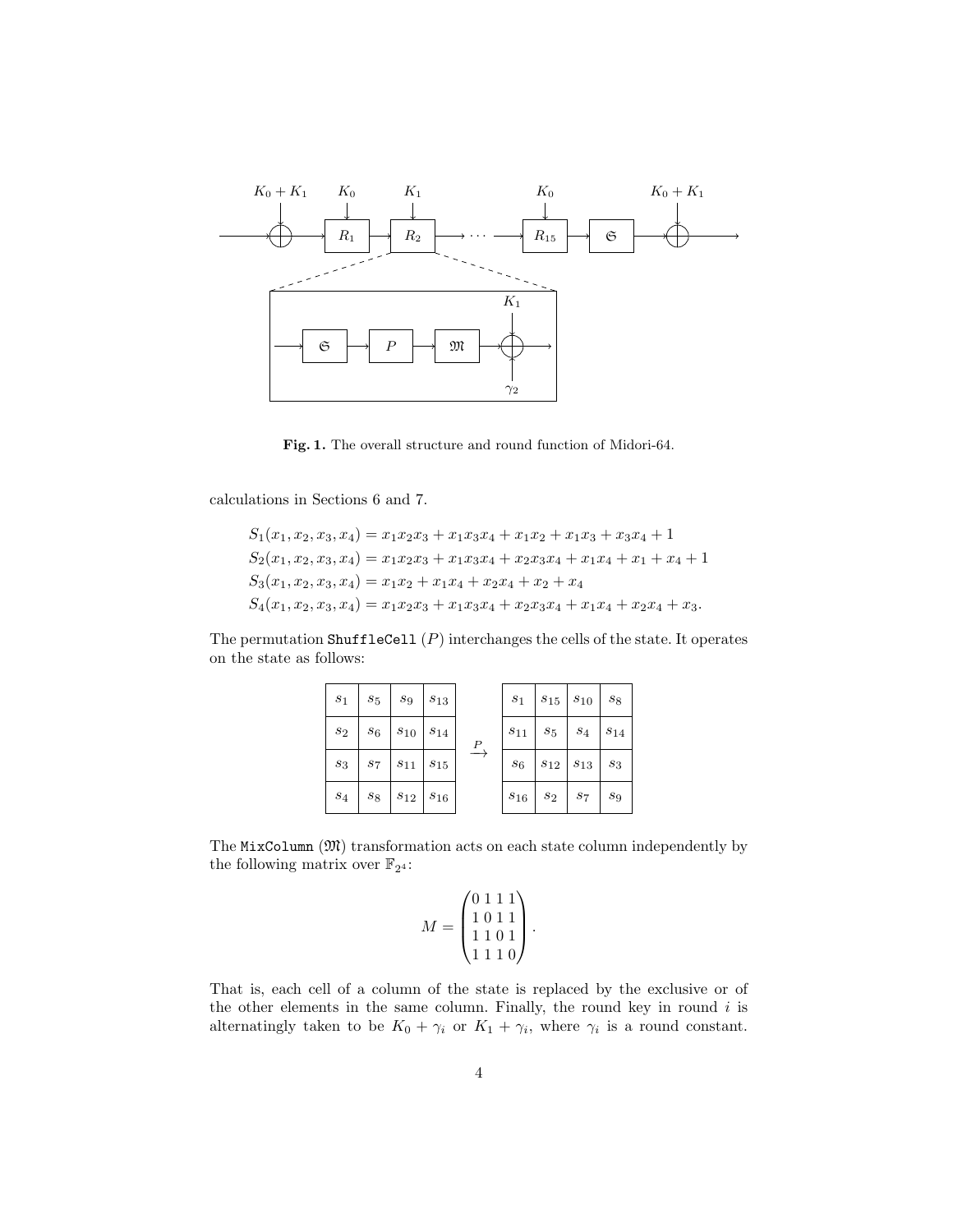Importantly, round constants are only added to the least significant (rightmost) bit of each cell, *i.e.*  $\gamma_i \in \{0, 1\}^{16}$ .

The tweakable block cipher MANTIS [5] is quite similar to Midori-64, having nearly the same round function. Details will be given in Section 7.

# 3 Correlation Matrices

The cryptanalysis of symmetric-key primitives is generally based on properties of the plaintext that are reflected by the corresponding ciphertext. To every such property, one could associate a set of values satisfying it. A convenient way to work with sets of plaintexts, or more generally multisets, is to associate a probability space with the set of block cipher inputs. Let  $x$  be a random variable on  $\mathbb{F}_2^n$  with probability mass function  $p_x$ . The Fourier transform  $\hat{p}_x$  of  $p_x$  is defined by

$$
\widehat{p}_{\boldsymbol{x}}(\chi_u) = \sum_{x \in \mathbb{F}_2^n} p_{\boldsymbol{x}}(x) \chi_u(x),
$$

where  $\chi_u : x \mapsto (-1)^{u^\top x}$  is a character of  $\mathbb{F}_2^n$ . That is, the function  $p_x$  is expressed in the character basis of the algebra  $\mathbb{C}[\mathbb{F}_2^n]$  of functions  $\mathbb{F}_2^n \to \mathbb{C}$ . Since the character group of  $\mathbb{F}_2^n$  is isomorphic to  $\mathbb{F}_2^n$ , we may consider  $\tilde{\hat{p}}_x$  to be a function on  $\mathbb{F}_2^n$  instead. That is,

$$
\widehat{p}_{\boldsymbol{x}}(u) = \mathbf{E}\left[(-1)^{u^\top \boldsymbol{x}}\right],
$$

where  $\mathbf{E}[\cdot]$  denotes the expected value. Additional information regarding the use of characters and, more generally, representations in the context of probability theory can be found in the references [8, 11].

*Example 1*. The Fourier transform of the uniform distribution on  $\mathbb{F}_2^n$  is zero everywhere except at  $u = 0$ , *i.e.* it has coordinates  $(1, 0, \ldots, 0)^\top$ . Let  $p(x) = 0$ for all  $x \neq c$  and  $p(c) = 1$ , then  $\hat{p}(u) = (-1)^{u^{\top}c}$ . To stress that  $\hat{p}$  is a vector, we will regularly use the notation  $\widehat{p}_u = \widehat{p}(u)$ .

The following result is essential to the discussion of the invariants of Midori-64 in Section 5. Note that here, and further on, the vector spaces  $\mathbb{F}_2^{mn}$  and  $(\mathbb{F}_2^n)^m$  are treated as essentially the same. Recall that the symbol " $\otimes$ " denotes the tensor product, which in this case coincides with the Kronecker product.

**Theorem 1 (Independence)** Let  $x_1, \ldots, x_m$  be independent random variables on  $\mathbb{F}_2^n$ . The Fourier transform of the joint probability mass function of  $\pmb{x}_1,\ldots,\pmb{x}_m$ is given by

$$
\widehat{p}_{\boldsymbol{x}_1,...,\boldsymbol{x}_m} = \bigotimes_{i=1}^m \widehat{p}_{\boldsymbol{x}_i},
$$

where  $\widehat{p}_{\boldsymbol{x}_i}$  is the Fourier transform of the probability mass function of  $\boldsymbol{x}_i$ .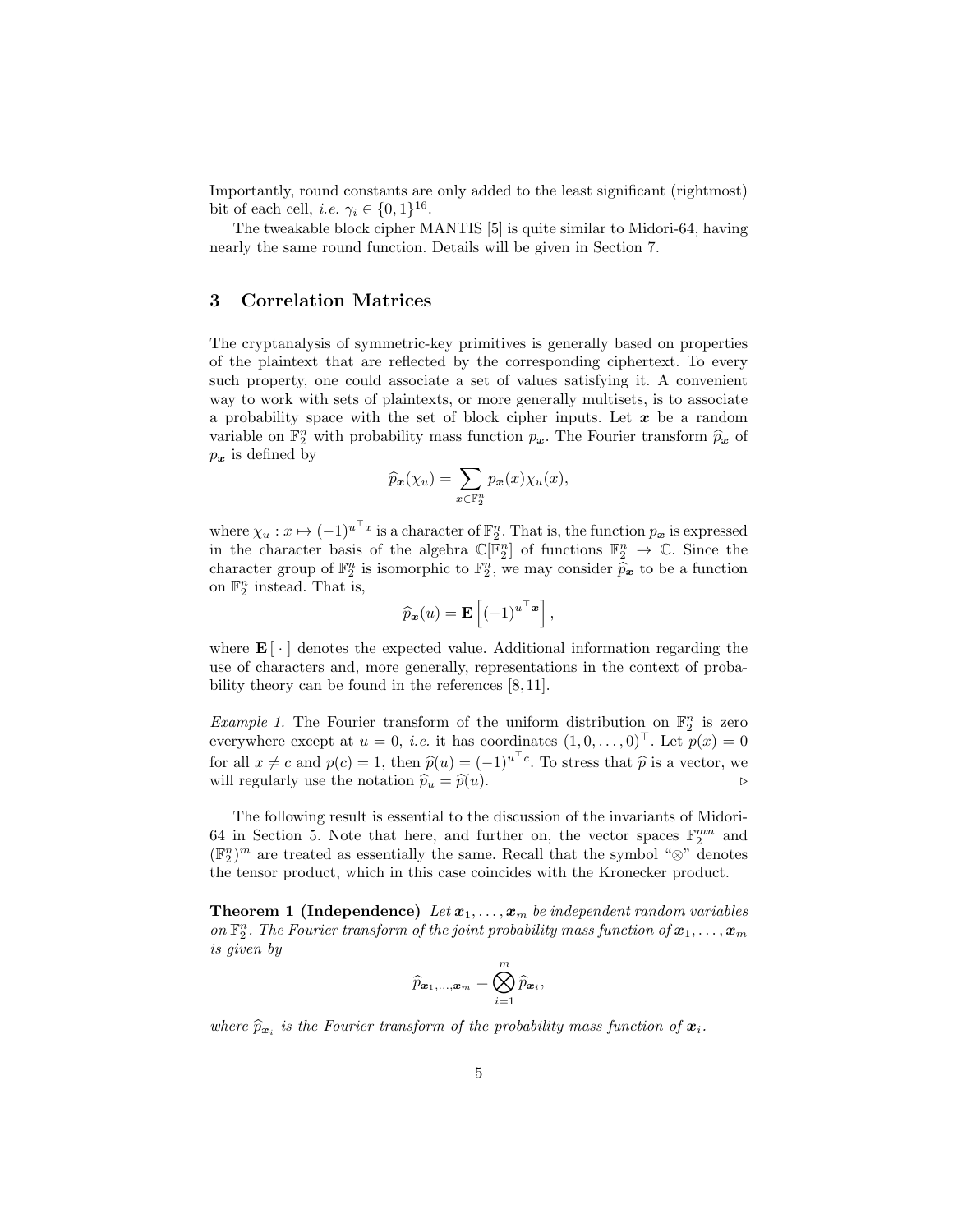*Proof.* By the independence of  $x_1, \ldots, x_m$ , we have

$$
\widehat{p}_{\boldsymbol{x}_1,\ldots,\boldsymbol{x}_m}(u_1,\ldots,u_m) = \mathbf{E}\left[(-1)^{\sum_{i=1}^m u_i^\top \boldsymbol{x}_i}\right] = \prod_{i=1}^m \mathbf{E}\left[(-1)^{u_i^\top \boldsymbol{x}_i}\right].
$$

 $\Box$ 

In fact, Theorem 1 generalizes to arbitrary functions  $f: (\mathbb{F}_2^n)^m \to \mathbb{C}$  such that  $f(x_1,... x_m) = \prod_{i=1}^m f_i(x_i)$  with  $f_i \in \mathbb{C}[\mathbb{F}_2^n]$ .

The reader who is familiar with tensors may find it intuitive to consider  $\widehat{p}_{\mathbf{x}_1,\dots,\mathbf{x}_m}$  in Theorem 1 to be a simple (*i.e.* rank one) tensor in  $[\mathbb{R}^{2^n}]^{\otimes m}$ . This fact is not essential to the remainder of the paper.

The discussion so far has been limited to probability distributions. The remainder of this section deals with transformations of these distributions. The relation between the probability distribution of x and  $F(x)$  is in general given by a transition matrix. When represented in the basis of characters, such a matrix may be called a correlation matrix (not to be confused with a matrix of second moments).

Definition 1 (Correlation matrix over  $\mathbb{F}_2^n$ ) Let  $F: \mathbb{F}_2^n \to \mathbb{F}_2^m$  be a vectorial Boolean function. The correlation matrix  $C^F \in \mathbb{R}^{2^m \times 2^n}$  of F is the representation of the transition matrix of F with respect to the character basis of  $\mathbb{C}[\mathbb{F}_2^n]$ and  $\mathbb{C}[\mathbb{F}_2^m]$ .

**Theorem 2** Let  $F: \mathbb{F}_2^n \to \mathbb{F}_2^m$  be a vectorial Boolean function with correlation matrix  $C^F$ . Let  $\boldsymbol{x}$  be a random variable on  $\mathbb{F}_2^n$  with probability mass function  $p_{\boldsymbol{x}}$ , then

$$
\widehat{p}_{F(\boldsymbol{x})}=C^F \widehat{p}_{\boldsymbol{x}}.
$$

*Proof.* This result is essentially a restatement of Definition 1.  $\Box$ 

It is instructive to consider the coordinates of  $C^F$ . By the Fourier inversion formula, we have

$$
p_{\boldsymbol{x}}(x) = \frac{1}{2^n} \sum_{u \in \mathbb{F}_2^n} (-1)^{u^\top x} \widehat{p}_{\boldsymbol{x}}(u).
$$

By substituting the above into the definition of  $\widehat{p}_{F(x)}$ , and from Theorem 2, one obtains obtains

$$
\widehat{p}_{F(\boldsymbol{x})}(u) = \sum_{v \in \mathbb{F}_2^n} \left[ \frac{1}{2^n} \sum_{x \in \mathbb{F}_2^n} (-1)^{u^\top F(x) + v^\top x} \right] \widehat{p}_{\boldsymbol{x}}(v) = \sum_{v \in \mathbb{F}_2^n} C_{u,v}^F \widehat{p}_{\boldsymbol{x}}(v).
$$

Since this holds for all functions  $\hat{p}_x$ , the coordinates of  $C^F$  are

$$
C_{u,v}^F = \frac{1}{2^n} \sum_{x \in \mathbb{F}_2^n} (-1)^{u^\top F(x) + v^\top x}.
$$
 (2)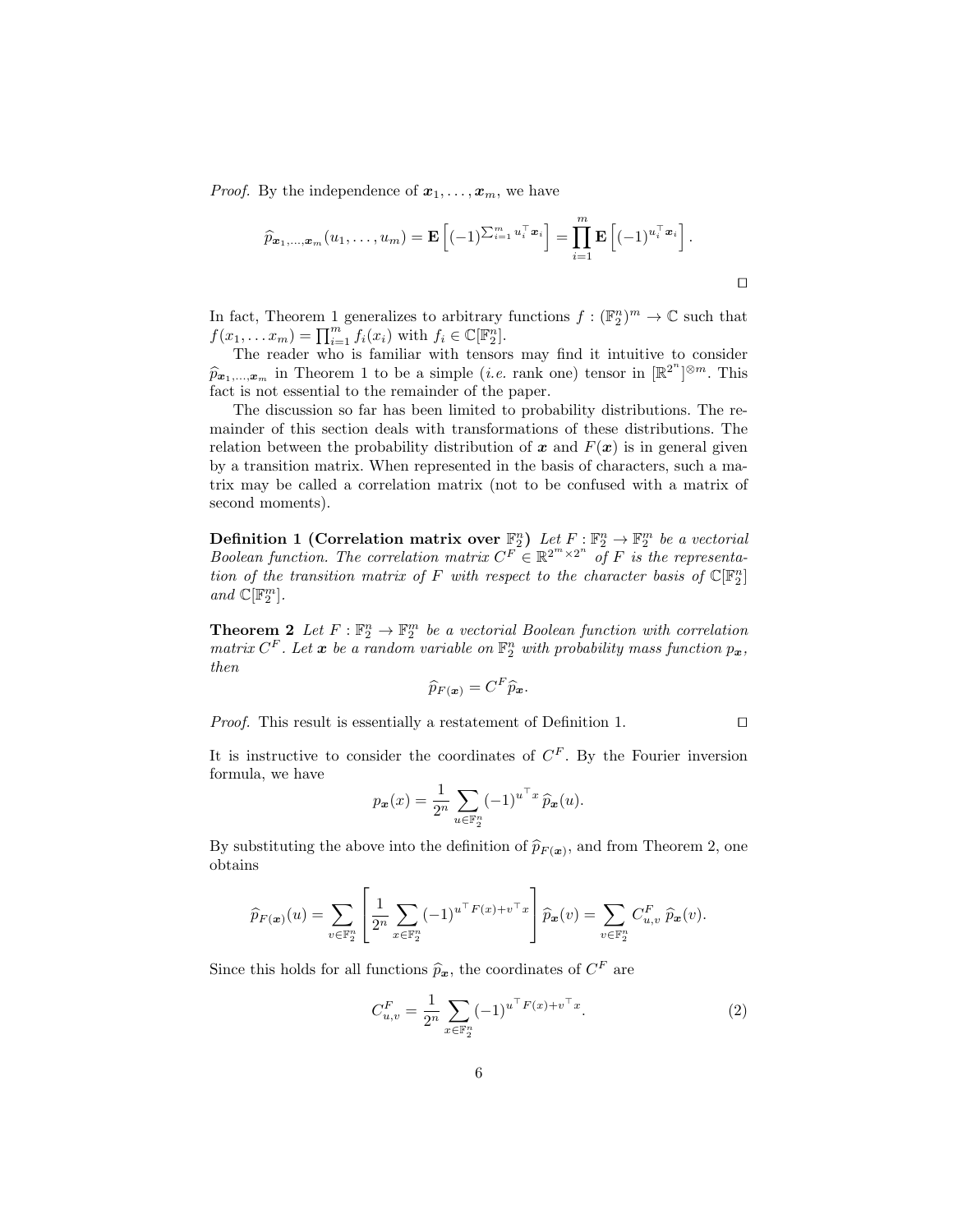This establishes the equivalence of Definition 1 and the definition due to Daemen et al. [9], which originates in the notion of correlation between Boolean functions. Note that  $(2)$  coincides with the Walsh-Hadamard transform of  $F$ , but since the result of this transformation is not typically interpreted as a linear operator, we will avoid this term.

To conclude this section, a few useful properties of correlation matrices will be listed. These results can also be found (some in a slightly different form) in [9]. In Theorem 5,  $\delta$  denotes the Kronecker delta function.

**Theorem 3 (Composition)** Let  $F : \mathbb{F}_2^l \to \mathbb{F}_2^m$  and  $G : \mathbb{F}_2^m \to \mathbb{F}_2^n$ , then  $C^{G \circ F} = C^G C^F.$ 

**Theorem 4 (Orthogonality)** Let  $F : \mathbb{F}_2^n \to \mathbb{F}_2^n$ . If F is a bijection, then its correlation matrix  $C^F$  is orthogonal.

**Theorem 5 (Linear maps)** Let  $L : \mathbb{F}_2^n \to \mathbb{F}_2^m$  be a linear map, then  $C_{u,v}^L =$  $\delta(v+L^\top u)$ . Furthermore, if L is bijective,  $C^L$  is a permutation matrix.

**Theorem 6 (Boxed maps)** Let  $F : \mathbb{F}_2^{sn} \to \mathbb{F}_2^{sm}$  be a vectorial Boolean function such that there exist functions  $F_i : \mathbb{F}_2^n \to \mathbb{F}_2^m$ ,  $i = 1, \ldots, s$  with the property that  $F = (F_1, \ldots, F_s)$ . Then

$$
C^F = \bigotimes_{i=1}^s C^{F_i}.
$$

In light of Theorem 1, the property expressed by Theorem 6 is intuitively clear: a function satisfying the conditions of Theorem 6 preserves the independence of its inputs.

Example 2. Let  $C^K$  denote the correlation matrix corresponding to the function  $x \mapsto x + K$  with  $x, K \in \mathbb{F}_2^2$ . Let  $K = (\kappa_1, \kappa_2)$ . By Theorem 6,  $C^K = C^{\kappa_1} \otimes C^{\kappa_2}$ . It follows that  $C^K$  is given by

$$
C^K = \begin{pmatrix} 1 & 0 \\ 0 & (-1)^{\kappa_1} \end{pmatrix} \otimes \begin{pmatrix} 1 & 0 \\ 0 & (-1)^{\kappa_2} \end{pmatrix} = \begin{pmatrix} 1 & 0 & 0 & 0 \\ 0 & (-1)^{\kappa_2} & 0 & 0 \\ 0 & 0 & (-1)^{\kappa_1} & 0 \\ 0 & 0 & 0 & (-1)^{\kappa_1 + \kappa_2} \end{pmatrix}.
$$

The fact that the correlation matrix of a constant addition is diagonal will be essential to motivate our definition of block cipher invariants in Section 4.  $\triangleright$ 

## 4 Block Cipher Invariants

The invariant subspace attack is based on the existence of an affine space which is mapped to itself by a block cipher. A nonlinear invariant is a set which is encrypted to itself or its complement. The purpose of this section is to define what it means for a "cryptanalytic property" to be invariant under a block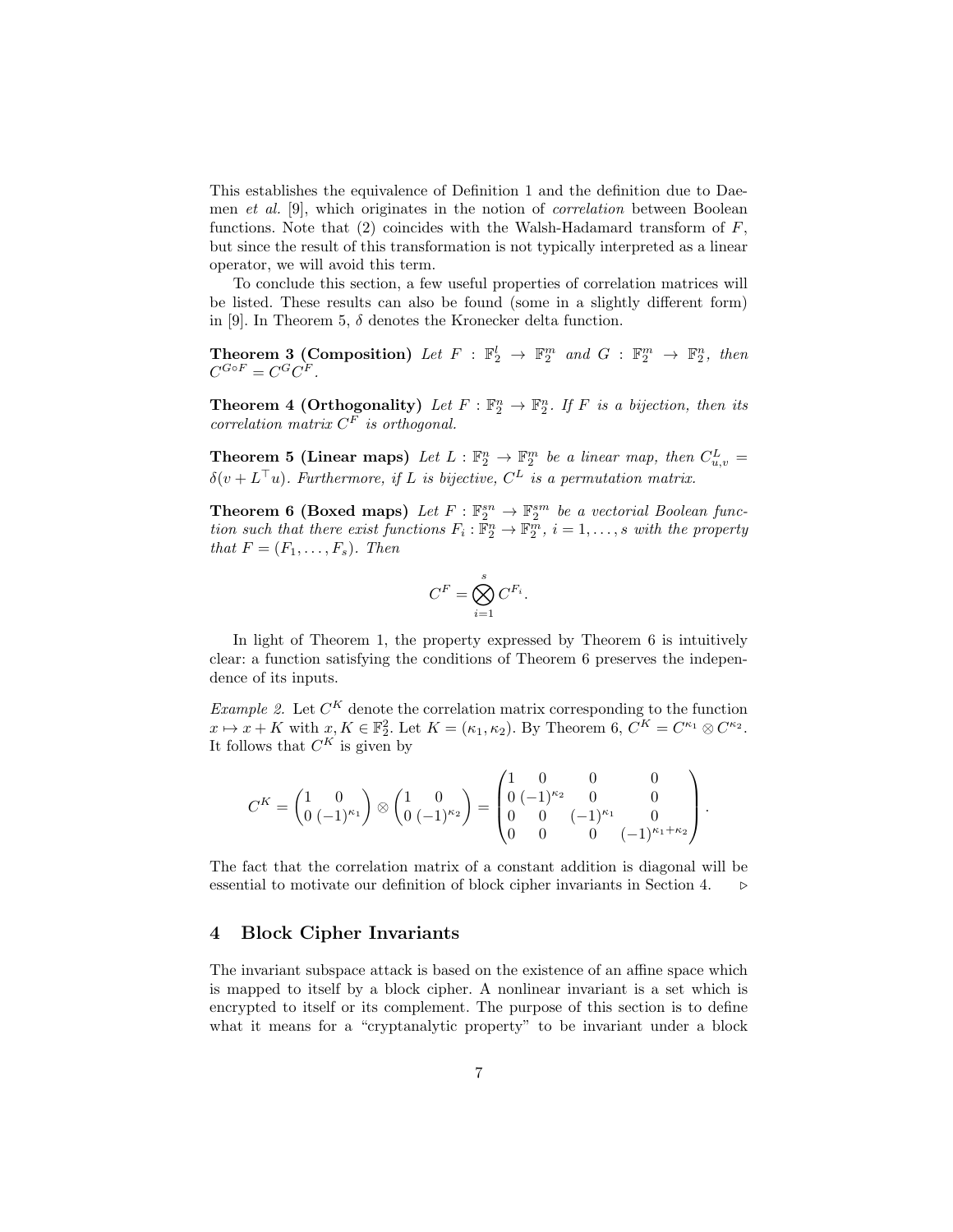cipher, and then to show that this definition includes the nonlinear invariant and invariant subspace attacks as special cases.

Let  $F: \mathbb{F}_2^n \to \mathbb{F}_2^n$  be an arbitrary function – in particular, F need not be bijective. With invariant subspace attacks in mind, it is reasonable to ask which probability distributions are invariant under  $F$ . This is equivalent to determining all multisets which are mapped to themselves by  $F$ . The solutions to this problem are precisely the eigenvectors of the transition matrix of  $F$  which are also probability distributions. The main issue with this formulation is that, even for a simple function such as the addition of a constant, computing the eigenvectors of the transition matrix is not as trivial as one might hope.

To simplify matters, we will make a change of basis to the character basis of  $\mathbb{C}[\mathbb{F}_2^n]$ , which was introduced in Section 3. That is, we consider the eigenvectors of correlation matrices instead of transition matrices. This has the important advantage that the correlation matrix of a constant addition is a diagonal matrix. This is helpful, because the columns of a diagonal matrix also form a basis of eigenvectors.

One final simplification can be made before stating Definition 2: there is no good reason to consider only probability distributions – one can simply allow all eigenvectors. It will be shown in Section 4.1 that nonlinear invariants are examples of eigenvectors that are not Fourier transformations of probability distributions.

**Definition 2 (Block cipher invariant.)** A vector  $v \in \mathbb{C}^{2^n}$  is an invariant for a block cipher  $E_k : \mathbb{F}_2^n \to \mathbb{F}_2^n$  if it is an eigenvector of the correlation matrix  $C^{E_k}$ . If v is a multiple of  $(1, 0, \ldots, 0)^{\top}$ , it will be called a trivial invariant.

This paper is only concerned with eigenvectors which correspond to real eigenvalues, *i.e.*  $\pm 1$  due to Theorem 4. More generally, one could also have eigenvalues which are complex roots of unity. This will be discussed briefly in Section 8, which covers future work.

Not all vectors satisfying Definition 2 can be used in cryptanalysis. A sufficient condition for an invariant to be useful is that it depends only on part of the key, and that it comes with an efficient way of testing whether it holds for a given set of plaintext/ciphertext pairs. Section 4.1 shows that the latter requirement is usually not a problem.

Finally, note that some work related to Definition 2 can be found in the literature. Abdelraheem et al. [1] have observed that invariant subspaces correspond to eigenvectors of a submatrix of  $C^{E_k}$ . This can be seen to be a special case of Definition 2. Dravie et al. [13] give several results related to the spectrum of correlation matrices (not in the context of invariant attacks).

#### 4.1 Nonlinear Invariants

The goal of this section is to establish the relation between Definition 2 and nonlinear invariants. Theorem 7 provides a general result to this end, but the simpler Corollary 1 is sufficient to obtain the desired relation. For the following results, the notation  $e_0 = (1, 0, \ldots, 0)^\top$  will be used.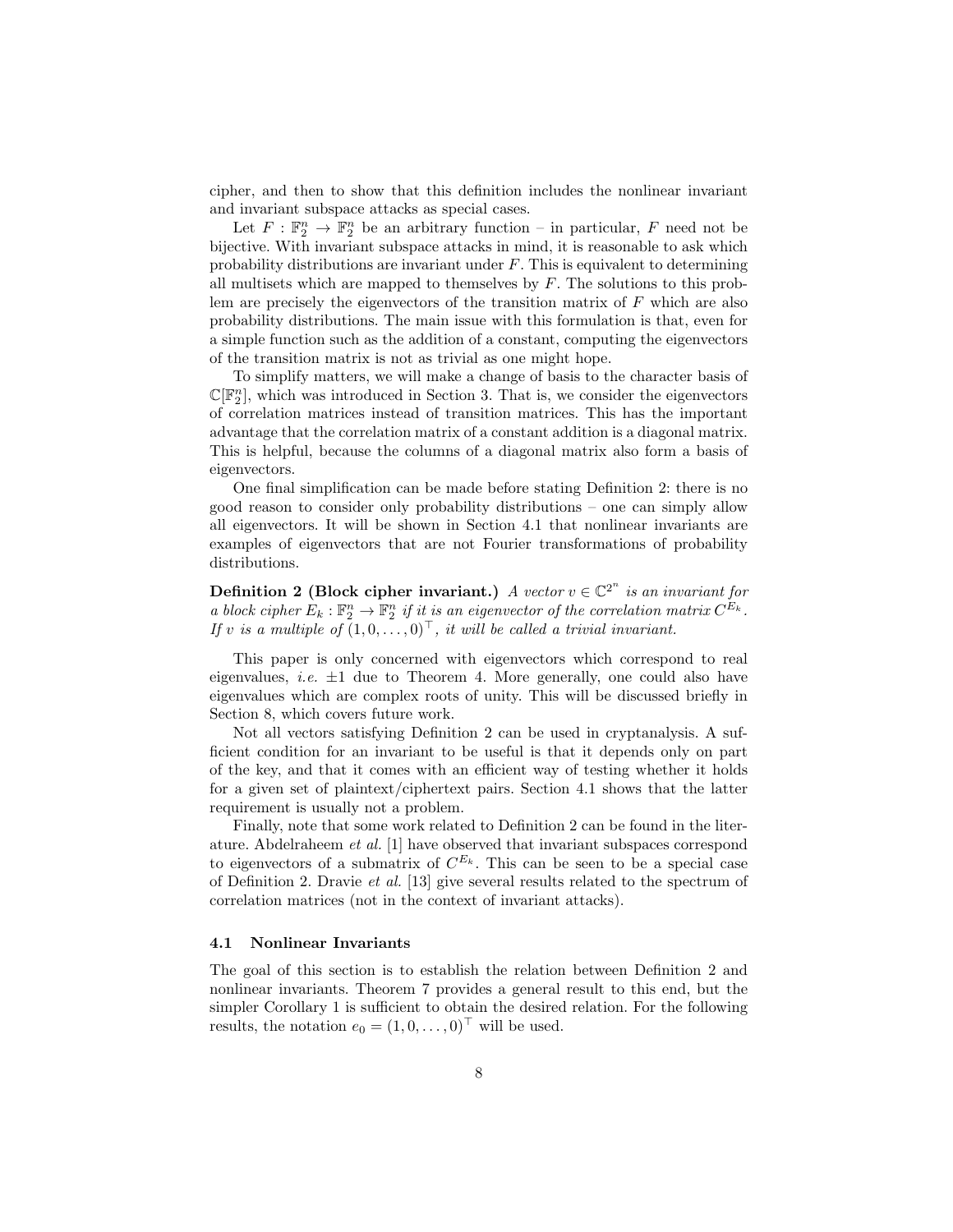**Theorem 7 (Nonlinear invariant)** Let  $E_k : \mathbb{F}_2^n \to \mathbb{F}_2^n$  be a block cipher with correlation matrix  $C^{E_k}$  and  $f : \mathbb{F}_2^n \to \mathbb{F}_2$  a Boolean function with correlation matrix  $(e_0 v)^\top$ . If v is an eigenvector of  $C^{E_k}$  with eigenvalue  $\lambda = \pm 1$ , then for any random variable  $x$  on  $\mathbb{F}_2^n$ , it holds that

$$
\Pr\left[f(E_k(\bm{x}))=0\right] - \frac{1}{2} = \lambda \left(\Pr\left[f(\bm{x})=0\right] - \frac{1}{2}\right). \tag{3}
$$

Conversely, suppose (3) holds for a set of random variables  $x_1, \ldots, x_m$  with probability distributions  $p_{x_1}, \ldots, p_{x_m}$  such that  $\text{Span} \{p_{x_1}, \ldots, p_{x_m}\} = \mathbb{R}^{2^n}$ . Then v is an eigenvector of  $C^{E_k}$  with eigenvalue  $\lambda$ .

*Proof.* By the orthogonality of  $C^{E_k}$ , it holds that  $\left[C^{E_k}v\right]^\top\left[C^{E_k}w\right] = v^\top w$ . Since  $C^{E_k}v = \lambda v$  with  $\lambda = \pm 1$ , it follows that  $\lambda v^{\top} [C^{E_k}w] = v^{\top}w$  and hence  $v^{\top} [C^{E_k} w] = \lambda v^{\top} w.$ 

For any  $x$ , choose  $w$  as the Fourier transform of the probability mass function of x. The equality  $v^{\top} [C^{E_k}w] = \lambda v^{\top}w$  is then equivalent to (3). To show the converse, extract a basis  $\{w_1, \ldots, w_{2^n}\}$  for  $\mathbb{R}^{2^n}$  from the vectors  $\widehat{p}_{\boldsymbol{x}_1}, \ldots, \widehat{p}_{\boldsymbol{x}_m}$ .<br>From  $v^{\top} [C^{E_k} w_i] = \lambda v^{\top} w_i$ ,  $i = 1, \ldots, 2^n$  it follows that  $v^{\top} C^{E_k} = \lambda v^{\top}$ . The result follows from the orthogonality of  $C^{E_k}$ .  $E_k$ .

Theorem 7 has the following corollary, which gives the precise relation between the eigenvectors of  $C^{E_k}$  and the nonlinear invariants of  $E_k$  as defined by Todo, Leander and Sasaki [23].

**Corollary 1** Let  $E_k : \mathbb{F}_2^n \to \mathbb{F}_2^n$  be a block cipher with correlation matrix  $C^{E_k}$ and  $f: \mathbb{F}_2^n \to \mathbb{F}_2$  a Boolean function with correlation matrix  $(e_0 v)^\top$ . Then v is an eigenvector of  $C^{E_k}$  with eigenvalue  $(-1)^c$ ,  $c \in \mathbb{F}_2$  if and only if for all  $x \in \mathbb{F}_2^n$ , it holds that

$$
f(x) + f(E_k(x)) = c.
$$

*Proof.* For any x, apply Theorem 7 to a random variable x with probability distribution concentrated on  $x$ . For the converse, it suffices to note that the Fourier transforms of these probability distributions form a basis for  $\mathbb{R}^{2^n}$  $\Box$ 

Finally, the following is a simple result that is useful to obtain the nonlinear invariant corresponding to an eigenvector v. Note that  $\mathbf{1}_S$  denotes the indicator function of a set S.

**Theorem 8** Let S be any subset of  $\mathbb{F}_2^n$  and let  $p_1, p_2$  be functions<sup>1</sup> defined by  $p_1(x) = 2^{-n} \mathbf{1}_S$  and  $p_2(x) = 2^{-n} \mathbf{1}_{\mathbb{F}_2^n \setminus S}$  respectively. If  $v \in \mathbb{F}_2^n$  is the difference of the Fourier transforms of p<sub>1</sub> and p<sub>2</sub>, i.e.,  $v = \hat{p}_2 - \hat{p}_1$  then  $\mathbf{1}_S$  has correlation<br>matrix  $(e, e)^T$ matrix  $(e_0 v)^\top$ .

<sup>&</sup>lt;sup>1</sup> Such functions may be called *defective* probability mass functions [15].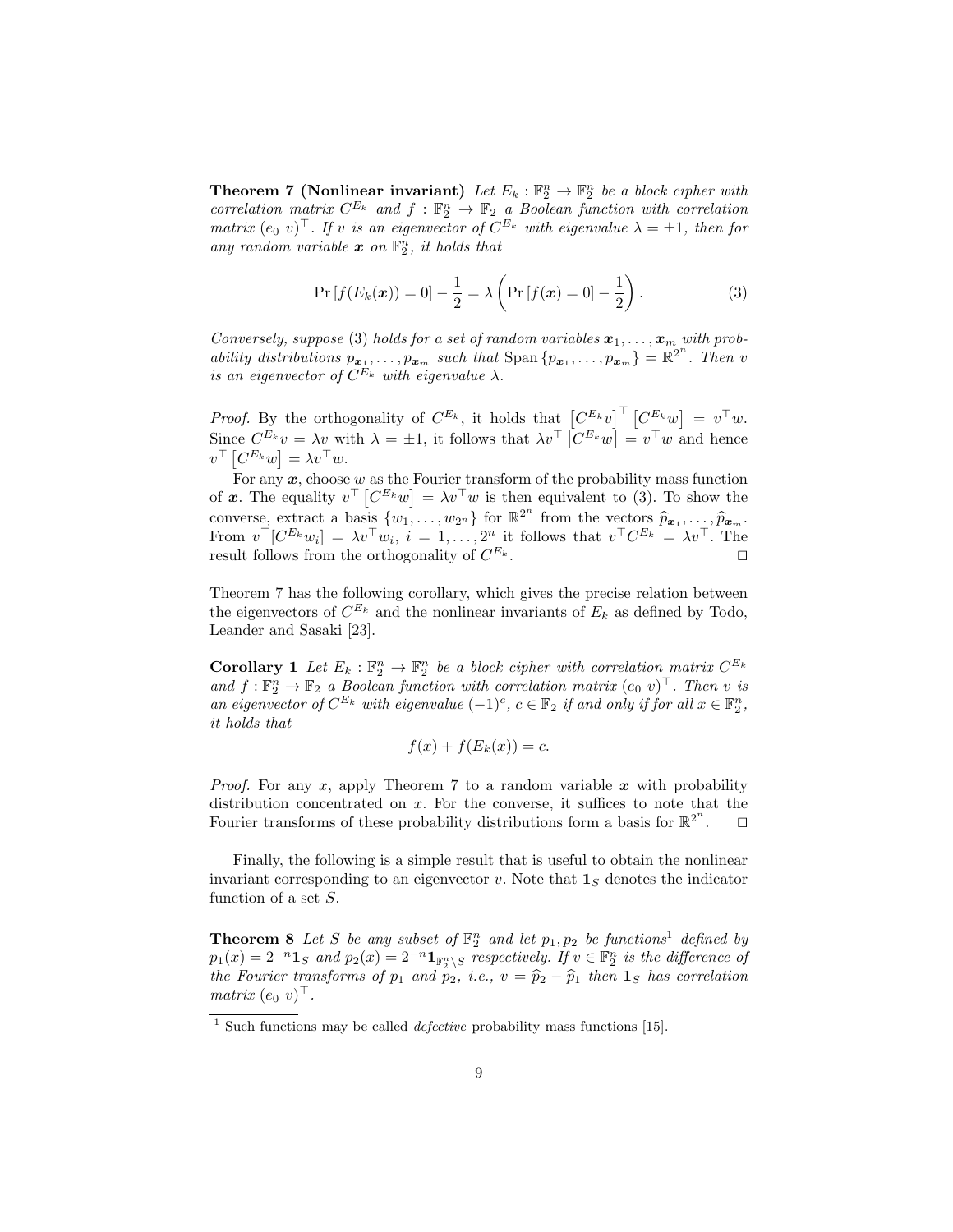*Proof.* Clearly, the first row of the correlation matrix of S is given by  $e_0^{\top}$ . For the second row, remark that

$$
v_u = \frac{1}{2^n} \sum_{x \in \mathbb{F}_2^n} (-1)^{x(x) + u^\top x} = \frac{1}{2^n} \left[ \sum_{x \notin S} (-1)^{u^\top x} - \sum_{x \in S} (-1)^{u^\top x} \right] = \widehat{p}_2(u) - \widehat{p}_1(u).
$$

Example 3. Consider the function  $F : (x_1, x_2) \mapsto (x_2, x_1)$ . It has correlation matrix

$$
C^{F} = \begin{pmatrix} 1 & 0 & 0 & 0 \\ 0 & 0 & 1 & 0 \\ 0 & 1 & 0 & 0 \\ 0 & 0 & 0 & 1. \end{pmatrix}.
$$

The vector  $2^{-1} (1, 1, 1, -1)^\top = 2^{-2} [(3, 1, 1, -1)^\top - (1, -1, -1, 1)^\top]$  is an eigenvector of  $C^F$ . The corresponding nonlinear invariant is  $f(x_1, x_2) = x_1 x_2$ .

## 4.2 Computing Invariants

In general, it is nontrivial to compute the invariants of a block cipher. This is in part due to large block sizes, and in part due to the key-dependence of the invariants. To avoid dependencies on the key, one could attempt to find invariants for parts of the block cipher that do not involve the key. The influence of the key addition can easily be checked afterwards. In fact, when working in the character basis, it only depends on the nonzero pattern of the invariant.

The problem is then reduced to computing the invariants of an unkeyed permutation  $F: \mathbb{F}_2^n \to \mathbb{F}_2^n$ . With Definition 2 in mind, one might consider using a standard numerical procedure to compute the eigenvectors of  $C<sup>F</sup>$ . This is not a particularly efficient approach: the computational cost is  $\mathcal{O}(2^{3n})$ , which is of the same order as the ANF-based algorithm proposed by Todo  $et al.$  [23] to find nonlinear invariants.

In fact, due to the structure of the matrix  $C^F$ , its eigendecomposition can be computed using at most  $\mathcal{O}(n2^{2n})$  operations. The following algorithm generalizes the cycle structure approach which is mentioned by Todo et al. [23] as "potentially applicable". One computes the cycle-decomposition of  $F$ . Then, for each cycle  $(x_0, \ldots, x_{l-1})$  and for each  $0 \leq j < l$ , let  $v^{(j)}$  be the Fourier transform of the uniform distribution on the singleton  $\{x_j\}$ . Let  $\zeta = e^{2\pi\sqrt{-1}/l}$ . For every  $0 \leq k < l$ , one obtains an eigenvector<sup>2</sup>  $w = \sum_{j=0}^{l-1} \zeta^{-kj} v^{(j)}$  corresponding to the eigenvalue  $\zeta^k$ :

$$
C^Fw = \sum_{j=0}^{l-1} \zeta^{-kj}C^Fv^{(j)} = \sum_{j=0}^{l-1} \zeta^{-k(j-1)}v^{(j)} = \zeta^k w.
$$

 $2$  It is not hard to see that it will be linearly independent from any previously computed eigenvectors.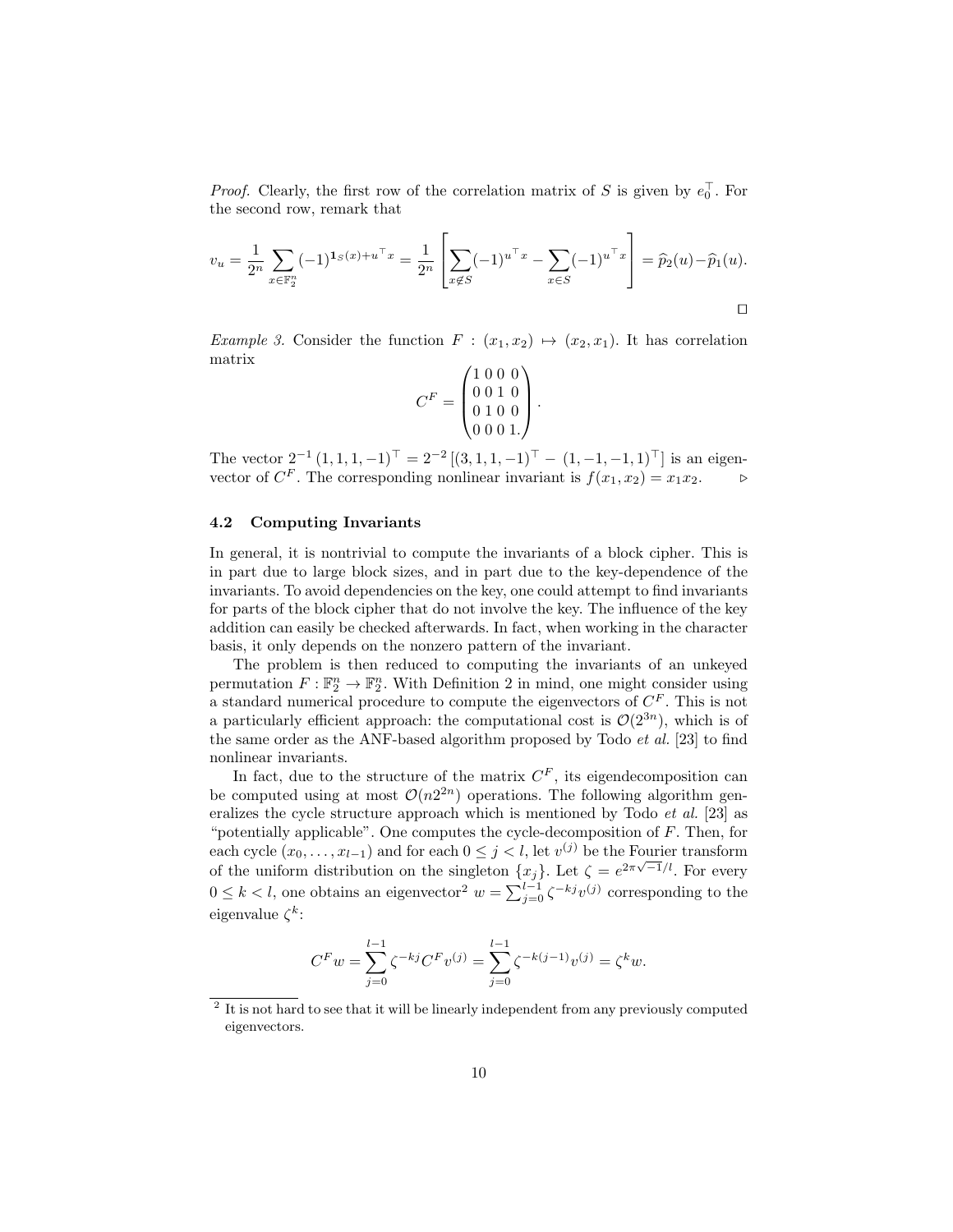This method obtains a complete eigenvector basis, since the sum of all cycle lengths is  $2^n$ .

Unfortunately, even the algorithm above is impractical for  $n = 64$ . To obtain invariants, it is thus necessary to exploit structural properties of the block cipher. Here, Definition 2 will be of use by facilitating a convenient description of invariants. Theorem 9 in Section 5 provides an example in the context of Midori-64.

The main structural property that has been exploited in previous work such as [16,18,23] is the existence of non-trivial simultaneous invariants for the linear layer and the nonlinear layer of a block cipher. In the first part of Section 5, this approach is briefly revisited from the point of view of Definition 2. Then, more general *(i.e.* not requiring simultaneous eigenvectors) invariants will be discussed. Note that the discussion in Section 5 will be tailored to the block cipher Midori-64.

## 5 Invariants for Midori-64

In this section, the invariants of Midori-64 are discussed in the correlation matrix framework. As an example, in Section 5.2 we revisit the invariant subspace attack of Guo et al. [16] and the nonlinear invariant from Todo et al. [23]. Then, in Section 5.3, a more general invariant will be obtained. This invariant will be used in Sections 6 and 7 to obtain practical attacks on (round reduced) Midori-64 and MANTIS.

Before proceeding with the computation of the invariants, it is necessary to analyze the structure of Midori-64 in more detail. Section 5.1 provides the necessary preliminaries.

#### 5.1 State Representation and Round Transformations

In its most general form, the Fourier-domain representation of the Midori-64 state is a vector  $v \in \mathbb{C}^{2^{64}}$ . Recall from Section 2 that it is convenient to represent the Midori-64 state as a  $4 \times 4$  array of 4-bit cells. For this reason, we will denote coordinate  $u = (u_1, \ldots, u_{16})$  with  $u_i \in \mathbb{F}_2^4$  of v by  $v_u = v_{u_1, \ldots, u_{16}}$ . This notation reflects the fact that we can think of v as a tensor of order 16, *i.e.*  $v \in [\mathbb{C}^{2^4}]^{\otimes 16}$ .

From Figure 1, and by using Theorem 3, the correlation matrix of the Midori-64 round function is given by

$$
C^{R_i} = C^{\kappa_i + \gamma_i} C^{\mathfrak{M}} C^P C^{\mathfrak{S}},
$$

where  $\kappa_i = K_0$  when i is odd and  $K_1$  when i is even. Recall that  $C^{\kappa_i + \gamma_i}$  is a diagonal matrix. It follows from Theorem 6 that  $C^{\mathfrak{S}} = [C^{S}]^{\otimes 16}$  and  $C^{\mathfrak{M}} =$  $[C^M]^{\otimes 4}$ . The matrix  $C^S \in \mathbb{R}^{16 \times 16}$  is a symmetric orthogonal matrix and  $C^M \in$  $\mathbb{R}^{2^{16}\times 2^{16}}$  is a symmetric permutation matrix. Specifically, we have  $C_{u,v}^M = \delta(u +$ Mv) by Theorem 5. Finally,  $C^P$  is a permutation matrix such that  $C^P v_{u_1,...,u_{16}} =$  $v_{u_{\pi^{-1}(1)},...,u_{\pi^{-1}(16)}}$  with  $\pi$  the ShuffleCell permutation.<sup>3</sup>

<sup>&</sup>lt;sup>3</sup> A transformation such as  $C^P$  may be called a *braiding map*.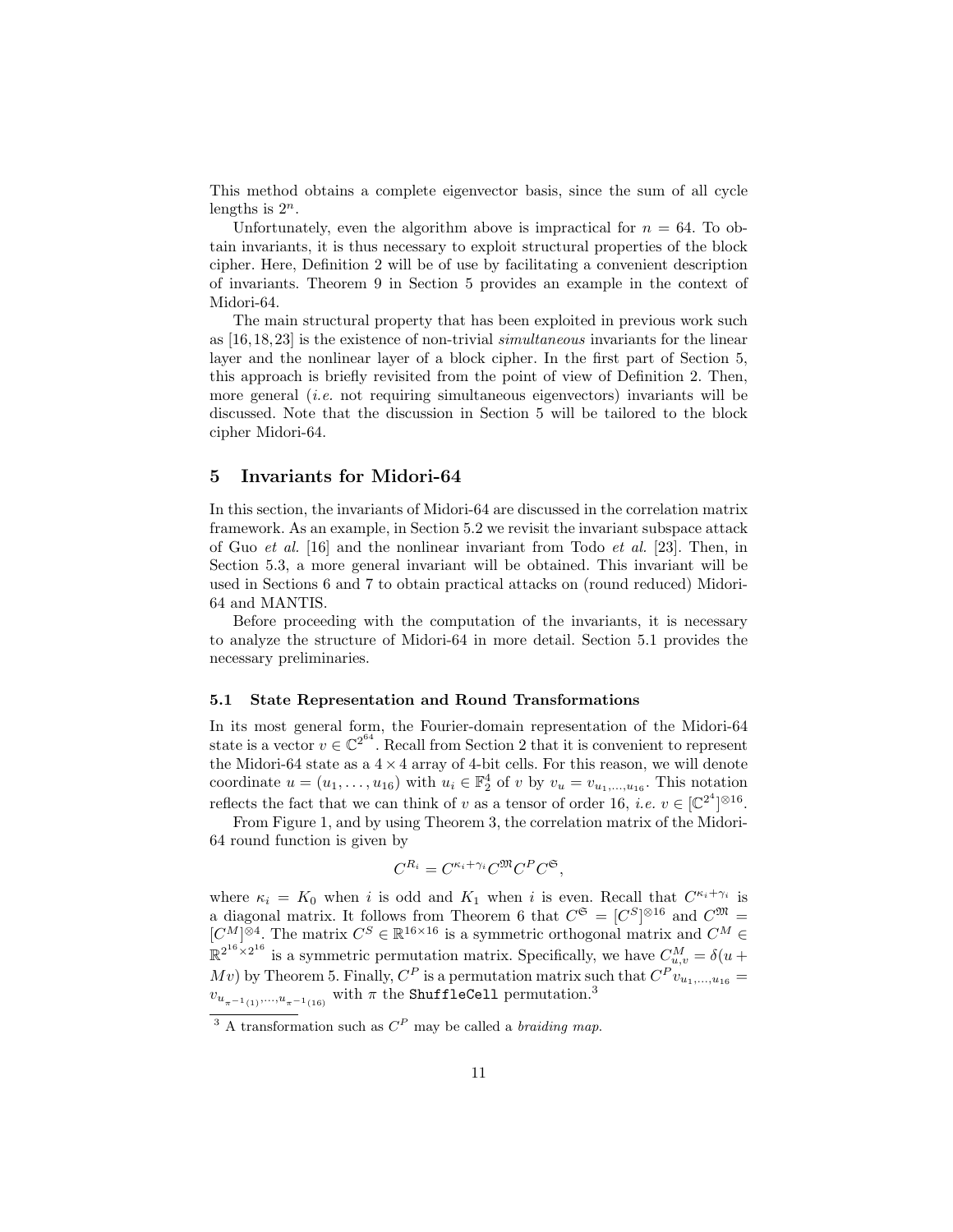It is convenient to look only for invariants with independent cells in the sense of Theorem 1 – but the reader should be reminded that the invariants need not be Fourier transforms of probability distributions. That is, we will assume that there exist vectors  $v^{(1)}, \ldots, v^{(16)}$  such that

$$
v_{u_1,\dots,u_{16}} = \prod_{i=1}^{16} v_{u_i}^{(i)}.
$$
\n(4)

Equivalently,  $v = \otimes_{i=1}^{16} v^{(i)}$ . Of course, this assumption imposes a serious restriction. However, assuming (4) greatly simplifies the theory and is sufficiently general to recover the invariant attacks of Guo et al. [16] and Todo et al. [23]. Furthermore, more general assumptions are not necessary to obtain the invariant that will be presented in Section 5.3.

The invariants considered in Section 5.2 will be required to be invariant under  $\mathfrak{S}, \mathfrak{M}$  and P. Consider the last requirement, *i.e.* v is an eigenvector of  $C^P$ . Recall that  $C^P$  is a permutation matrix such that

$$
C^{P} \bigotimes_{i=1}^{16} v^{(i)} = \bigotimes_{i=1}^{16} v^{(\pi^{-1}(i))}.
$$

If v is symmetric, that is,  $v^{(1)} = \cdots = v^{(16)} = \tilde{v}$ , then  $\otimes_{i=1}^{16} v^{(i)} = \tilde{v}^{\otimes 16}$  is clearly<br>invariant under  $C^P$ . It turns out that for the nurrose of this paper, it suffices to invariant under  $C^P$ . It turns out that for the purpose of this paper, it suffices to consider only invariants v such that there exists some  $\tilde{v} \in \mathbb{C}^{16}$  such that

$$
v_{u_1,...,u_{16}} = \prod_{i=1}^{16} \tilde{v}_{u_i}.
$$
 (5)

That is,  $v = \tilde{v}^{\otimes 16}$  and v will be called symmetric, in line with standard termi-<br>pology for such topsors. Note that assumption (5) is loss restrictive than (4) nology for such tensors. Note that assumption (5), is less restrictive than (4). Indeed, for any realistic choice of round constants, an asymmetric invariant tends to lead to conflicting requirements on the key after a sufficient number of rounds. Slightly more general invariants can be obtained by requiring that  $v^{(i)}$  is constant on the cycles of  $\pi$ .

Computing an eigenvector basis for  $C^{\mathfrak{S}}$  is not difficult. In the remainder of this section, the eigenvectors of  $C^{\mathfrak{M}}$  satisfying (4) and (5) will be listed. In particular, it is not necessary to compute these eigenvectors numerically. We begin with the straightforward result in Lemma 1. The main result is stated in Theorem 9.

**Lemma 1** If  $v^{\otimes 4}$  is a real eigenvector of  $C^M$ , then there exists a scalar  $\alpha \in \mathbb{R}_0$ such that all coordinates of v in the standard basis are equal to 0 or  $\pm \alpha$ .

*Proof.* The condition that  $v^{\otimes 4}$  is an eigenvector of  $C^M$  is equivalent to

$$
v_{u_1,u_2,u_3,u_4}^{\otimes 4} = \lambda v_{M(u_1,u_2,u_3,u_4)}^{\otimes 4}.
$$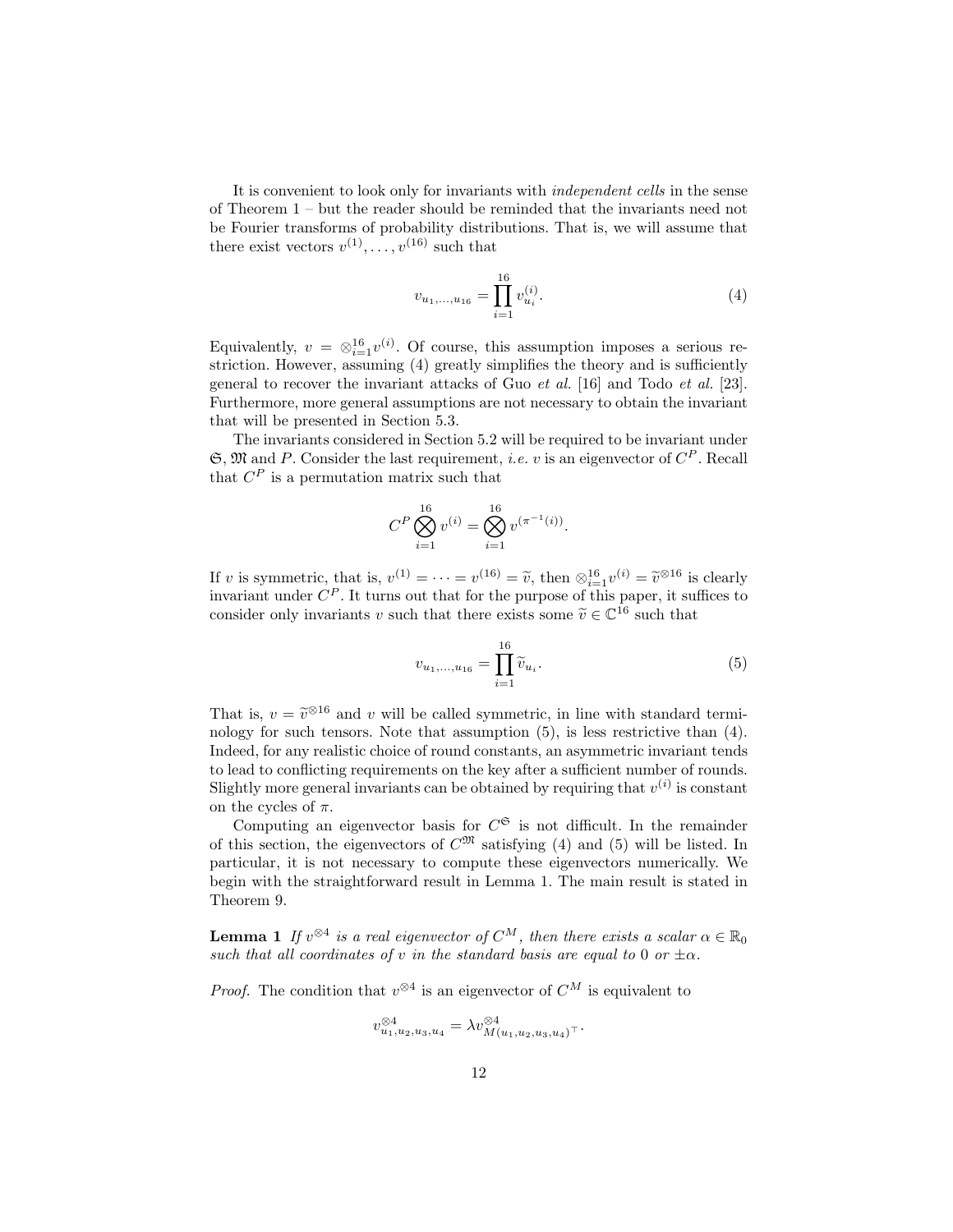Hence, we have for all  $u_1, \ldots, u_4 \in \mathbb{F}_2^4$  that

$$
\prod_{i=1}^{4} v_{u_i} = \lambda \prod_{i=1}^{4} v_{\Sigma_j \neq i} u_j.
$$
 (6)

Note that no vector of the form  $v^{\otimes 4}$  can correspond to  $\lambda = -1$ , since it follows from (6) that  $v_u^4 = \lambda v_u^4$ . Suppose that at least one coordinate of v is nonzero, *i.e.*  $v_u = \alpha$  for some u. By (6), this implies  $\alpha v_{u'}^3 = \alpha^3 v_{u'}$  for any  $u' \in \mathbb{F}_2^4$ . Consequently,  $v_{u'} \in \{0, \pm \alpha\}.$ 

**Theorem 9** If  $v^{\otimes 4}$  is a real eigenvector of  $C^M$ , then  $\mathcal{A} = \{u \mid v_u \neq 0\}$  is an affine subspace of  $\mathbb{F}_2^4$  and there exists a scalar  $\alpha \in \mathbb{R}_0$  such that  $v_u = \pm \alpha$  for all  $u \in \mathcal{A}$ . The converse is also true in the following cases:

– For dim  $A = 0$ , dim  $A = 1$  and dim  $A = 2$ .

– For dim  $A = 3$ , provided that the number of negative coordinates of v is even.

The condition for dim  $A = 3$  is also necessary.

*Proof.* Suppose  $v^{\otimes 4}$  is a real eigenvector of  $C^M$ . Let  $a, u, u' \in \mathbb{F}_2^4$  such that  $v_a \neq 0$ ,  $v_{a+u} \neq 0$  and  $v_{a+u'} \neq 0$ . By (6), we have

$$
v_{a+u+u'}^2 v_{a+u'} v_{a+u} = v_a^2 v_{a+u} v_{a+u'} \neq 0.
$$

Hence,  $v_{a+u+u'} \neq 0$ . It follows that A is an affine space. Lemma 1 completes the argument.

To show the converse, first consider the case dim  $A \in \{0, 1, 2\}$ . It suffices to demonstrate that if  $u_1, \ldots, u_4 \in \mathcal{A}$ , then  $\prod_{i=1}^4 v_{u_i} = \prod_{i=1}^4 v_{\Sigma_{j\neq i}u_j}$ . Note that  $\{u_1,\ldots,u_4\}$  and  $\{\Sigma_{i\neq 1}u_i,\ldots,\Sigma_{i\neq 4}u_i\}$  generate the same affine space. Since the dimension of this space is at most two, it contains at most four elements. Hence, both products contain the same factors.

For dim  $A = 3$ , the previous argument no longer applies when  $u_1, \ldots, u_4$  are linearly independent. In this case the left and right hand side of  $\prod_{i=1}^{4} v_{u_i} =$  $\prod_{i=1}^4 v_{\Sigma_{j\neq i}u_j}$  involve different variables. Hence, since A contains eight elements, the products of these elements must be positive.  $\Box$ 

The only symmetric rank one invariants which are not covered by Theorem 9 are those containing only nonzero entries. It would be possible to extend the result to cover this case as well, but this would have little practical value since such eigenvectors can never lead to a significant class of weak keys. This will become clear in Section 5.2.

### 5.2 Simultaneous Eigenvectors

As discussed in Section 4.2, it is not possible to find the eigenvectors of  $C^{E_k}$ directly and to subsequently identify those vectors that depend only on a limited portion of the key. A more realistic approach is to find joint eigenvectors for all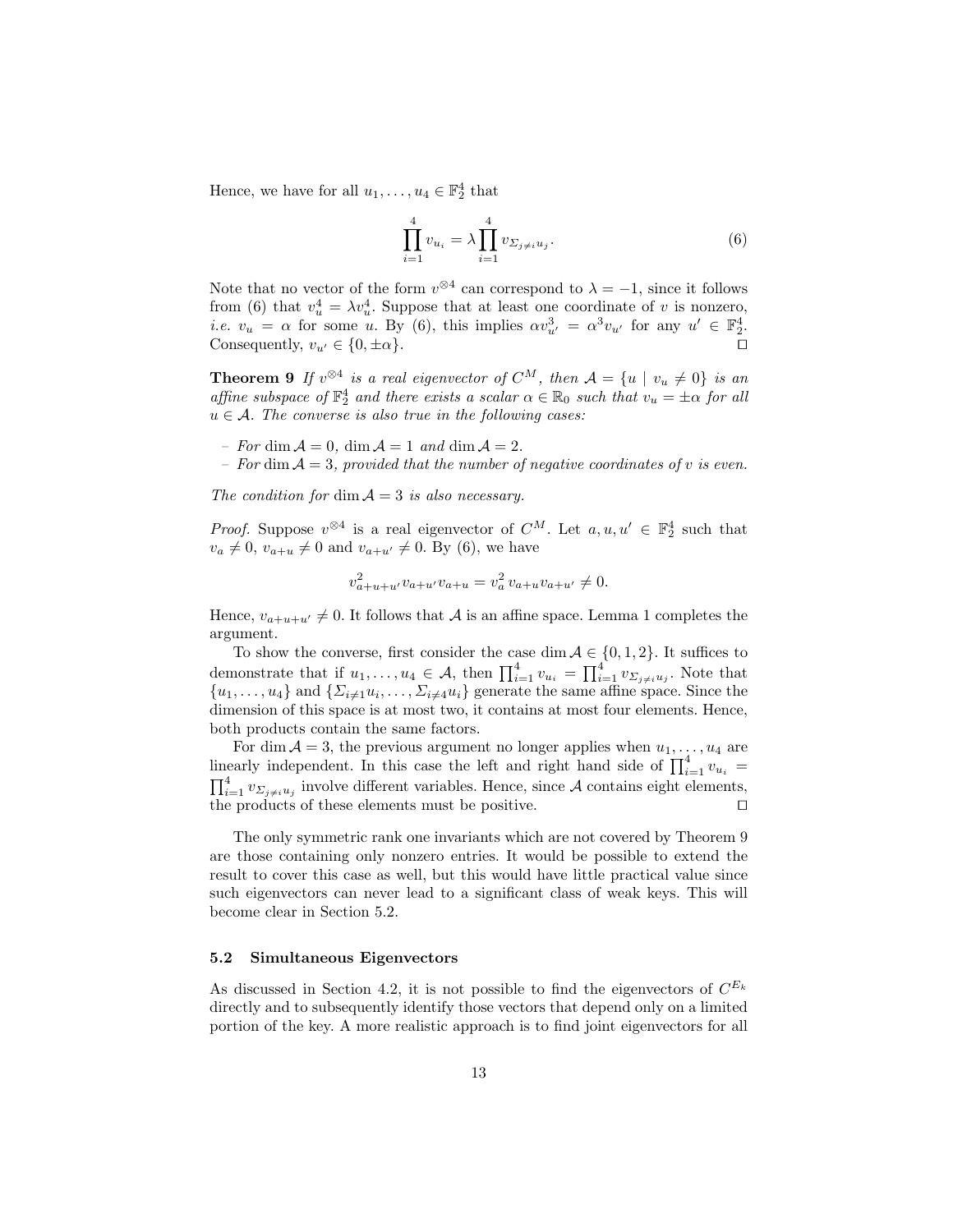of the transformations in the round function. This corresponds to the strategy that is commonly used, and it is the strategy that will be applied in this section.

The problem considered in this section is thus to find vectors  $v \in \mathbb{R}^{2^{64}}$  such that  $[C^{S}]^{\otimes 16}v = \lambda v$  and  $[C^{M}]^{\otimes 4}v = \mu v$  with  $\lambda, \mu \in \{-1, 1\}$ . Furthermore, v must be an eigenvector of  $C^P$ , but if v is symmetric, we need not separately consider this requirement. For each of these vectors  $v$ , we additionally require that they are eigenvectors of  $C^{K+\gamma_i}$  for  $i=1,\ldots,16$ . In general, this is not possible without making some assumptions on the key  $K$ .

If  $\{v_1, \ldots, v_{16}\}\$ is a basis of eigenvectors of  $C^S$ , then the set of all vectors of the form  $\otimes_{i=1}^{16} v_{\ell_i}$  with  $\ell_i \in \{1, \ldots, 16\}$  is a basis of eigenvectors of  $[C^S]^{\otimes 16}$ . Suppose that  $E_{+1}^S$  is the eigenspace of  $C^S$  corresponding to eigenvalue 1, and  $E_{-1}^S$  likewise for eigenvalue -1. Any useful invariant must be an eigenvector of the diagonal matrices  $C^{\kappa_i+\gamma_i}$  as well. That is, the invariants must be an element of one of the vector spaces listed in Table 1.

Table 1. Bases for the intersection of the eigenspaces of  $C^S$  and  $C^{\gamma_i}$ .

| $\cap$ $ Span\{e_1, e_3, \ldots, e_{15}\}\rangle$                                                                                                                                                                                                                                                                            | $Span\{e_0, e_2, \ldots, e_{16}\}\$ |
|------------------------------------------------------------------------------------------------------------------------------------------------------------------------------------------------------------------------------------------------------------------------------------------------------------------------------|-------------------------------------|
| $\begin{array}{c} E^S_{+1} \left  (1,0,0,0,0,0,0,0,0,0,0,0,0,0,0,0,0)^\top \right. \\ \left. (0,0,1,0,1,0,1,0,-1,0,-1,0,-1,0,-1,0)^\top \right. \\ \left. E^S_{-1} \right  \left( \begin{matrix} (0,1,0,0,0,1,0,0,0,-1,0,0,0,-1,0,-2)^\top \\ (0,0,0,1,0,0,0,1,0,0,0,-1,0,0,0,1)^\top \end{matrix} \right)^\top \end{array}$ |                                     |
|                                                                                                                                                                                                                                                                                                                              |                                     |
|                                                                                                                                                                                                                                                                                                                              |                                     |
|                                                                                                                                                                                                                                                                                                                              |                                     |

The vectors  $v^{\otimes 4}$  should additionally be eigenvectors of  $C^M$ . A necessary condition to this end is given by Theorem 9 (in fact, Lemma 1 is sufficient here). Using this result, only four nontrivial invariants of the form  $v^{\otimes 16}$  remain. These are listed in Table 2. The first of these invariants satisfies the conditions of Theorem 8. It corresponds to the nonlinear invariant discovered by Todo, Leander and Sasaki [23]. The eigenvector in the second row of Table 2 corresponds to the invariant subspace obtained by Guo et al. [16].

Table 2. Invariants for Midori-64. Note that the last invariant is simply the nonlinear invariant corresponding to the second invariant (which is an invariant subspace).

| Eigenvector ( <i>v</i> for $v^{\otimes 16}$ )                                               |                                      | Weak-key class Number of weak-keys |
|---------------------------------------------------------------------------------------------|--------------------------------------|------------------------------------|
| $(0, 0, 0, 1, 0, 0, 0, 1, 0, 0, 0, -1, 0, 0, 0, 1)$                                         | $\kappa_1 = \kappa_2 = 0$            | $2^{64}$                           |
| $(1,0,1,0,1,0,1,0,-1,0,-1,0,-1,0,-1,0)$ $\kappa_1 = \kappa_2 = \kappa_3 = 0$                |                                      | $2^{32}$                           |
| $(1,0,-1,0,-1,0,-1,0,1,0,1,0,1,0,1,0)$ <sup>T</sup>                                         | $\kappa_1 = \kappa_2 = \kappa_3 = 0$ | $2^{32}$                           |
| $(0, 1, 0, 1, 0, 1, 0, 1, 0, -1, 0, -1, 0, -1, 0, -1)$ $\kappa_1 = \kappa_2 = \kappa_3 = 0$ |                                      | $2^{32}$                           |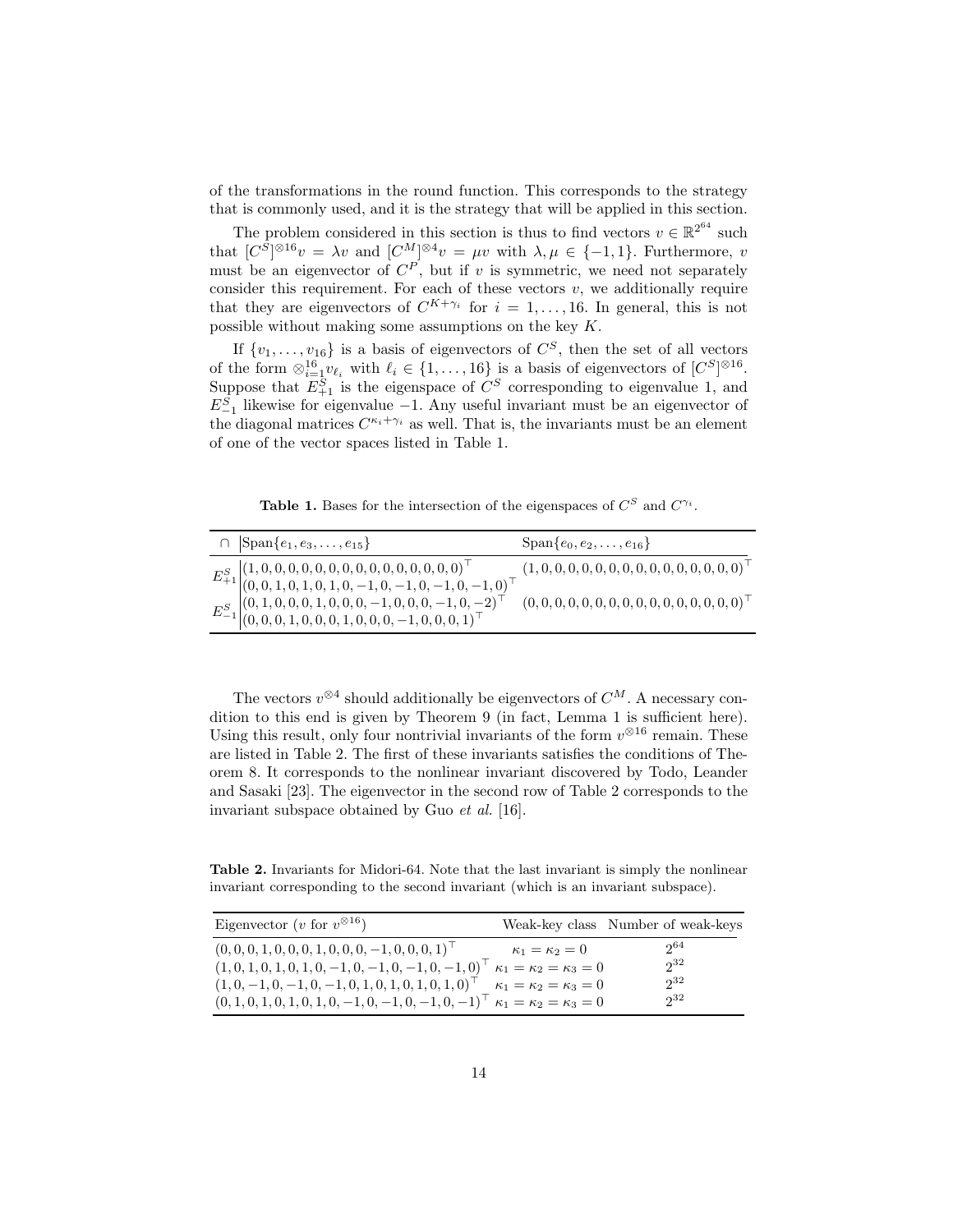Note that the weak-key class corresponding to a given invariant (the second column in Table 2), is readily determined from the vector  $v$ . For instance, consider the vector  $C^{\kappa}v$ , with  $\kappa = (\kappa_1, \ldots, \kappa_4)^\top \in \mathbb{F}_2^4$  a single nibble of the round key:

$$
v = (0, 0, 0, 1, 0, 0, 0, 1, 0, 0, 0, -1, 0, 0, 0, 1)^{\top},
$$
  

$$
C^{\kappa}v = (-1)^{\kappa_3 + \kappa_4} (0, 0, 0, 1, 0, 0, 0, (-1)^{\kappa_2}, 0, 0, 0, (-1)^{1 + \kappa_1}, 0, 0, 0, (-1)^{\kappa_1 + \kappa_2})^{\top}.
$$

Hence, v is invariant under  $C^{\kappa}$  provided that  $\kappa_1 = \kappa_2 = 0$ . Note that v is also invariant under the addition of the round constants – which has the same effect as modifying  $\kappa_4$ .

An alternative approach to finding invariants starts from the eigenvectors of  $C^M$ . Theorem 9 makes this method efficient. This will be the starting point to obtain more general invariants in Section 5.3.

## 5.3 Nonlinear Invariant for "Almost Midori-64"

In the previous section, a few eigenvectors of  $C^{R_i}$  were obtained by intersecting the eigenspaces of  $C^{\mathfrak{M}}, C^{\mathfrak{S}}$  and  $C^{K+\gamma_i}$ . In general the eigenvectors of  $C^{R_i}$  are not eigenvectors of  $C^{\mathfrak{M}}$  or  $C^{\mathfrak{S}}$ . Furthermore, the eigenvectors of  $C^{E_k}$  need not be eigenvectors of the round functions  $C^{R_i}$ . In order to find all invariants, then, it would be necessary to solve the eigenvalue problem of Definition 2 directly. As discussed before, tackling this problem is out of the scope of this paper, but a slightly more general type of invariant for Midori-64 is presented in this section.

Figure 2 shows the general idea: it may be possible to find a vector  $u^{\otimes 16}$ which is mapped to a vector  $v^{\otimes 16}$  by  $C^{R_i}$ , such that  $C^{R_{i+1}}v^{\otimes 16} = u^{\otimes 16}$ . Such a vector  $u^{\otimes 16}$  would be an eigenvector of  $C^{R_{i+1}}C^{R_i}$ , but not of  $C^{R_i}$ .



Fig. 2. If  $u \neq v$ , this figure depicts an invariant for two rounds which is not invariant under one round.

To find such an invariant, it suffices to obtain vectors u and  $v = C<sup>S</sup>u$  such that  $C^M u^{\otimes 4} = u^{\otimes 4}$  and  $C^M v^{\otimes 4} = v^{\otimes 4}$ . Theorem 9 provides a complete list of possible choices for  $u$  and  $v$ . This approach is formalized in Algorithm  $1<sup>4</sup>$ . This

<sup>4</sup> A Sage implementation is available online at https://homes.esat.kuleuven.be/ ~tbeyne/invariants/algorithm\_1.html.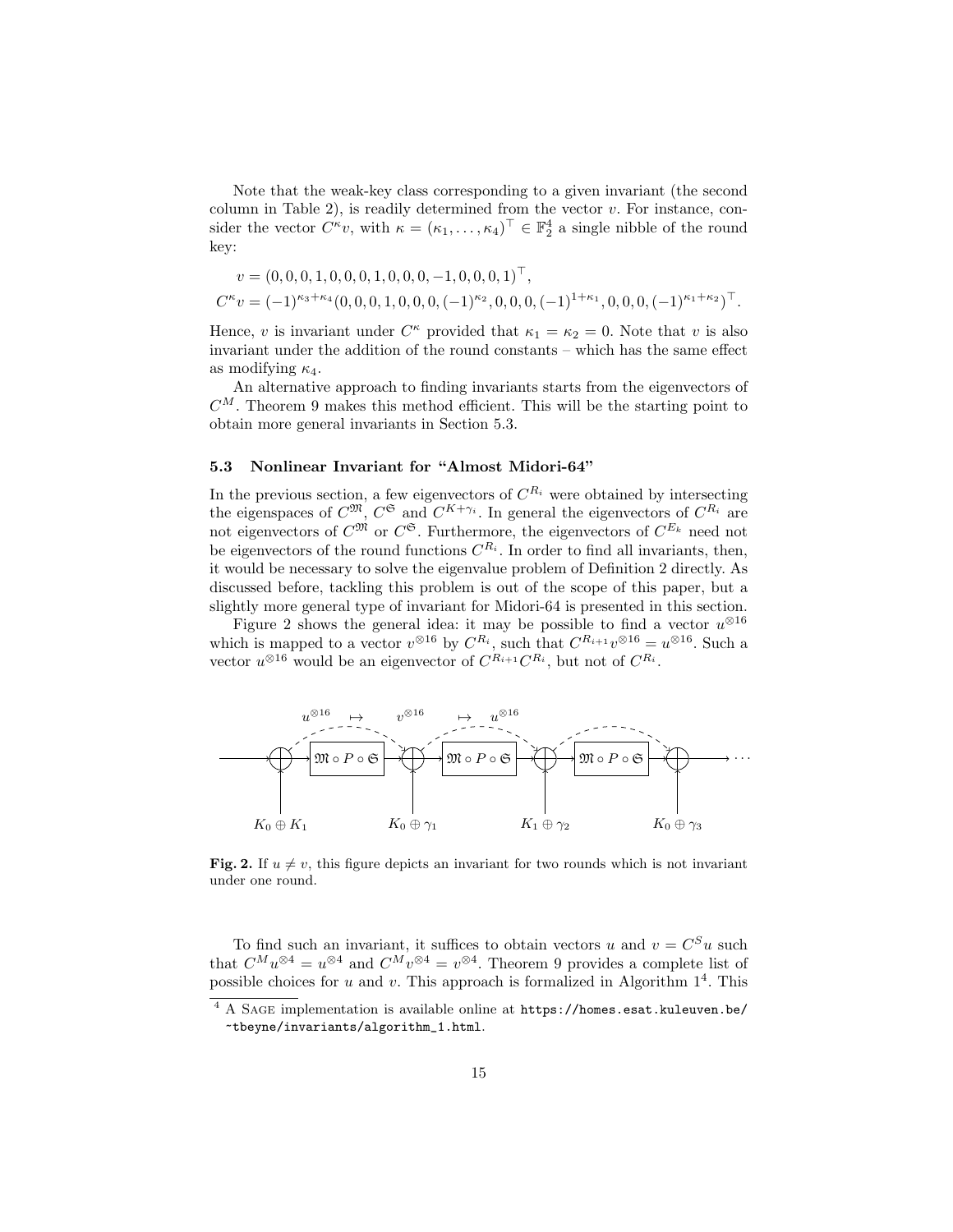algorithm requires a negligible amount of time, as the inner loop is only executed 5216 times – once for each symmetric rank one invariant of  $C^{\mathfrak{M}}$ . Note that it also returns invariants of the conventional type.

Algorithm 1 Finding symmetric rank-one invariants for two rounds of Midori-64.

1: for each affine subspace  $\mathcal{A} \subseteq \mathbb{F}_2^4$  with  $d := \dim \mathcal{A} \in \{0, 1, 2, 3\}$  do 2:  $S \leftarrow \{1\} \times \{1, -1\}^{2^d - 2}$ 3: if  $d = 3$  then 4:  $S \leftarrow \{(s_1, \ldots, s_{2^d-1}, \prod_i s_i) \mid (s_1, \ldots, s_{2^d-1}) \in S\}$ 5: else 6:  $S \leftarrow S \times \{1, -1\}$ 7: end if 8: for  $(v_u)_{u \in \mathcal{A}} \in S$  do 9:  $w \leftarrow C^S v$  $10:$  $y' \leftarrow \{u \in \mathbb{F}_2^4 \mid w_u \neq 0\}$ 11: if A' is affine and  $(\dim \mathcal{A}' \neq 3 \text{ or } |\{u \in \mathcal{A}' \mid w_u < 0\}|$  is even) then 12: **yield** v  $\triangleright v^{\otimes 16}$  is invariant for some choice of round constants 13: end if 14: end for 15: end for

A list of invariants produced by Algorithm 1 is given in Appendix A. The most interesting pair of vectors  $u, v$  is given by

$$
u = (0, 0, 0, 0, 0, 1, 0, 0, 0, 0, 0, 0, 0, 0, 0, 0)^{\top}
$$
  

$$
v = (0, 0, 0, 0, 0, 0, 0, 0, 0, 0, -1/2, -1/2, 0, 0, 1/2, -1/2)^{\top}.
$$

Clearly,  $u$  is invariant under the addition of any constant. For  $v$ , it holds that

$$
C^{\kappa}v = (-1)^{\kappa_1 + \kappa_3}/2 \cdot (0, 0, 0, 0, 0, 0, 0, 0, 0, 0, -1, (-1)^{1 + \kappa_4}, 0, 0, (-1)^{\kappa_2}, (-1)^{1 + \kappa_2 + \kappa_4})^{\top},
$$

which is a multiple of v provided that  $\kappa_2 = \kappa_4 = 0$ . For the usual choice of round constants of Midori-64, v is not invariant under the addition of the constants. However, had the round constants been chosen as  $\gamma_i \in \{0, 2, 8, A\}^{16}$  rather than  $\gamma_i \in \{0,1\}^{16}$ , the attack would apply. Moreover, such a restriction only applies to half of the rounds – the round constants of other rounds may be chosen arbitrarily.

The restriction  $\kappa_2 = \kappa_4 = 0$  (which applies to  $K_0$  or  $K_1$ , but not both) corresponds to a class of  $2^{96}$  weak keys. By Theorem 8, v corresponds to the following nonlinear invariant:

$$
f(x_1, \ldots, x_{64}) = \sum_{i=1}^{16} \left[ x_{4i} x_{4i-2} + x_{4i} + x_{4i-1} + x_{4i-3} \right] \tag{7}
$$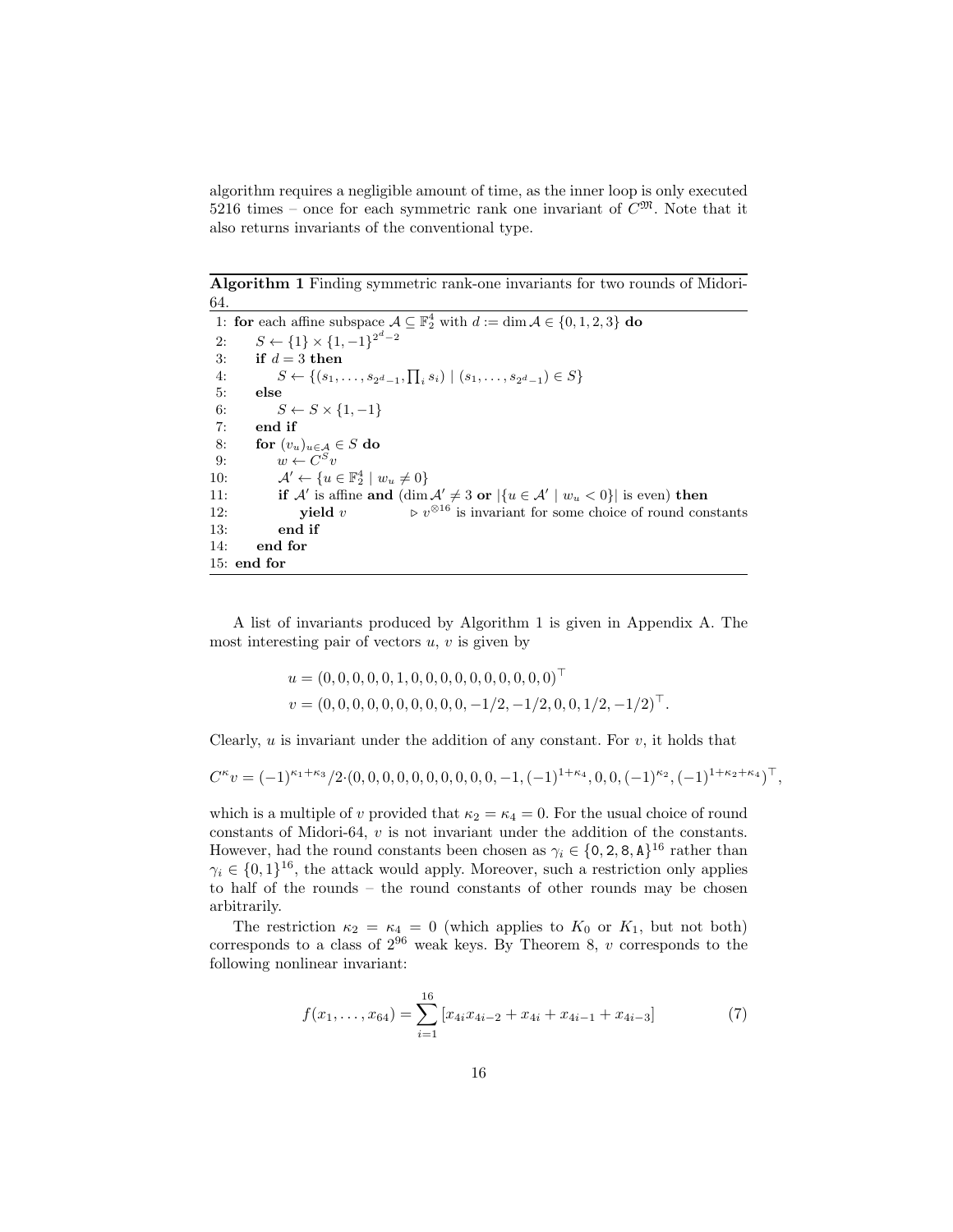That is, there exists a constant  $c \in \mathbb{F}_2$  such that  $f(E_k(x)) + f(x) = c$  for all x and for any even number of rounds. By Theorem 8, u corresponds to the following "nonlinear" invariant:

$$
g(x_1, \ldots, x_{64}) = \sum_{i=1}^{16} [x_{4i} + x_{4i-2}].
$$
 (8)

Hence, for an even number of rounds,  $g(E_k(x)) + g(x)$  is constant. Note that if the number of rounds is odd, the value  $f(E_k(x)) + g(x)$  is constant instead. Appendix B provides test code for this property.

#### 5.4 Trail Clustering in Midori-64

It is worthwhile to take a closer look at the invariant  $g$  given by  $(8)$  in Section 5.3. Since q is a linear function, it corresponds to a linear hull with correlation  $\pm 1$ (where the sign depends on the key). Considering the fact that Midori-64 has been designed with resistance to linear cryptanalysis in mind, this is remarkable.

Remark 1 The correlation of any trail in "almost Midori-64" is (much) smaller than  $2^{-32}$ , yet there is a linear hull with correlation  $\pm 1$  for  $2^{96}$  keys.

The correlation of a linear hull is equal to the sum of the correlations of all trails within the hull. It is well-established that, in theory, this sum could become large even if all terms are small. Such ideas go back to Nyberg [22]. Daemen and Rijmen [10] refer to this effect as trail clustering.

Remark 1 demonstrates an extreme case of trail clustering: the absolute correlation of the hull is not just large, it is maximal. This appears to be the first real-world observation of such behavior.

#### 5.5 Additional Weak Keys for the Invariant from Section 5.3

This section shows that the invariant  $u$  from Section 5.3 is invariant under  $2^{64}$ additional weak keys, under the same modifications of the round constants. Although  $2^{64}$  is small compared to  $2^{96}$ , the result is interesting because it provides an example of an invariant over four rounds which is not necessarily invariant over two rounds.

Let u and v be as defined at the end of Section 5.3. For any  $\kappa \in \mathbb{F}_2^4$  with  $\kappa_2 = \kappa_4 = 1$ , we have

$$
C^{\kappa}v = (-1)^{\kappa_1 + \kappa_3}/2 \cdot (0, 0, 0, 0, 0, 0, 0, 0, 0, 0, -1, 1, 0, 0, -1, -1)^{\top}.
$$

Let  $w = (-1)^{\kappa_1 + \kappa_3} C^{\kappa} v$ . By Theorem 9,  $w^{\otimes 4}$  is an invariant of  $C^M$ . Furthermore, one can check that  $w$  is an eigenvector of  $C^S$ .

Hence, there exist  $2^{32}$  keys K such that  $C^{K} v^{\otimes 16} = \pm w^{\otimes 16}$  with  $w^{\otimes 16}$  invariant under the round function. This observation can be used to show that  $u^{\otimes 16}$ defines an invariant for  $2^{96} + 2^{64}$  rather than  $2^{96}$  weak keys. Figure 3 illustrates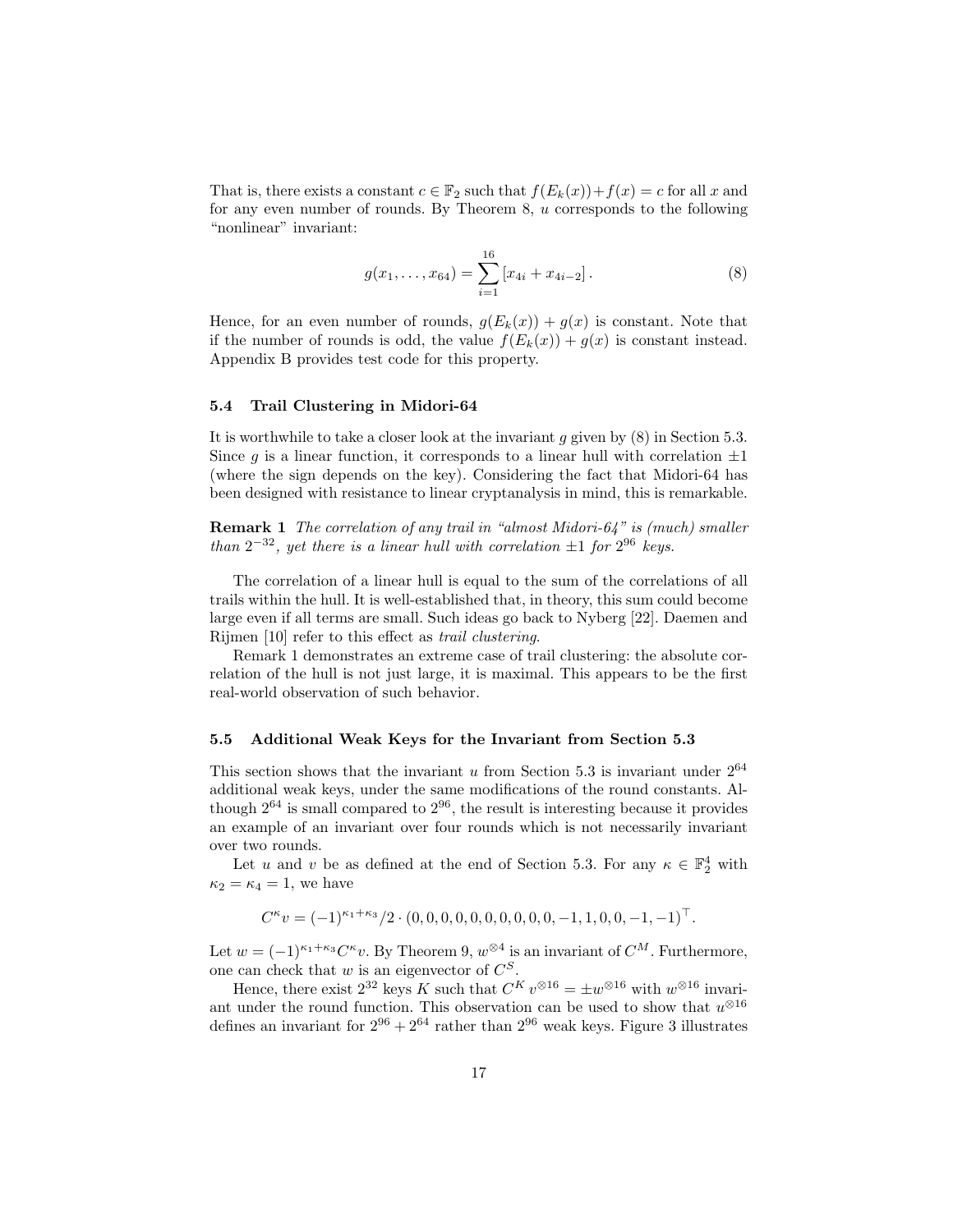this. The top branch in Figure 3 corresponds to the discussion in Section 5.3 and holds assuming that  $K_{0,4i-2} = K_{0,4i} = 1$  for  $i = 1, \ldots, 16$ . The bottom branch corresponds to a different set of weak keys for which  $K_{0,4i-2} = K_{0,4i} = 1$  and  $K_{1,4i-2} = K_{1,4i} = 0$  for  $i = 1, ..., 16$ . Hence, the 4-round invariant in Figure 3 and its full-round extension hold for  $2^{96} + 2^{64}$  weak keys.



Fig. 3. The invariant from Section 5.3 holds for  $2^{96} + 2^{64}$  weak keys. Dashed arrows indicate transitions for which an assumption on the round keys is necessary.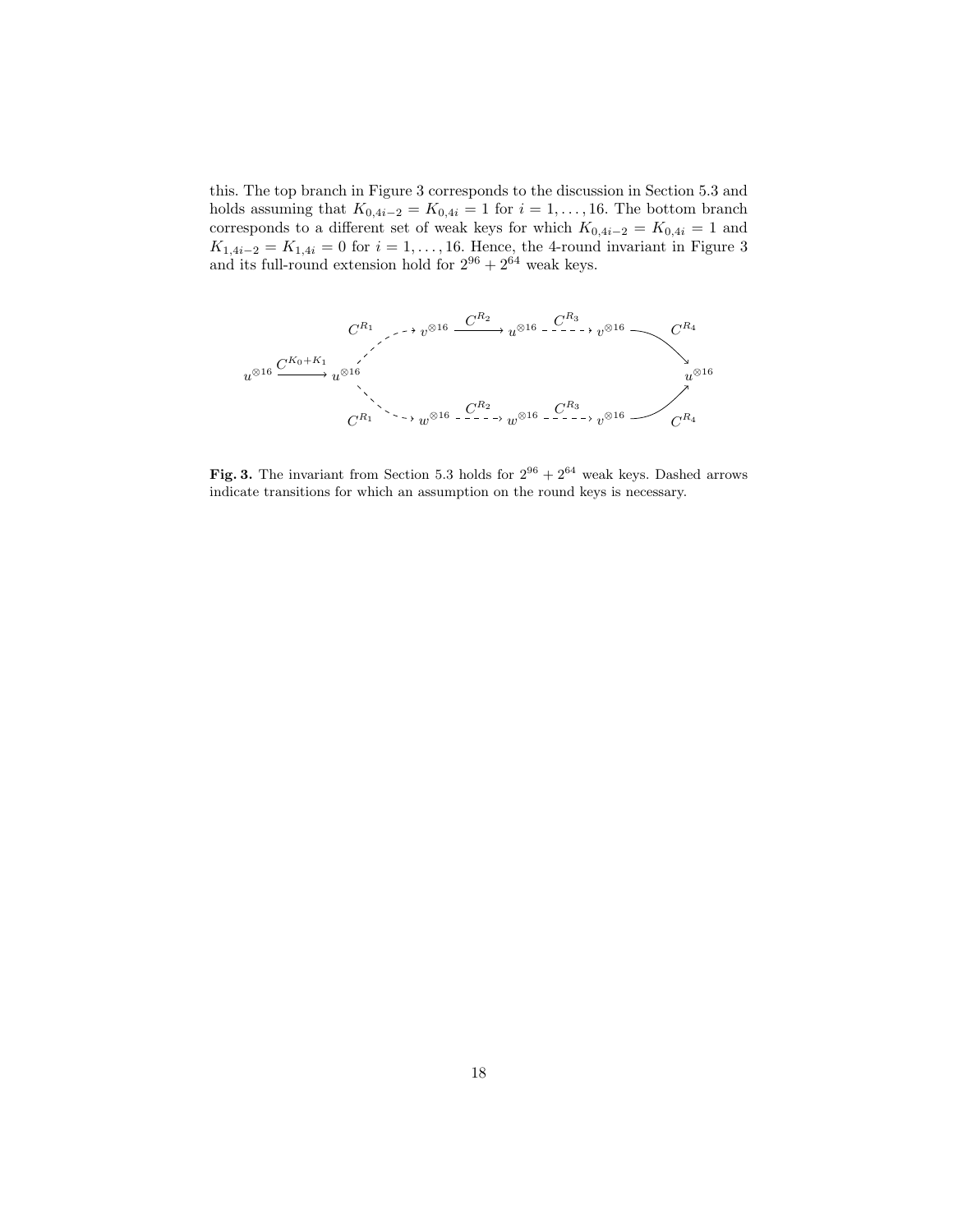# 6 Practical Attack on 10 Rounds of Midori-64

The purpose of this section is to demonstrate that the invariant for "almost Midori-64" can be used even when the round constants are not modified. In fact, the attack in this section is valid for any choice of round constants.

Specifically, it will be shown that 10 rounds of Midori-64 are subject to a keyrecovery attack that requires  $1.25 \cdot 2^{21}$  chosen plaintexts and has a computational cost of  $2^{56}$  block cipher calls. The downside of this attack is that it is limited to  $2^{96}$  out of  $2^{128}$  keys. Note that Midori-64 has been analyzed in several prior works. Lin and Wu [19] demonstrate meet-in-the-middle attacks on 10, 11 and 12 rounds of Midori-64. Chen and Wang [24] give a 10 round impossible differential cryptanalysis. The downside of those attacks is that they can not be executed in practice. Table 3 provides an overview of attacks on Midori-64.

Table 3. Overview of key-recovery attacks on Midori-64. Time is measured by the number of encryption operations. Memory is expressed in number of bytes.

| Attack                           |    |             |                          |                             | Rounds Time Memory Data Weak keys | Reference                 |
|----------------------------------|----|-------------|--------------------------|-----------------------------|-----------------------------------|---------------------------|
| Meet-in-the-middle               | 10 | $2^{99.5}$  | 295.7                    | 259.5                       | N/A                               | Lin and Wu $[19]$         |
| Meet-in-the-middle               | 11 | $2^{122}$   | $2^{92.2}$               | $2^{53}$                    | N/A                               | Lin and Wu $[19]$         |
| Meet-in-the-middle               | 12 | $2^{125.5}$ | $2^{109}$                | $2^{55.5}$                  | N/A                               | Lin and Wu $[19]$         |
| Impossible differential          | 10 | 280.8       | 268.1                    | 2062.4                      | N/A                               | Chen and Wang [24]        |
| Invariant subspace               | 16 | $2^{16}$    |                          | $\mathcal{D}_{\mathcal{L}}$ | $2^{32}$                          | Guo <i>et al.</i> [16]    |
| Nonlinear invariant <sup>*</sup> | 16 | $2^{15}h$   | $\overline{\phantom{m}}$ | 33h                         | $2^{64}$                          | Todo <i>et al.</i> $[23]$ |
| Integral/invariant               | 10 | $2^{56}$    | $\equiv$                 | $2^{21.3}$                  | $2^{96}$                          | Section 6                 |

 $*$  This is an attack on a mode of operation. It recovers  $32h$  bits of h encrypted blocks.

The attack presented below is based on the observation that integral properties [17] and invariants can often be combined. However, since we allow arbitrary round constants in this section, the invariant can only be used once. In this regard the nonlinear invariant that was introduced in Section 5.3 has an important advantage: with one assumption on the key, it covers two rounds.

#### 6.1 Nonlinear Property for 6 Rounds of Midori-64

This section shows that the two-round nonlinear invariant for Midori-64 can be extended to a six round nonlinear property. When a key which does not belong to the weak key class is added to the state, the vector corresponding to a nonlinear invariant will be mapped to another vector which only depends (up to a scale factor) on key bits that are already "known", i.e. that had to be fixed to obtain the invariant in the first place. This holds in both the forward and backward direction, leading to a 6-round nonlinear property. This is illustrated in Figure 4.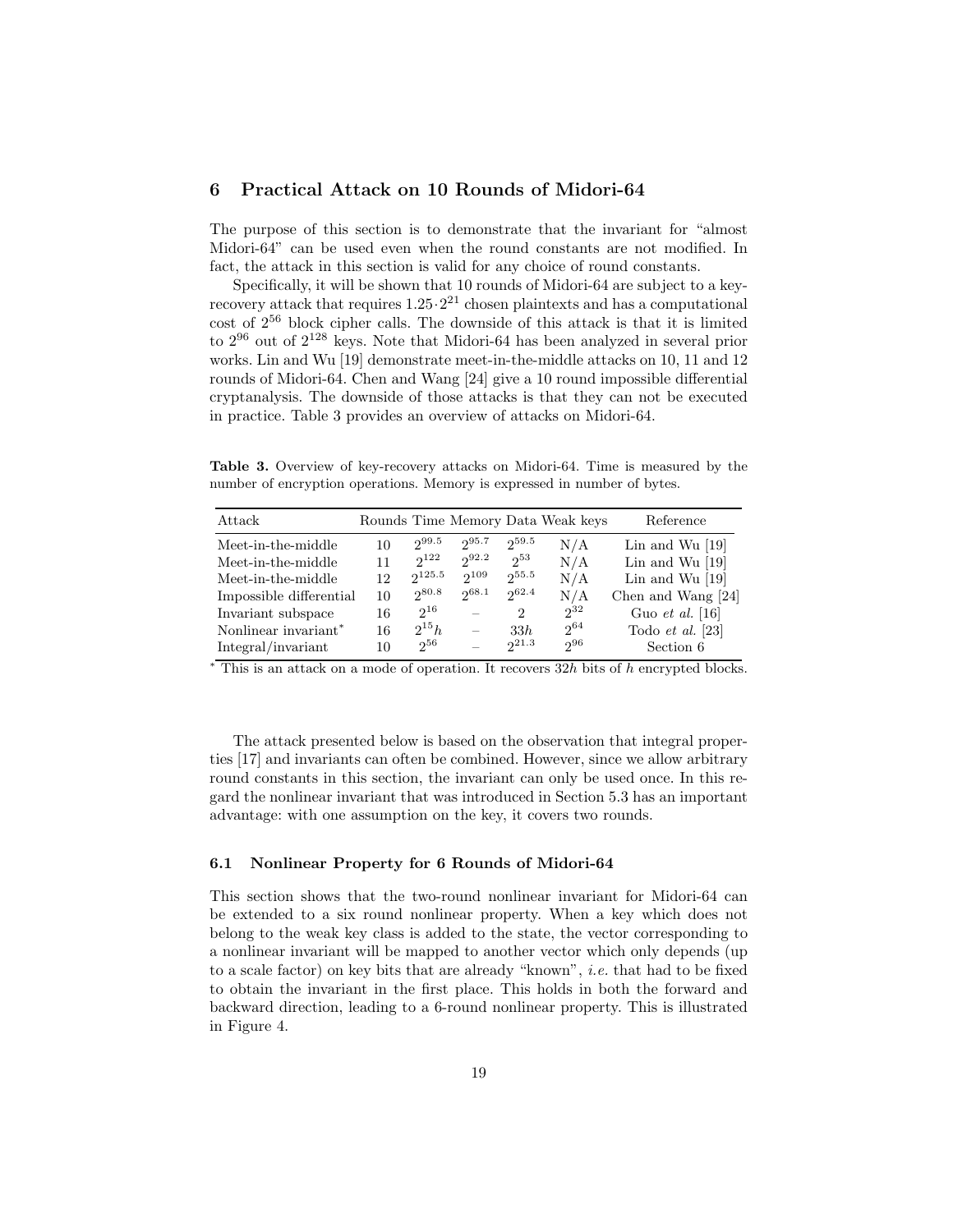

Fig. 4. Nonlinear property over six rounds of Midori-64. The notation " $\simeq$ " is used to indicate equality in the second and fourth bits of every nibble of each of its arguments.

The functions  $h_1$  and  $h_2$  in Figure 4 depend on the choice of the round constants. Specifically,  $h_1$  depends on  $P^{-1}(\mathfrak{M}(\gamma_5+\gamma_7))$  and  $h_2$  depends on  $\gamma_7+\gamma_9$ . For the purposes of this paper, a detailed description of  $h_1$  is not necessary. For  $h_2$ , it holds that

$$
h_2(x_1,\ldots,x_{64})=\sum_{i=1}^{16}f(S(x_{4i-3},x_{4i-2},x_{4i-1},x_{4i})+\gamma_{7,i}+\gamma_{9,i}).
$$

In general,  $h_i$  can be written in the form

$$
h_j(x_1,\ldots,x_{64}) = \sum_{i=1}^{16} h^{(\beta_{j,2i},\beta_{j,2i+1})}(x_{4i},x_{4i+1},x_{4i+2},x_{4i+3}),
$$
 (9)

where  $\beta_j \in \mathbb{F}_2^{32}$  is a constant depending on the round constants. In particular,  $\beta_2$ consists of the second and fourth bits of every nibble of  $\gamma_7 + \gamma_9$ . For the default choice of round constants of Midori-64,  $\beta_{j,2i} = 0$ . Hence, only two different Boolean functions can occur as terms in (9):

$$
h^{(00)}(x_1, x_2, x_3, x_4) = x_2 + x_4
$$
  
\n
$$
h^{(01)}(x_1, x_2, x_3, x_4) = x_2x_3x_4 + x_1x_3x_4 + x_1x_2x_3 + x_1x_4 + x_1 + x_2.
$$

Since the functions  $h_1$  and  $h_2$  are balanced on every cell of the state, it holds that  $\sum_{x \in S} h_i(x) = 0$  with S a set of state values such that every cell takes all values exactly once. This makes it possible to combine integral cryptanalysis with the 6-round nonlinear property described above.

## 6.2 Integral Property for 4 Rounds of Midori-64

An integral attack on Midori-64 that is suitable for our purposes will now be given. The following notation will be used: cells taking all values an equal number of times are denoted using the label "A", constant cells will be labeled by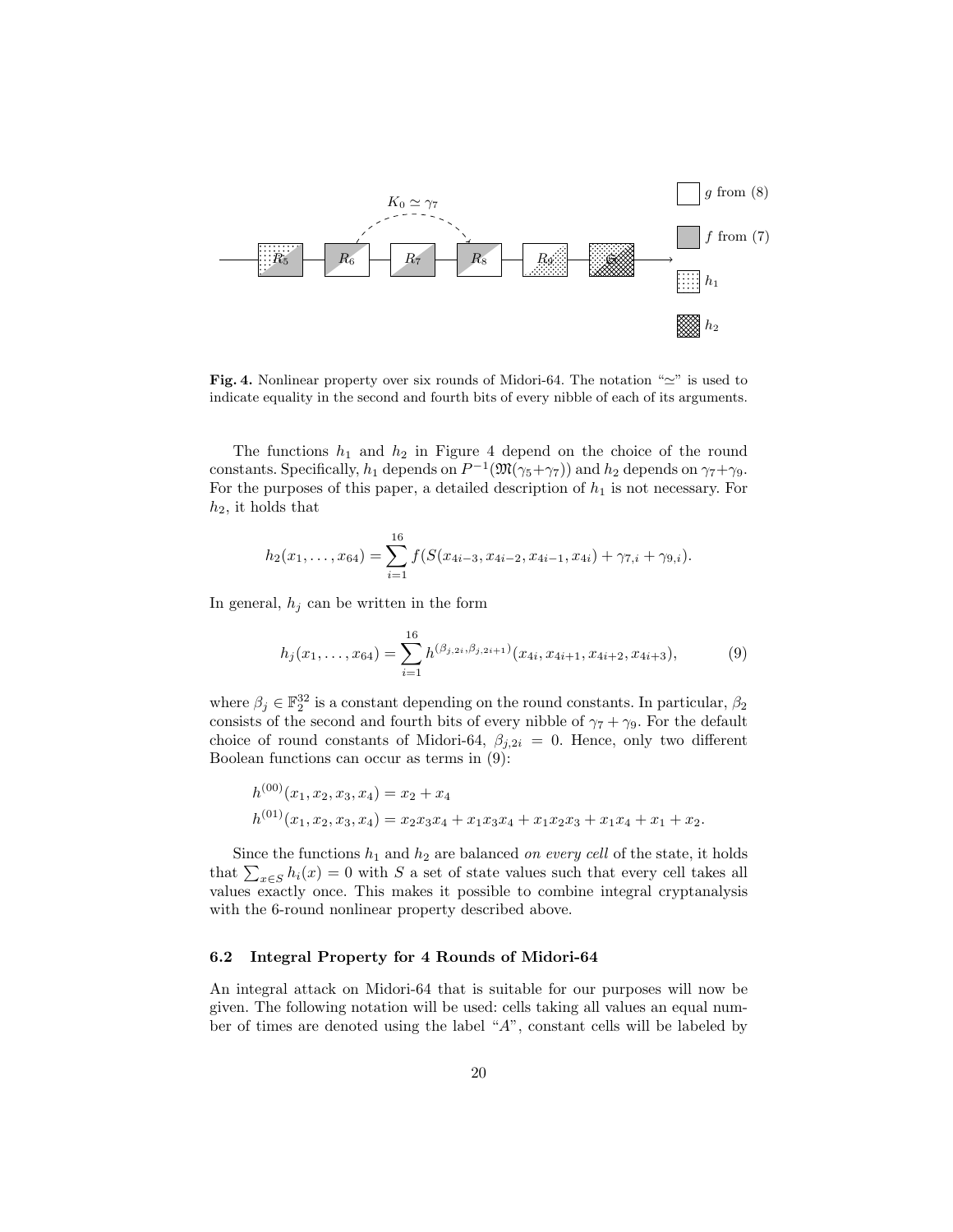"C". Subscripts are used to denote groups of values which jointly satisfy the " $A$ " property. Note that cells can be part of several groups, e.g. a cell marked " $A_{i,j}$ " is contained in groups  $i$  and  $j$ . The Midori-64 designers discuss the existence of a 3.5 round integral distinguisher. In fact, one can see that a 4-round integral property<sup>5</sup> exists. Note that the property is nearly identical to the Rijndael distinguisher discussed by Knudsen and Wagner [17], the difference being that the property works better than expected for Midori-64.



Fig. 5. First two rounds of the integral property for four rounds of Midori-64.

The integral property is based on a set of chosen plaintexts such that the diagonal cells take all possible values exactly once and all other cells are constant. After one round, the same property then holds for the first column whereas all other cells are constant. This is shown in Figure 5.

The effect of the remaining rounds is shown in Figure 6. Figure 6 shows that, before the last application of  $\mathfrak{M}$ , any four distinct cells in a column jointly satisfy the "A" property. This implies that all cells can be labeled "A" after four rounds.

The derivation in Figure 6 starts by forming appropriate groups of cells which are independent before the third round. Four (sometimes overlapping) groups of such cells are indicated using " $A_i$ ",  $i = 0, \ldots, 3$  in Figure 6. The maps  $\mathfrak{S}$  and P preserve the groups. Furthermore, one can see that four new groups can be obtained after the application of  $\mathfrak{M}$ . These groups can be chosen in such a way that they are aligned in different columns of the state after P has been applied. The four round property then follows.

#### 6.3 Combination of the Nonlinear and Integral Properties

The final attack can now be described. Figure 7 provides an overview. Let  $\mathcal I$ denote a set of plaintext/ciphertext pairs with the structure required by the integral property from Figure 5. Then, due to the nonlinear property from Figure 4, the following holds:

$$
\sum_{(P,C)\in\mathcal{I}} h_2(C+K_0+K_1) = \sum_{(P,C)\in\mathcal{I}} h_1((R_4\circ\cdots\circ R_1)(P+K_0+K_1)) = 0.
$$
 (10)

<sup>5</sup> If the zero-sum property can be used, this actually yields a 5-round property.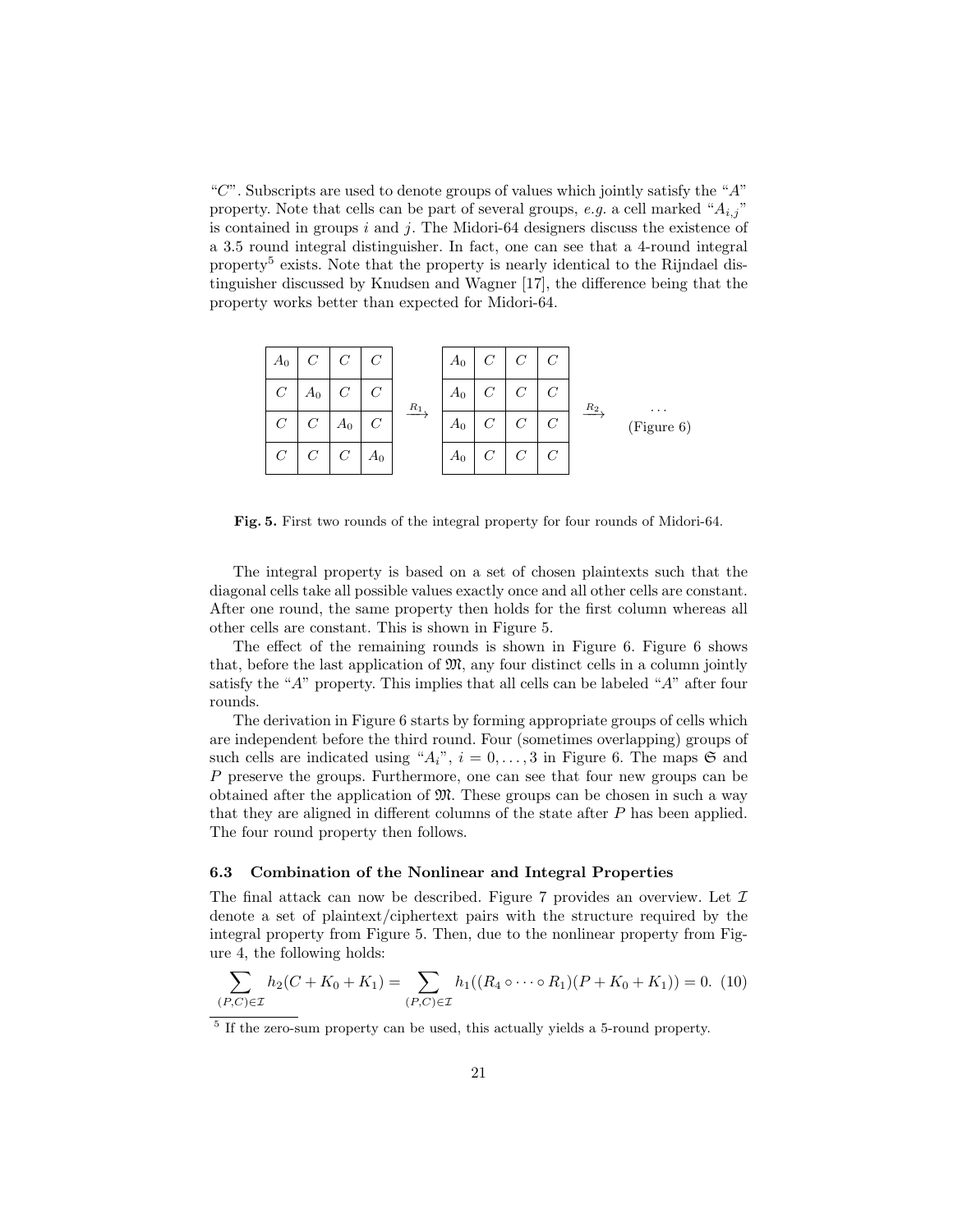|  | $\Big \begin{array}{c c c c c c c} A_0 & A_2 & C & A_1 & A_2 & A_0 & C & A_0 & A_1 & C & A_0 & A_1 & C & A_0 \ \end{array} \Big  \begin{array}{c c c c c} A_0 & A_1 & B_1 & A_0 & A_1 & C & A_0 \ \end{array} \Big  \begin{array}{c c c c} A_0 & A_1 & B_1 & B_1 & A_1 & C & A_0 \ \end{array} \Big  \begin{array}{c c c c} A_1 & A_2 & B_2 & A_2 & A_3 \ \end{array} \Big  \begin{array}{c$                        |  |  |  |  |  |  |
|--|---------------------------------------------------------------------------------------------------------------------------------------------------------------------------------------------------------------------------------------------------------------------------------------------------------------------------------------------------------------------------------------------------------------------|--|--|--|--|--|--|
|  | $\left  \begin{array}{c c c c c c c} A_2 & A_0 & A_3 & C \end{array} \right  \left. \begin{array}{c c c c c c} A_3 & A_3 & A_2 & C \end{array} \right  \left. \begin{array}{c c c c} A_2 & A_3 & A_0 & C \end{array} \right  \left. \begin{array}{c c c c} A_2 & A_0 & A_2 & C \end{array} \right  \left. \begin{array}{c c c c} A_1 & A_2 & A_3 & A_4 & A_5 \end{array} \right  \left. \begin{array}{c c c c} A_2$ |  |  |  |  |  |  |
|  |                                                                                                                                                                                                                                                                                                                                                                                                                     |  |  |  |  |  |  |

| μ | ີ |
|---|---|
|   |   |

|  |  |  |  | $\begin{array}{ c c c c c c c c c c c } \hline A_2 & A & A_{2,3} & A_2 & A_3 & A_2 & A_4 & A_5 & A_6 & A_7 & A_8 & A_9 & A_1 & A_1 & A_1 & A_2 \ \hline \end{array}$ |  |  |  |  |
|--|--|--|--|----------------------------------------------------------------------------------------------------------------------------------------------------------------------|--|--|--|--|
|  |  |  |  |                                                                                                                                                                      |  |  |  |  |

 $\downarrow$   ${\mathfrak M}$ 

|  |  | $\Big \begin{array}{c c c c c c c} A_0 & A_1 & A_2 & A_3 & A_1 & A_3 & A_4 & A_5 & A_6 & A_7 & A_8 & A_2 & A_4 & A_5 \ \end{array}\Big $ |  |  |  |  |  |  |
|--|--|------------------------------------------------------------------------------------------------------------------------------------------|--|--|--|--|--|--|
|  |  |                                                                                                                                          |  |  |  |  |  |  |
|  |  |                                                                                                                                          |  |  |  |  |  |  |
|  |  |                                                                                                                                          |  |  |  |  |  |  |

 $\downarrow P \circ \mathfrak{S}$ 

|  |  | $\Big \;A_{0} \;\Big \;A_{1} \;\Big \;A_{2} \;\Big \;A_{3} \;\Big \Big \;A_{0} \;\Big \;A_{1} \;\Big \;A_{2} \;\Big \;A_{3} \;\Big \Big \;A_{0} \;\Big \;A_{1} \;\Big \;A_{2} \;\Big \;A_{3} \;\Big \Big \;A \;\Big \;A \;\Big \;A \;\Big \;A \;\Big \;A \;\Big \;A \;\Big \;A \;\Big \;A$ |  |  |  |  |  |  |
|--|--|--------------------------------------------------------------------------------------------------------------------------------------------------------------------------------------------------------------------------------------------------------------------------------------------|--|--|--|--|--|--|
|  |  |                                                                                                                                                                                                                                                                                            |  |  |  |  |  |  |
|  |  |                                                                                                                                                                                                                                                                                            |  |  |  |  |  |  |
|  |  |                                                                                                                                                                                                                                                                                            |  |  |  |  |  |  |

| I<br>. .<br>۰.<br>٧ |
|---------------------|
|                     |

| $\overline{A}$   | А                | А | $\boldsymbol{A}$ |
|------------------|------------------|---|------------------|
| $\boldsymbol{A}$ | $\boldsymbol{A}$ | А | А                |
| А                | А                | А | $\boldsymbol{A}$ |
| А                | А                | А | А                |

Fig. 6. Last two rounds of the integral property for four rounds of Midori-64.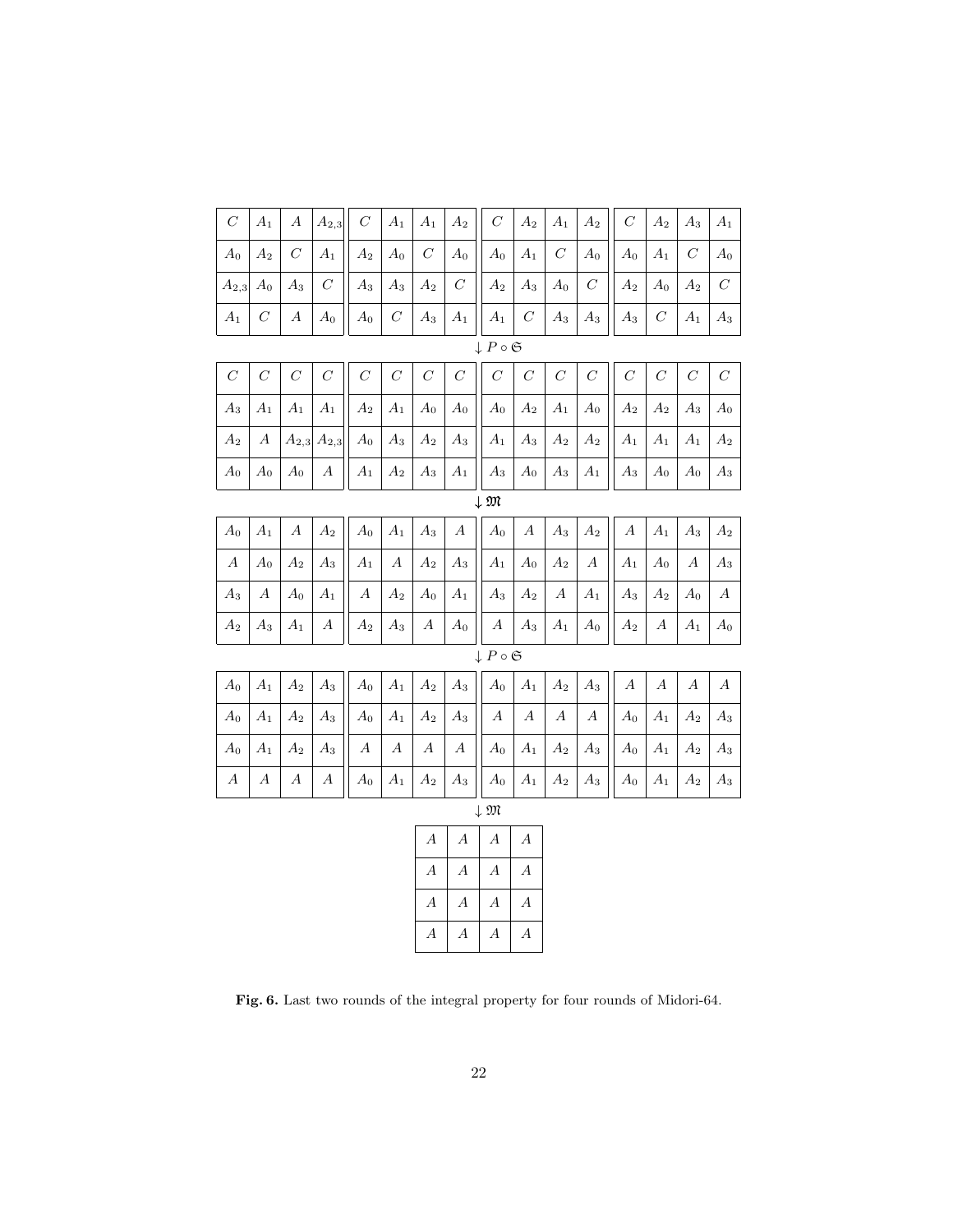Hence, every set  $\mathcal I$  defines a low-degree nonlinear polynomial equation in (part of)  $K_0 + K_1$ . Given enough such equations, one observes that a Gröbner basis for the ideal generated by these polynomials can be efficiently (within a second on a regular computer) computed. Although computing Gröbner bases is hard in general, it is easy in this case due to the fact that key bits from different cells are never multiplied together.

Note that only those key bits which are involved in  $h_2$  in a nonconstant way can be recovered by solving the system of polynomial equations. That is, the number of key bits recovered is four times the number of nonlinear terms in (9). For the default Midori-64 round constants, 40 key bits can be recovered. It was observed that these bits are often uniquely determined given 40 equations. This requires  $40 \cdot 2^{16} = 1.25 \cdot 2^{21}$  chosen plaintexts. A more detailed analysis of the data requirements is provided in Section 6.4.

The remaining 24 bits of  $K_0+K_1$  can be guessed, along with the 32 unknown bits in  $K_0$ . This requires  $2^{56}$  block cipher calls. Note that this additional work is only necessary after it has been established that a weak key is used. Hence, an attacker in the multi-key setting has a very efficient method to identify potential targets.



Fig. 7. Overview of the attack on 10 rounds of Midori-64.

#### 6.4 Detailed Analysis of the Data Requirements

The data requirements of the attack are determined by the number of equations that are necessary to recover the 40 bits of  $K_0 + K_1$  that can occur as indeterminates in (10). If the constant cells of each integral plaintext set are selected independently and uniformly at random, then the probability that the system of equations has a unique solution may be computed. Figure 8 provides an estimate of this probability based on a sample of 200 key-recovery experiments.

For 40 equations – *i.e.*  $1.25 \cdot 2^{21}$  chosen plaintexts – Figure 8 shows that the probability of recovering all 40 bits of the key is roughly 35%. With one additional equation, a probability of nearly 60% is obtained.

Note that even if the system does not have a unique solution, typically only a few additional bits of  $K_0 + K_1$  will have to be guessed in the second phase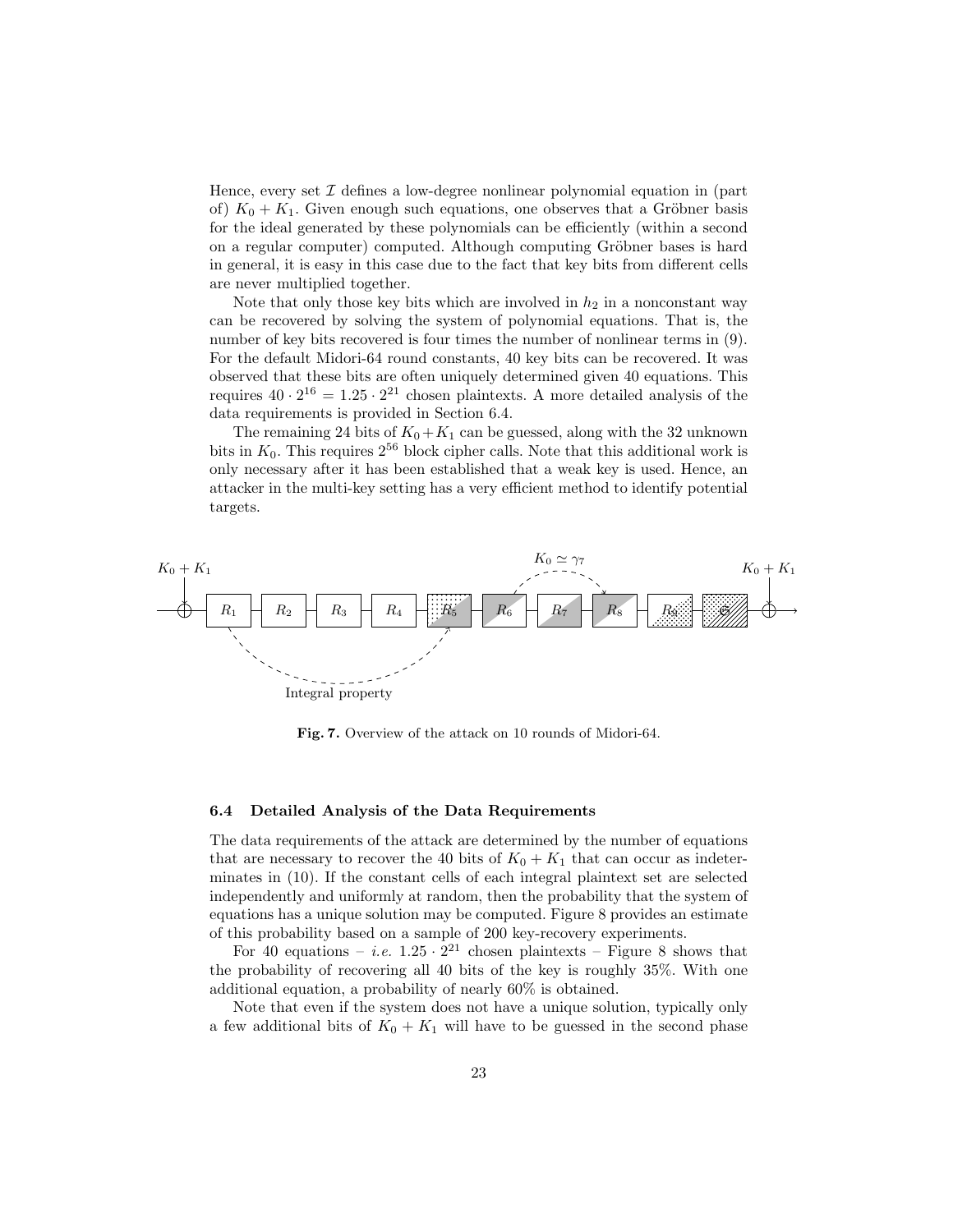

Fig. 8. Probability that the system of equations for key-recovery has a unique solution. The equations are constructed from (10) by selecting the constant cells in the integral plaintext sets independently and uniformly at random.

of the attack. In order to minimize the required amount of chosen plaintexts, additional equations may be constructed only when necessary.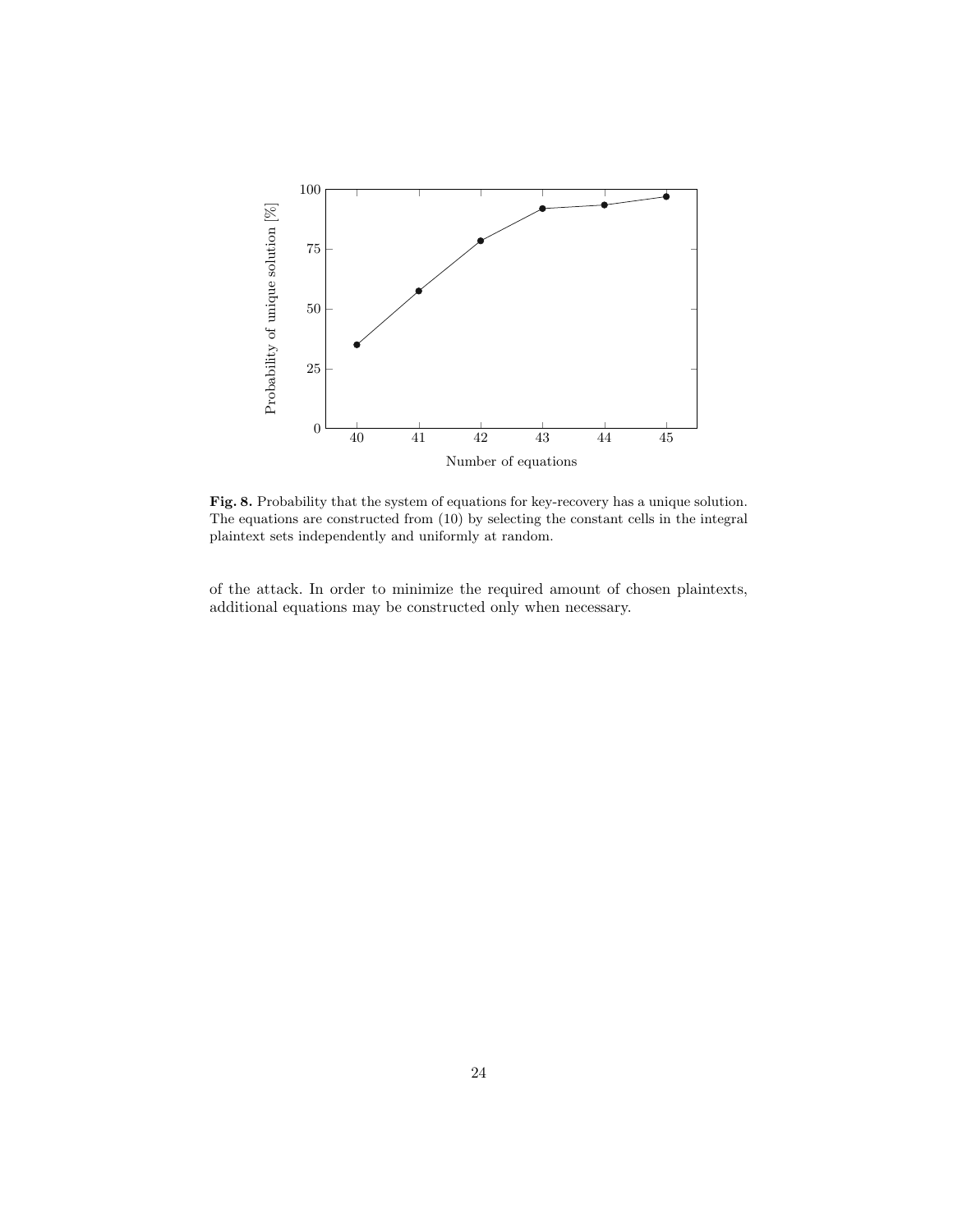# 7 Practical Attack on MANTIS-4

This section presents an attack on the block cipher MANTIS [5], which is closely related to Midori-64. Dobraunig, Eichlseder, Kales and Mendel give a practical attack against MANTIS-5 in the chosen tweak setting [12]. This attack has been extended to six rounds by Eichlseder and Kales [14]. The attack presented in this section is limited to MANTIS-4, but the assumptions about the capabilities of the attacker are different. The attacker is not allowed to choose the tweak, but it is assumed that a weak tweak is used. It will be shown that for every choice of the key, there are  $2^{32}$  (out of  $2^{64}$ ) weak tweaks. When a weak tweak is used, the full key can be recovered from (on average) 346 chosen plaintexts and with a computational cost of approximately  $2^{56}$  block cipher calls. If, in addition, 346 chosen plaintexts for a single related tweak are available, the computational cost reduces to roughly  $2^{18}$  block cipher calls. Table 4 contains an overview of attacks on MANTIS.

Table 4. Overview of key-recovery attacks on MANTIS–r. Time is measured by the number of encryption operations.

| Attack                                                   |                    |                   |          | $r$ Time Memory Data Weak tweaks | Reference                    |
|----------------------------------------------------------|--------------------|-------------------|----------|----------------------------------|------------------------------|
| Truncated differential <sup>*</sup>                      | 5 $2^{28}$         |                   | $2^{38}$ | N/A                              | Dobraunig <i>et al.</i> [12] |
| Truncated differential*                                  | $6 \quad 2^{53.5}$ |                   | 253.5    | N/A                              | Eichlseder $et \ al.$ [14]   |
| Zero-correlation/integral* <sup>†</sup> $3/7$ $2^{66.2}$ |                    | 248.4             | 253.7    | N/A                              | Ankele <i>et al.</i> [2]     |
| Integral/invariant                                       | $2^{56}$           |                   | 346      | $2^{96}$                         | Section 7.1                  |
| Integral/invariant*                                      | $2^{18}$           | $\qquad \qquad -$ | 692      | $2^{96}$                         | Section 7.4                  |

∗ These attacks rely on related tweaks.

† This attack applies to a version of MANTIS with an asymmetric number of rounds in the inbound (3) and outbound (7) direction. Such attacks are not considered in this paper, but the techniques from this section could be used to obtain key-recovery attacks for MANTIS-6/4.

Figure 9 illustrates the overall structure of MANTIS-4. Unlike in Midori-64, the round key  $K_1$  is the same in all rounds. Additional whitening keys  $K_0$ and  $K'_0 = (K_0 \gg 1) + (K_0 \gg 63)$  are added before the first round and after the last round. The round function is nearly identical to the Midori-64 round function, the difference being that the round keys and constants are added before rather than after the application of  $\mathfrak{M}$ . Hence, the 2-round nonlinear invariant for Midori-64 also applies to MANTIS-4. Note that the values of the round constants  $RC_1, \ldots, RC_4$  are not essential to the attack described here.

Structurally, MANTIS differs from Midori-64 in two major aspects: it takes an additional tweak as an input, and it is a reflection cipher. In every round, the tweak is permuted cellwise by a permutation  $\sigma$ . In all other aspects, the tweak is treated in the same way as the round key  $K_1$ . The reflection property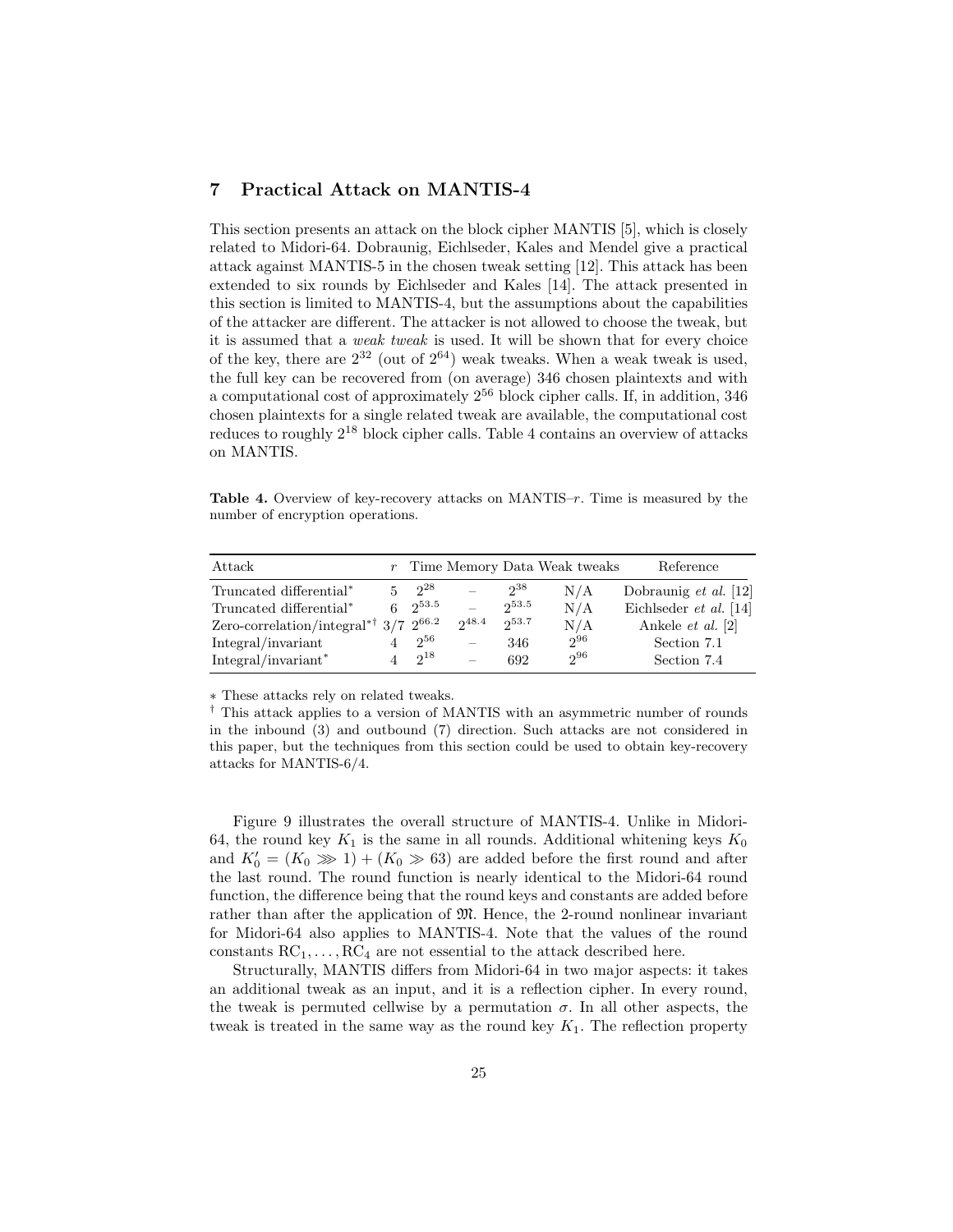enables extending the 6-round nonlinear property of Midori-64 to eight rounds. The presence of a tweak allows mounting a weak tweak rather than a weak key attack, which corresponds to a significantly weaker adversarial model.



Fig. 9. Overview of MANTIS-4.

#### 7.1 Description of the Attack

An overview of the attack is shown in Figure 10. As in the attack on Midori-64 from Section 6, a few initial rounds are covered by an integral property. Since the nonlinear property extends over eight rounds for MANTIS, it suffices to use a weaker integral property. Figure 11 shows the property that will be used. It requires 16 chosen plaintexts.

The nonlinear property is similar to the property that was discussed in Section 6, but slightly more complicated. Specifically, due to the tweak-key schedule, the functions  $h_1$  and  $h_2$  can depend on the tweak. As for Midori-64,  $h_1$  and  $h_2$ can be written in the form

$$
h_j(x_1,\ldots,x_{64}) = \sum_{i=1}^{16} h^{(\beta_{j,2i},\beta_{j,2i+1})}(x_{4i},x_{4i+1},x_{4i+2},x_{4i+3}),
$$
 (11)

where  $\beta_j = (\beta_{j,1}, \ldots, \beta_{j,32}) \in \mathbb{F}_2^{32}$  is a constant that possibly depends on the tweak and the functions  $h^{(\beta_{j,2i},\beta_{j,2i+1})}$  are given by

$$
h^{(00)}(x_1, x_2, x_3, x_4) = x_2 + x_4
$$
  
\n
$$
h^{(11)}(x_1, x_2, x_3, x_4) = x_2x_4 + x_1 + x_2 + x_3
$$
  
\n
$$
h^{(01)}(x_1, x_2, x_3, x_4) = x_2x_3x_4 + x_1x_3x_4 + x_1x_2x_3 + x_1x_4 + x_1 + x_2
$$
  
\n
$$
h^{(10)}(x_1, x_2, x_3, x_4) = x_1x_2x_3 + x_1x_3x_4 + x_2x_3x_4 + x_1x_4 + x_2x_4 + x_2 + x_3 + x_4.
$$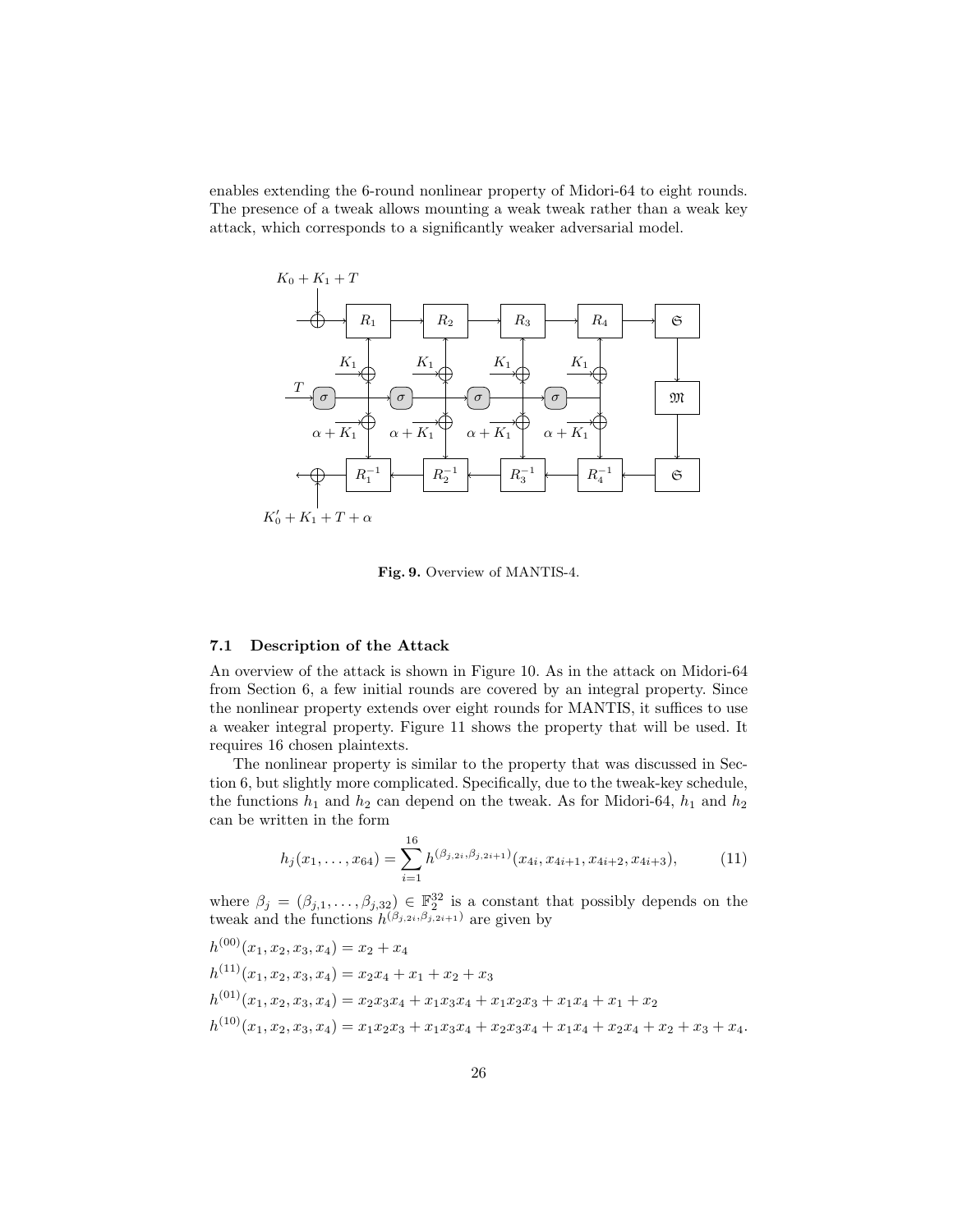

Fig. 10. Nonlinear property over eight rounds of MANTIS-4. The notation " $\simeq$ " is used to indicate equality in the second and fourth bits of every nibble of each of its arguments.

Note that all of these functions are balanced. The constant  $\beta_1$  consists of the second and fourth bits of every nibble of  $\alpha$ . For convenience, this will be denoted by  $\beta_1 \simeq \alpha$ . For  $\beta_2$ , we have  $\beta_2 \simeq \mathrm{RC}_1 + \alpha + K_1 + \sigma(T)$ . This implies that

$$
\beta_2 \simeq \mathrm{RC}_1 + \mathrm{RC}_3 + \sigma(T) + \sigma^3(T).
$$

Let  $\mathcal I$  denote a set of plaintext/ciphertext pairs such that the plaintexts have the structure required by the integral property, then

$$
\sum_{(P,C)\in\mathcal{I}} h_2(C+K_0'+K_1+T+\alpha) = \sum_{(P,C)\in\mathcal{I}} h_1(R_1(R_2(P+K_0+K_1+T))) = 0.
$$

| A              | $C \mid C \mid C$        |  |       |                  |                   | $C \mid C \mid C \mid C \mid$ |       | C <sub>1</sub> | A                | $\boldsymbol{A}$ |  |
|----------------|--------------------------|--|-------|------------------|-------------------|-------------------------------|-------|----------------|------------------|------------------|--|
|                | $C \mid C \mid C \mid C$ |  | $R_1$ | $\boldsymbol{A}$ | $C \mid C \mid C$ |                               | $R_2$ | $C_{-}$        | $\boldsymbol{A}$ | $C_{-}$          |  |
| C <sub>1</sub> | $C \mid C \mid C$        |  |       | A                | $C \mid C$        |                               |       | $C^-$          | $\boldsymbol{A}$ | A                |  |
| C <sub>1</sub> | $C \mid C \mid C$        |  |       | $\boldsymbol{A}$ | $C \mid C \mid C$ |                               |       |                | $C \mid C \mid$  | $\boldsymbol{A}$ |  |

Fig. 11. Integral property for two rounds of MANTIS.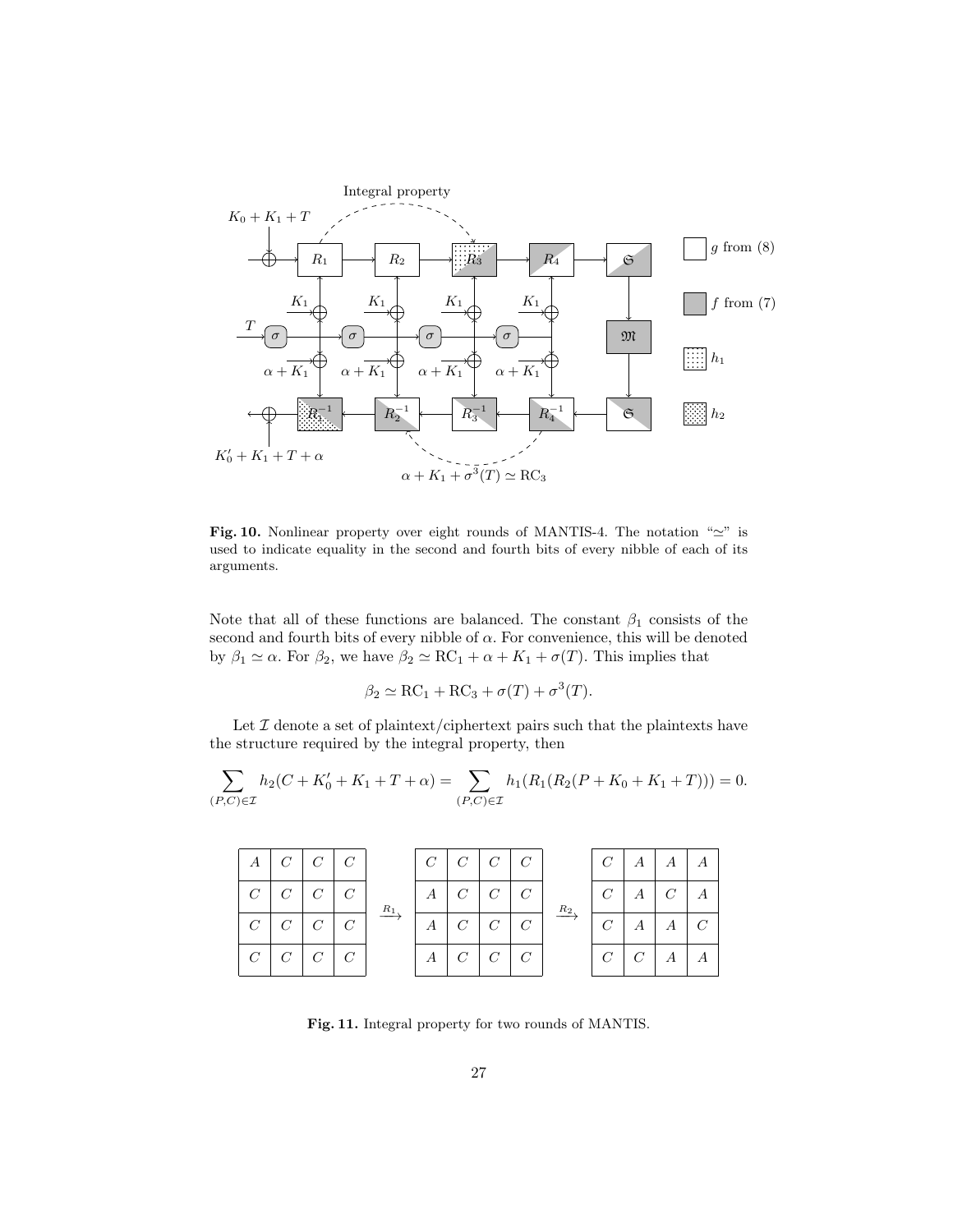Hence, each set  $\mathcal I$  corresponds to a low-degree polynomial equation in (part of) the key. As in Section  $6$ , a Gröbner basis for the ideal generated by these polynomials can be efficiently computed.

As in the attack on Midori-64, only those key bits which are involved in  $h_2$  in a nonconstant way can be recovered by solving the system of polynomial equations. For simplicity, assume that the functions  $h^{(00)}$ ,  $h^{(01)}$ ,  $h^{(10)}$  and  $h^{(11)}$ all occur as terms in (11) in the same proportion. Then the expected number of key bits that can be recovered by solving the system of polynomial equations is equal to 40.<sup>6</sup> For obtaining 40 key bits, it was observed that 40 equations are sufficient. This requires  $2^4 \cdot 40 = 640$  chosen plaintexts.

The remaining bits of the whitening key  $K'_0 + K_1$  (24 bits on average) can then be guessed, along with the 32 unknown bits of  $K_1$ . For each such guess, it is possible to compute  $K'_0$  (since  $K'_0 + K_1$  is already known) and hence  $K_0$ . No additional plaintext/ciphertext pairs are necessary to carry out this process. Hence, the work required for the entire key-recovery attack is then roughly  $2^{56}$ block cipher calls.

### 7.2 Reducing the Data Requirements by Overlapping Integral Sets

Figure 11 shows one possible integral property for two rounds of MANTIS, but many alternatives exist. One example is shown in Figure 12. Since the input sets for the integral properties in Figures 11 and 12 overlap for an equal choice of the constant cells, the data requirements can be reduced.

For example, to obtain 40 distinct integral sets from only 316 chosen plaintexts, one proceeds as follows. First, choose  $2<sup>8</sup>$  plaintexts such that the first byte of the state takes all possible values. This yields a total of 32 overlapping integral sets of size 16: half of these correspond to the integral property in Figure 11, the other half to that in Figure 12. For the eight remaining integral sets, choose one of the already queried plaintexts and build the integral set by letting the third cell take all possible values – this corresponds to yet another integral property similar to that in Figures 11 and 12. Overall, this requires  $2^8 + 8 \cdot 15 = 316$ chosen plaintexts.

Note that the same technique can be applied to the attack on Midori-64 from Section 6, but it only reduces the data requirements by 40 chosen plaintexts.

#### 7.3 Detailed Analysis of the Data Requirements

As remarked in Section 7.1, the number of whitening key bits that may be recovered depends on the value of the tweak. Specifically, it depends on the value of  $\beta_2$  in (11). Recall that  $\beta_2$  consists of the second and forth bits of each nibble of  $RC_1 + RC_3 + \sigma(T) + \sigma^3(T)$ . Indeed, every term of the form  $h^{(01)}$  or  $h^{(10)}$  may contribute four unknowns to the system of equations in the key. A

 $6$  For some tweaks, many more key bits can be recovered, and for others only a small number of key bits can be recovered. A detailed analysis is provided in Section 7.3.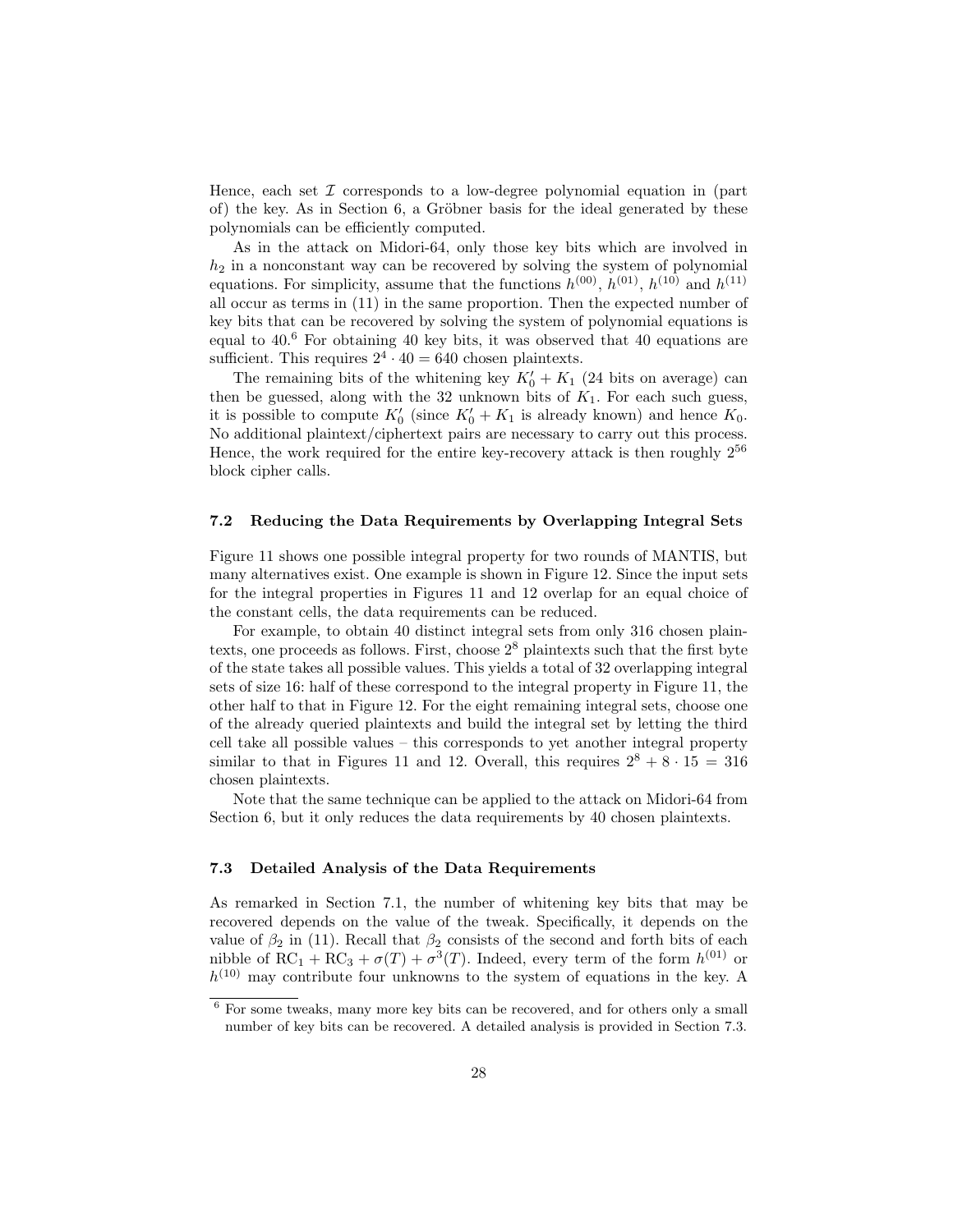| $C \mid A \mid C \mid C$      |  |       |                |   | $C \mid A \mid C \mid C$ |       |              | $C \mid A \mid A \mid$ |                | $\overline{C}$ |
|-------------------------------|--|-------|----------------|---|--------------------------|-------|--------------|------------------------|----------------|----------------|
| $C \mid C \mid C \mid C$      |  | $R_1$ | C C C C        |   |                          | $R_2$ | $^+$ $C\,$ + | $C \mid A$             |                |                |
| $C \mid C \mid C \mid C$      |  |       | C <sub>1</sub> | A | C C                      |       | $C^-$        | $\boldsymbol{A}$       | $\overline{A}$ |                |
| $C \mid C \mid C \mid C \mid$ |  |       | C A C C        |   |                          |       |              | $C \mid A \mid C$      |                |                |

Fig. 12. Alternative integral property for two rounds of MANTIS.

term of the form  $h^{(11)}$  contributes at most two unknown key bits, whereas  $h^{(00)}$ is linear and hence does not supply any key bits.

In Section 7.1, it was estimated that 40 bits of the key may be recovered. This corresponds to the average value for a uniform random choice of round constants. For a fixed choice of  $RC_1$  and  $RC_3$ , the average number of recoverable key bits may be computed as follows. Clearly,  $\sigma(T) + \sigma^3(T)$  and  $x + \sigma^2(x)$  have the same probability distribution when  $T$  and  $x$  are uniformly distributed random variables. Figure 13 illustrates the values of the nibbles of  $x + \sigma^2(x)$ . The value of two cells, corresponding to fixed points of  $\sigma^2$ , is fixed whereas the other cells are individually – but not jointly – uniformly distributed.

| $\boldsymbol{x}$   |                                           |                                                       |                    |  | $\sigma^2(\boldsymbol{x})$ |                       |                                                    |                    |        | $\boldsymbol{x}+\sigma^2(\boldsymbol{x})$ |  |  |
|--------------------|-------------------------------------------|-------------------------------------------------------|--------------------|--|----------------------------|-----------------------|----------------------------------------------------|--------------------|--------|-------------------------------------------|--|--|
| $\boldsymbol{x}_1$ | $\boldsymbol{x}_2$                        | $\boldsymbol{x}_3$                                    | $\boldsymbol{x}_4$ |  | $\boldsymbol{x}_3$         | $\boldsymbol{x}_2$    | $\  \boldsymbol{x}_{11} \, \, \boldsymbol{x}_{12}$ |                    |        | $\theta$                                  |  |  |
| $\boldsymbol{x}_5$ | $\boldsymbol{x}_6$                        | $\boldsymbol{x}_7$                                    | $\boldsymbol{x}_8$ |  | $\boldsymbol{x}_7$         | $\boldsymbol{x}_6$    | $\mid \bm{x}_{15} \mid \bm{x}_{13} \mid$           |                    | $\sim$ | $\overline{0}$                            |  |  |
| $\boldsymbol{x}_9$ | $\boldsymbol{x}_{10}$                     | $\  \boldsymbol{x}_{11} \, \, \boldsymbol{x}_{12} \ $ |                    |  | $\boldsymbol{x}_4$         | $\boldsymbol{x}_9$    | $\parallel \bm{x}_{10}\parallel$                   | $\boldsymbol{x}_1$ |        |                                           |  |  |
|                    | $x_{13}$   $x_{14}$   $x_{15}$   $x_{16}$ |                                                       |                    |  | $\boldsymbol{x}_8$         | $\boldsymbol{x}_{13}$ | $\mid x_{14}\mid$                                  | $\boldsymbol{x}_5$ |        |                                           |  |  |

Fig. 13. Illustration of the distribution of  $x+\sigma^2(x)$  with x uniformly distributed. The hatched cells are individually uniformly distributed, but their joint distribution is not uniform.

Hence, the average number of recoverable key bits depends only on the part of  $RC_1 + RC_3$  corresponding to the two unhatched cells in the right part of Figure 13. Specifically, since these cells contribute terms of the form  $h^{(01)}$  and  $h^{(00)}$ , it follows by linearity of expectation that the average number of key bits that can be recovered equals  $4 + 14(2 + 1/2) = 39$ . Figure 14 shows a histogram of the number of recovered key bits for 100000 tweaks sampled uniformly at random (with replacement). Remark that the distribution is right-skewed. In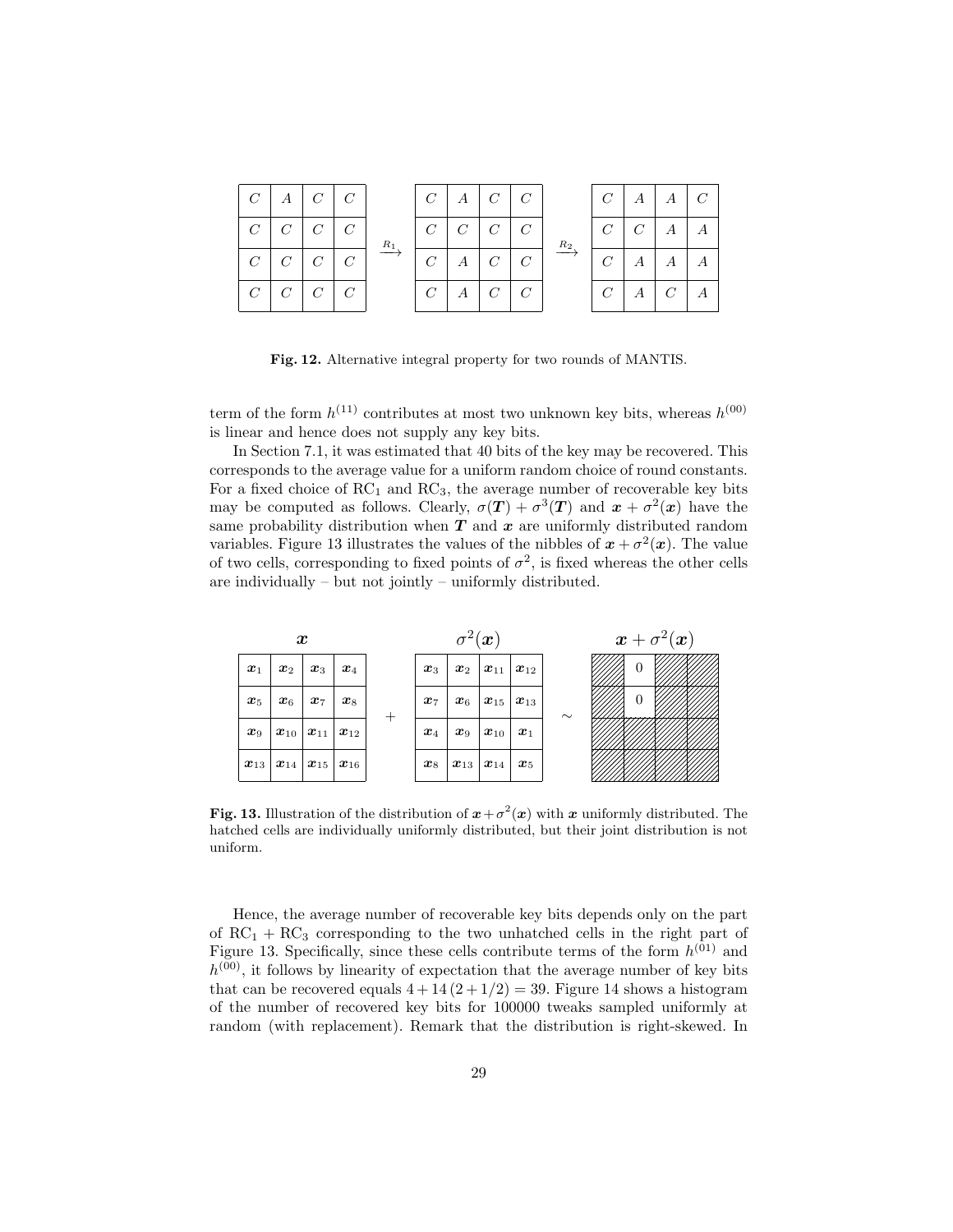particular, while the mean number of recovered bits is 39, the median is in fact 40. The probability that at least 40 key bits can be recovered was estimated as 50.4%.



Fig. 14. Estimated probability distribution of the number of key bits that can be recovered given a sufficiently large number of equations, for a randomly chosen tweak.

As for the attack on Midori-64, the data requirements of the attack depend on the number of equations that are needed to uniquely recover the relevant key bits. The analysis is similar to that in Section 6.4. Figure 15 shows an estimate of the probability that the system of equations, when constructed from uniform random (overlapping) integral sets, has a unique solution. It was observed that if the integral sets overlap, the probability of recovering all key bits is lower so that an additional equation is typically necessary.

To recover all 40 bits of the key with a success probability greater than 50%, 42 equations suffice. This corresponds to  $2^8 + 6 \cdot 15 = 346$  chosen plaintexts.

### 7.4 Improved Attack using Related-Tweak Chosen Ciphertexts

If a small number of additional chosen ciphertexts under a single related tweak are available, the computational cost of the attack can be significantly reduced. Specifically, given 346 chosen ciphertexts, the key-recovery cost can be reduced to 2<sup>18</sup> block cipher calls. The basic idea is to perform the attack from Section 7.1 (without the brute-force phase) on the inverse cipher. An overview of the inverse attack is shown in Figure 16. Remark that the condition on the round key differs from that in Figure 10. Hence, in order to ensure that the property works for the same key  $K_1$ , a related tweak  $T'$  must be used. The only requirement on  $T'$ is that

$$
T' \simeq T + \sigma^{-3}(\alpha),
$$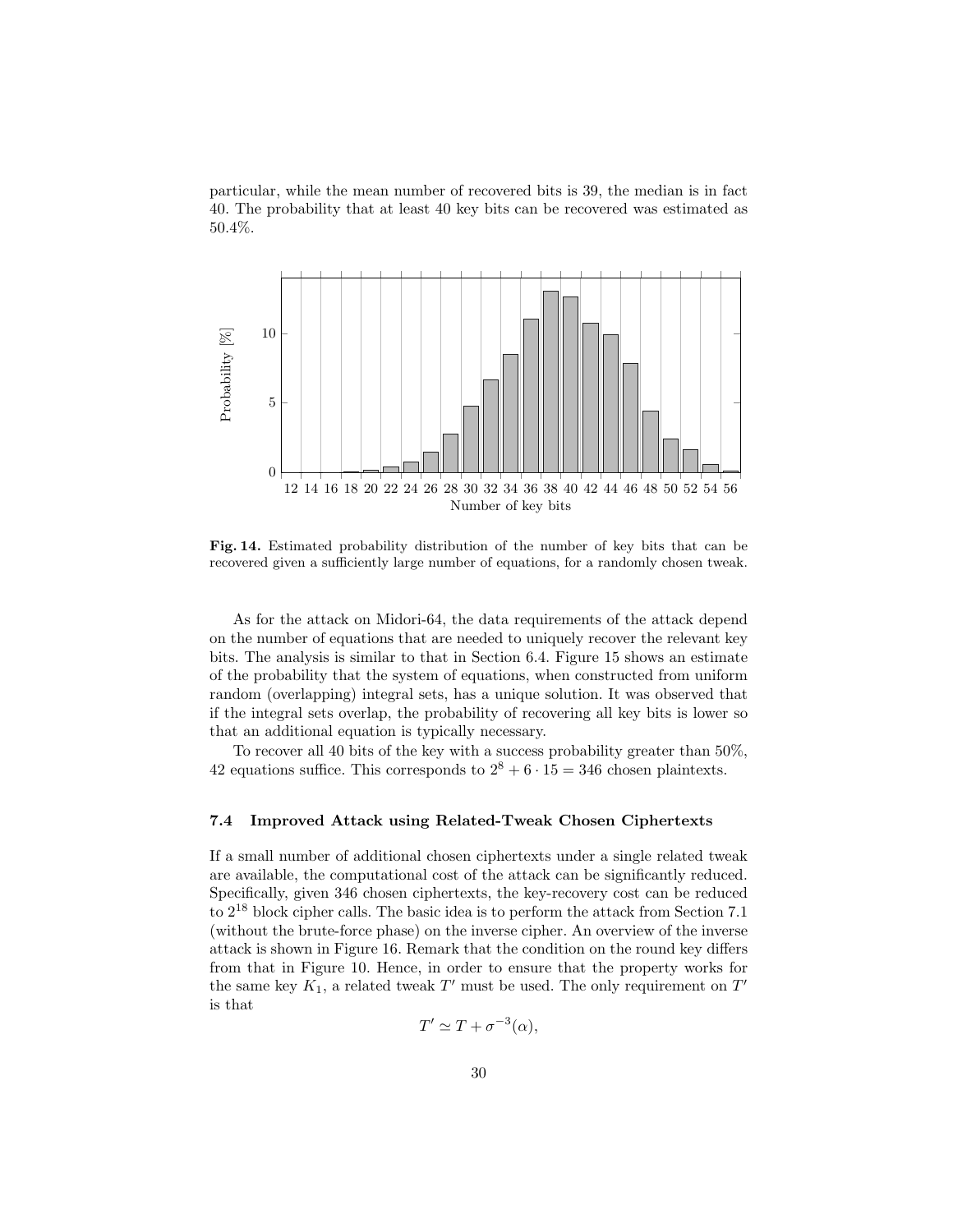

Fig. 15. Probability that the system of equations for key-recovery on MANTIS-4 has a unique solution, estimated based on a sample of 200 key-recovery experiments.

where the symbol " $\simeq$ " indicates equality in the second and fourth bits of every nibble. Hence, there are  $2^{32}$  valid choices for the related tweak  $T'$ .

As in Section 7.1, an eight round nonlinear approximation is combined with a two round integral property. Each integral set  $\mathcal I$  defines an equation

$$
\sum_{P,C\in\mathcal{I}} h_2'(P+K_0+K_1+T') = 0,
$$

 $($ 

where  $h'_2$  is defined as in (11) but with a different constant  $\beta'_2 \simeq \beta_2 + \alpha + \sigma^{-2}(\alpha)$ .

Since the bits of  $\beta_2'$  corresponding to the unhatched cells in Figure 13 are zero, the expected number of bits of  $K_0+K_1$  that can be recovered is the same as for the forward attack. Remark that, in the forward attack, one recovers bits of  $K_0' + K_1$  with  $K_0' = (K_0 \gg 1) + (K_0 \gg 63)$  instead. One thus obtains a system of linear equations in  $K_0$  and  $K_1$ . By linearity of expectation, the average number of equations is equal to  $2 \cdot 39 = 78$ . An estimate of the actual distribution of the number of equations is given in Figure 17. Since  $K_0$  and  $K'_0$  are related by an invertible linear transformation, the equations in the system will be linearly independent.

In conclusion, given 346 chosen plaintexts and 346 chosen ciphertexts for a related tweak, the full key can usually be recovered at a cost of  $2^{18}$  block cipher calls. The cost of the Gröbner basis computations appears to be significantly smaller than  $2^{18}$  encryption operations, but this may depend on the details of the implementation.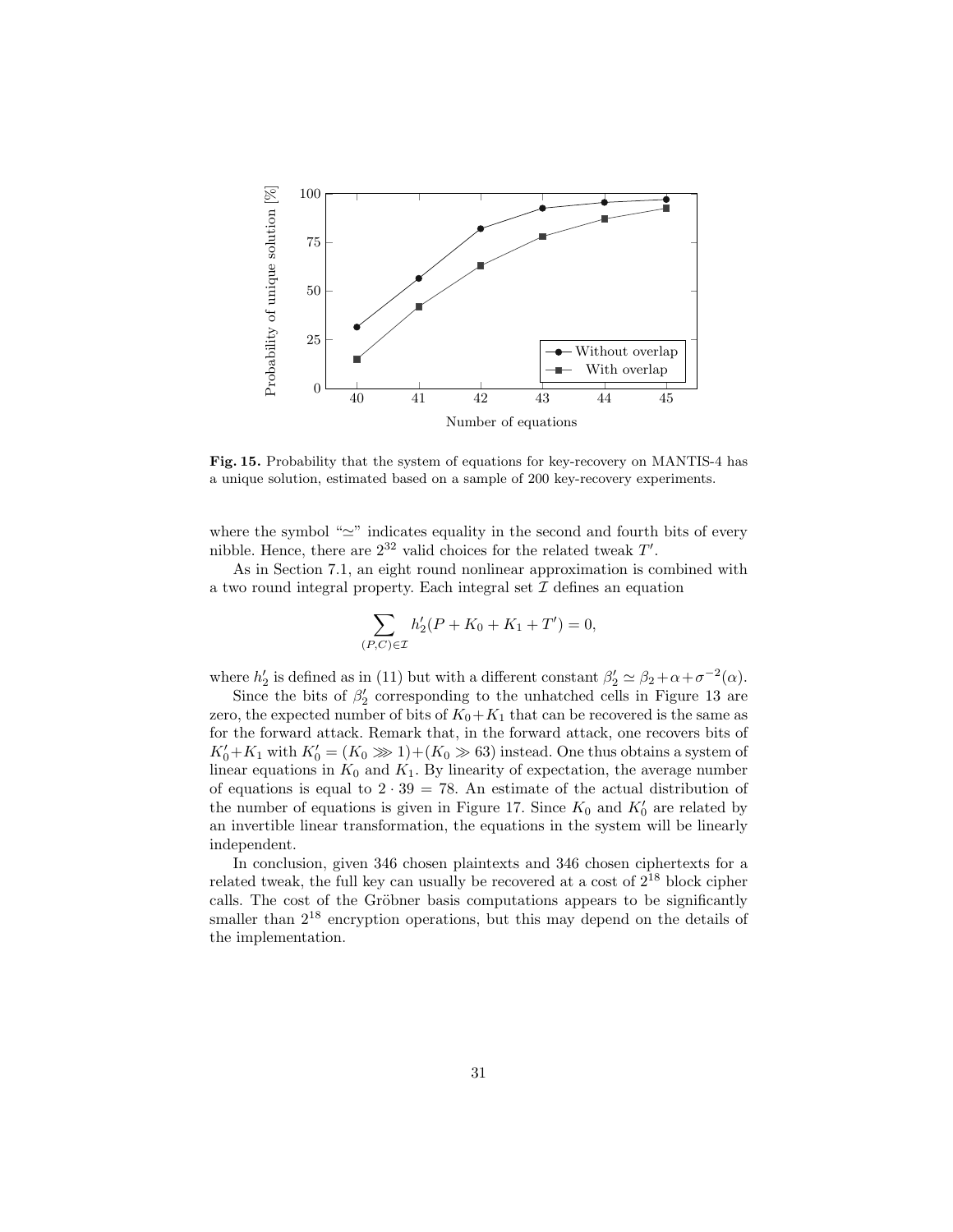

Fig. 16. Attack on MANTIS-4 in the reverse direction. The notation " $\simeq$ " is used to indicate equality in the second and fourth bits of every nibble of each of its arguments.



Fig. 17. Estimated probability distribution of the number of key bits that can be recovered given a sufficiently large number of equations, for a randomly chosen tweak. Note that the distribution is more symmetric than the distribution from Figure 14.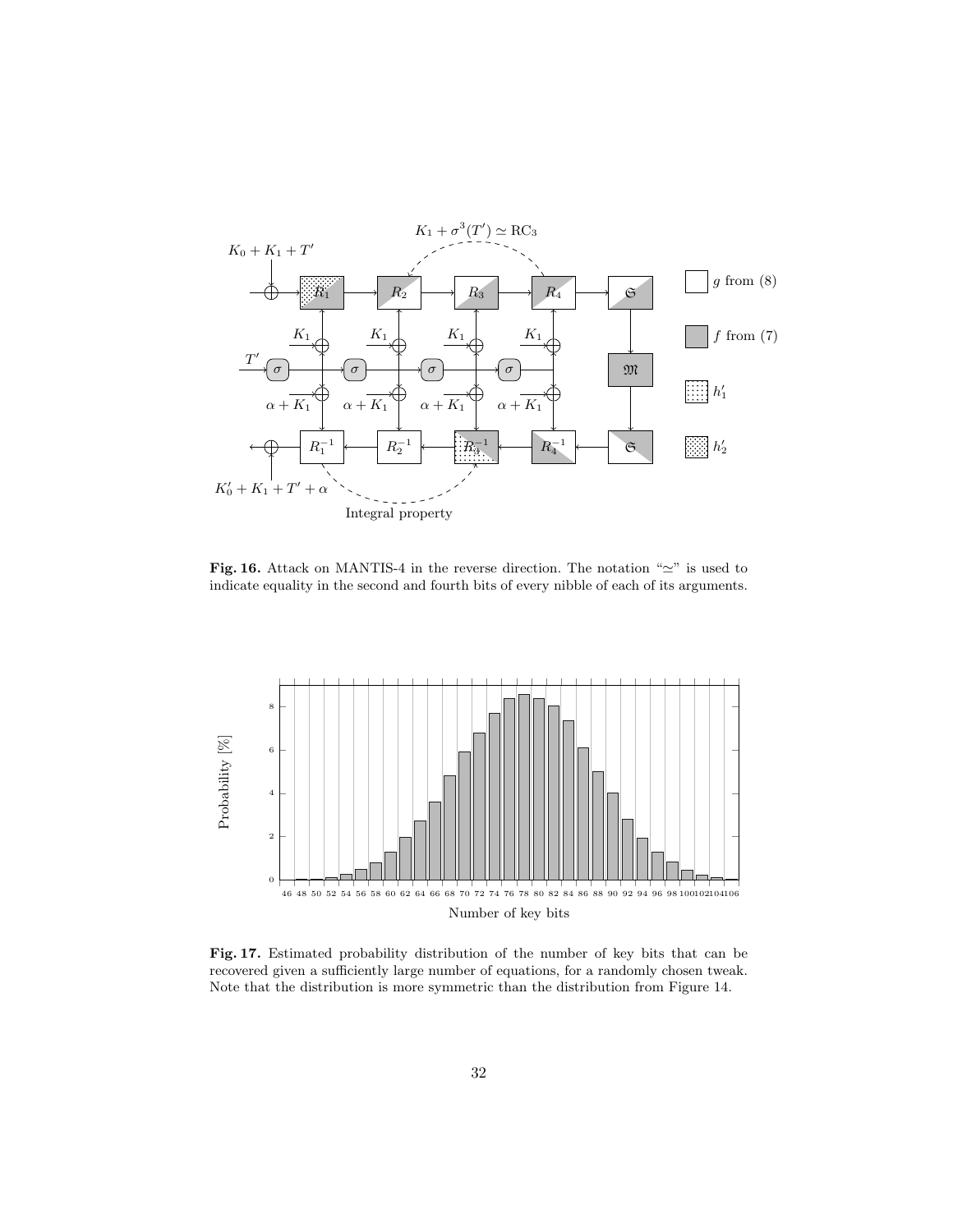# 8 Future Work

Returning to Definition 2, one potentially interesting direction for future work is the use of complex eigenvalues. The corresponding eigenvectors are related to real invariants of  $[C^{E_k}]^l$  with l the order of the corresponding eigenvalue. If l is not too large, then such invariants might lead to additional attacks.

Another topic that deserves more attention is the development of practical methods to compute an eigenvector basis for the correlation matrix of the entire round function. Even if this does not lead to new attacks, it could be a tool for designers to demonstrate security with respect to attacks based on invariants.

Yet another direction for future work is to improve and extend the attack on 10 rounds of Midori-64 from Section 6 and the attack on MANTIS-4 from Section 7.

## 9 Conclusion

The three problems mentioned in the introduction have been addressed. In Section 4, a new theory of block cipher invariants was developed. Beside providing the foundation for the remainder of the paper, Definition 2 provides insight and uncovers several directions for future research. Section 5 provides a detailed analysis of invariants in Midori-64, leading to a new class of  $2^{96}$  weak keys when minor modifications to the round constants are made. It was shown that this invariant is equivalent to a linear hull with maximal correlation. Finally, Sections 6 and 7 illustrate the importance of invariants, even when round constants initially seem to limit their applicability. Two practical attacks were described: (1) a key-recovery attack on 10-round Midori-64 for  $2^{96}$  weak keys, requiring  $1.25 \cdot 2^{21}$  chosen plaintexts (2) a key-recovery attack on MANTIS-4 with an average data complexity of 346 chosen plaintexts.

Acknowledgments. I acknowledge the anonymous referees for their comments and corrections. In addition, I thank Tomer Ashur and Yunwen Liu for discussions related to this work. Finally, I am especially grateful to Vincent Rijmen for his comments on a draft version of this paper, and for his support.

# References

- 1. Abdelraheem, M.A., Ågren, M., Beelen, P., Leander, G.: On the distribution of linear biases: Three instructive examples. In: Safavi-Naini, R., Canetti, R. (eds.) CRYPTO 2012. LNCS, vol. 7417, pp. 50–67. Springer, Heidelberg, Germany, Santa Barbara, CA, USA (Aug 19–23, 2012)
- 2. Ankele, R., Dobraunig, C., Guo, J., Lambooij, E., Leander, G., Todo, Y.: Zero-correlation attacks on tweakable block ciphers with linear tweakey expansion. IACR Trans. Symmetric Cryptol. 2019(1), 192–235 (2019). https://doi.org/10.13154/tosc.v2019.i1.192-235, https://doi.org/10.13154/ tosc.v2019.i1.192-235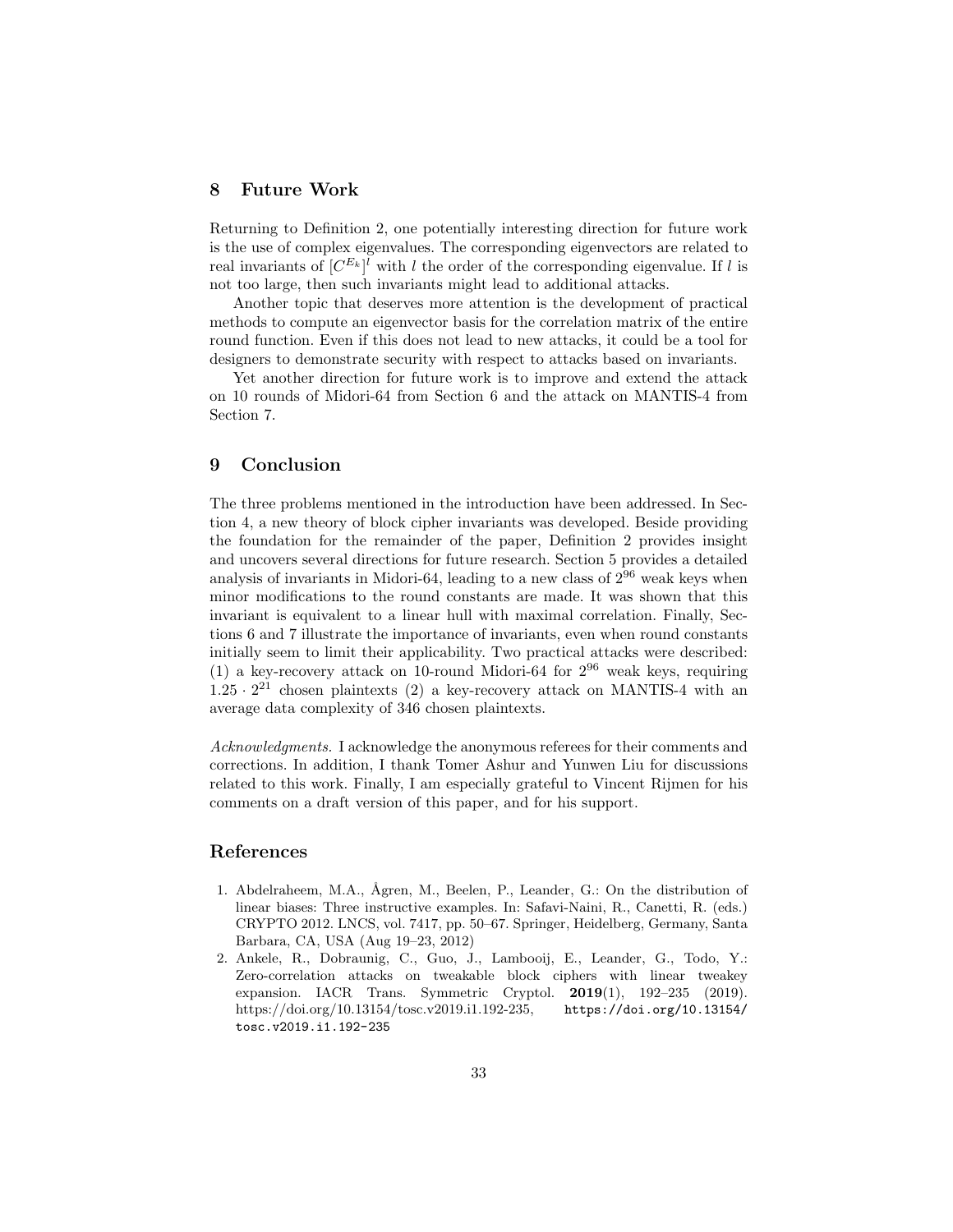- 3. Banik, S., Bogdanov, A., Isobe, T., Shibutani, K., Hiwatari, H., Akishita, T., Regazzoni, F.: Midori: A block cipher for low energy. In: Iwata, T., Cheon, J.H. (eds.) ASIACRYPT 2015, Part II. LNCS, vol. 9453, pp. 411–436. Springer, Heidelberg, Germany, Auckland, New Zealand (Nov 30 – Dec 3, 2015). https://doi.org/10.1007/978-3-662-48800-3 17
- 4. Beierle, C., Canteaut, A., Leander, G., Rotella, Y.: Proving resistance against invariant attacks: How to choose the round constants. In: Katz, J., Shacham, H. (eds.) CRYPTO 2017, Part II. LNCS, vol. 10402, pp. 647–678. Springer, Heidelberg, Germany, Santa Barbara, CA, USA (Aug 20–24, 2017)
- 5. Beierle, C., Jean, J., Kölbl, S., Leander, G., Moradi, A., Peyrin, T., Sasaki, Y., Sasdrich, P., Sim, S.M.: The SKINNY family of block ciphers and its low-latency variant MANTIS. In: Robshaw, M., Katz, J. (eds.) CRYPTO 2016, Part II. LNCS, vol. 9815, pp. 123–153. Springer, Heidelberg, Germany, Santa Barbara, CA, USA (Aug 14–18, 2016). https://doi.org/10.1007/978-3-662-53008-5 5
- 6. Biryukov, A., Perrin, L.: State of the art in lightweight symmetric cryptography. Cryptology ePrint Archive, Report 2017/511 (2017), http://eprint.iacr.org/ 2017/511
- 7. Borghoff, J., Canteaut, A., Güneysu, T., Kavun, E.B., Knežević, M., Knudsen, L.R., Leander, G., Nikov, V., Paar, C., Rechberger, C., Rombouts, P., Thomsen, S.S., Yalçin, T.: PRINCE - A low-latency block cipher for pervasive computing applications - extended abstract. In: Wang, X., Sako, K. (eds.) ASIACRYPT 2012. LNCS, vol. 7658, pp. 208–225. Springer, Heidelberg, Germany, Beijing, China (Dec 2–6, 2012). https://doi.org/10.1007/978-3-642-34961-4 14
- 8. Ceccherini-Silberstein, T., Scarabotti, F., Tolli, F.: Harmonic Analysis on Finite Groups. Cambridge University Press (2008)
- 9. Daemen, J., Govaerts, R., Vandewalle, J.: Correlation matrices. In: Preneel, B. (ed.) FSE'94. LNCS, vol. 1008, pp. 275–285. Springer, Heidelberg, Germany, Leuven, Belgium (Dec 14–16, 1995)
- 10. Daemen, J., Rijmen, V.: The wide trail design strategy. In: Honary, B. (ed.) 8th IMA International Conference on Cryptography and Coding. LNCS, vol. 2260, pp. 222–238. Springer, Heidelberg, Germany, Cirencester, UK (Dec 17–19, 2001)
- 11. Diaconis, P.: Group representations in probability and statistics, Lecture Notes– Monograph Series, vol. 11. Institute of Mathematical Statistics, Hayward, CA (1988). https://doi.org/10.1214/lnms/1215467418
- 12. Dobraunig, C., Eichlseder, M., Kales, D., Mendel, F.: Practical key-recovery attack on MANTIS5. IACR Trans. Symm. Cryptol. 2016(2), 248–260 (2016). https://doi.org/10.13154/tosc.v2016.i2.248-260, http://tosc.iacr.org/ index.php/ToSC/article/view/573
- 13. Dravie, B., Parriaux, J., Guillot, P., Millérioux, G.: Matrix representations of vectorial boolean functions and eigenanalysis. Cryptography and Communications - Discrete Structures, Boolean Functions and Sequences  $8(4)$ , 555–577 (Oct 2016). https://doi.org/10.1007/s12095-015-0160-7, https://hal. archives-ouvertes.fr/hal-01259921
- 14. Eichlseder, M., Kales, D.: Clustering related-tweak characteristics: Application to MANTIS-6. IACR Trans. Symm. Cryptol. 2018(2), 111–132 (2018). https://doi.org/10.13154/tosc.v2018.i2.111-132
- 15. Feller, W.: An Introduction to Probability Theory and Its Applicatons, vol. 2. John Wiley & Sons (1971)
- 16. Guo, J., Jean, J., Nikolic, I., Qiao, K., Sasaki, Y., Sim, S.M.: Invariant subspace attack against Midori64 and the resistance criteria for S-box designs. IACR Trans.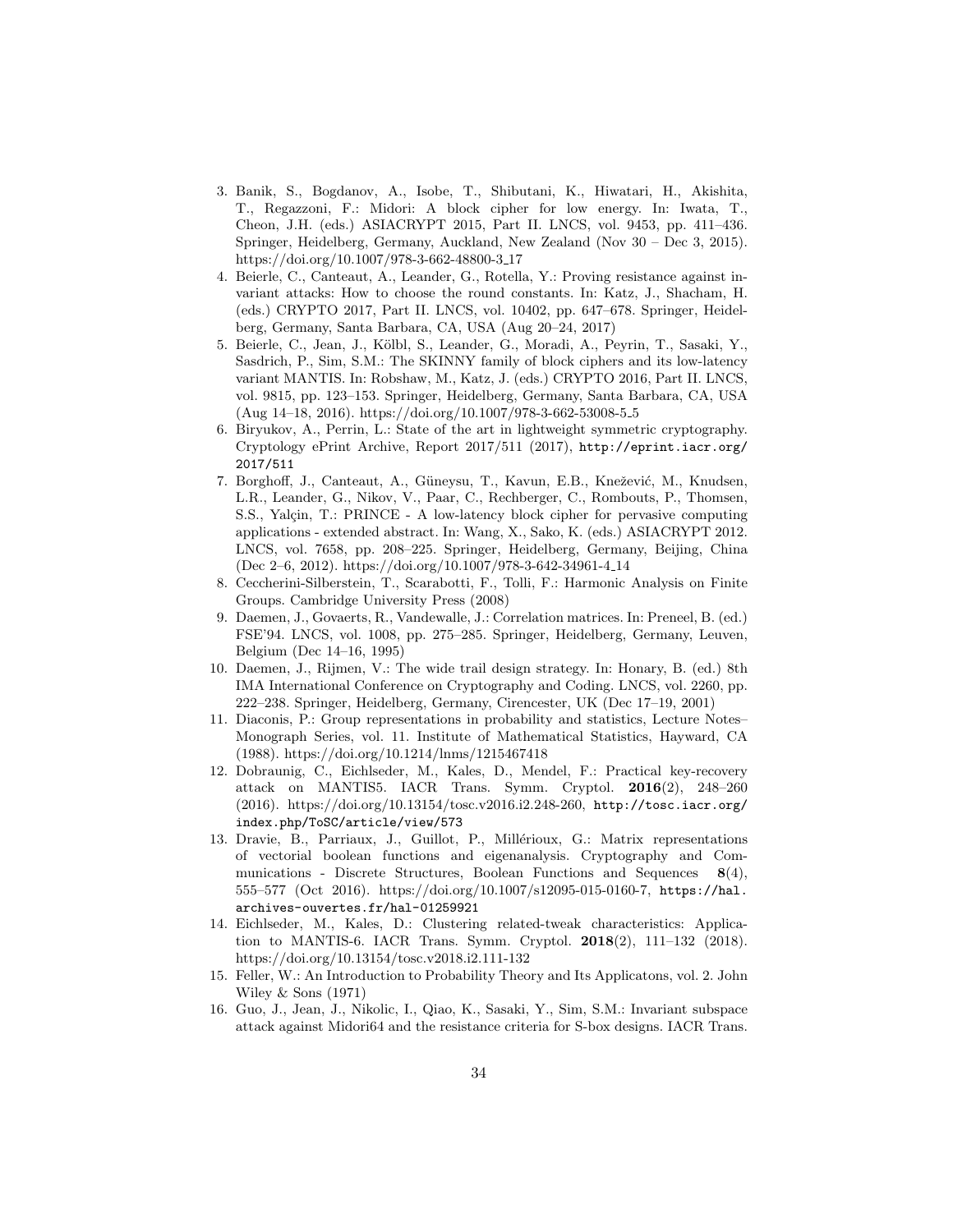Symm. Cryptol. 2016(1), 33–56 (2016). https://doi.org/10.13154/tosc.v2016.i1.33- 56, http://tosc.iacr.org/index.php/ToSC/article/view/534

- 17. Knudsen, L.R., Wagner, D.: Integral cryptanalysis. In: Daemen, J., Rijmen, V. (eds.) FSE 2002. LNCS, vol. 2365, pp. 112–127. Springer, Heidelberg, Germany, Leuven, Belgium (Feb 4–6, 2002)
- 18. Leander, G., Abdelraheem, M.A., AlKhzaimi, H., Zenner, E.: A cryptanalysis of PRINTcipher: The invariant subspace attack. In: Rogaway, P. (ed.) CRYPTO 2011. LNCS, vol. 6841, pp. 206–221. Springer, Heidelberg, Germany, Santa Barbara, CA, USA (Aug 14–18, 2011)
- 19. Lin, L., Wu, W.: Meet-in-the-middle attacks on reduced-round Midori64. IACR Trans. Symm. Cryptol. 2017(1), 215–239 (2017). https://doi.org/10.13154/tosc.v2017.i1.215-239
- 20. Luykx, A., Mennink, B., Paterson, K.G.: Analyzing multi-key security degradation. In: Takagi, T., Peyrin, T. (eds.) ASIACRYPT 2017, Part II. LNCS, vol. 10625, pp. 575–605. Springer, Heidelberg, Germany, Hong Kong, China (Dec 3–7, 2017)
- 21. Matsui, M.: Linear cryptanalysis method for DES cipher. In: Helleseth, T. (ed.) EUROCRYPT'93. LNCS, vol. 765, pp. 386–397. Springer, Heidelberg, Germany, Lofthus, Norway (May 23–27, 1994)
- 22. Nyberg, K.: Linear approximation of block ciphers (rump session). In: Santis, A.D. (ed.) EUROCRYPT'94. LNCS, vol. 950, pp. 439–444. Springer, Heidelberg, Germany, Perugia, Italy (May 9–12, 1995)
- 23. Todo, Y., Leander, G., Sasaki, Y.: Nonlinear invariant attack practical attack on full SCREAM, iSCREAM, and Midori64. In: Cheon, J.H., Takagi, T. (eds.) ASI-ACRYPT 2016, Part II. LNCS, vol. 10032, pp. 3–33. Springer, Heidelberg, Germany, Hanoi, Vietnam (Dec 4–8, 2016). https://doi.org/10.1007/978-3-662-53890- 6 1
- 24. Zhan, C., Xiaoyun, W.: Impossible differential cryptanalysis of Midori. Cryptology ePrint Archive, Report 2016/535 (2016), http://eprint.iacr.org/2016/535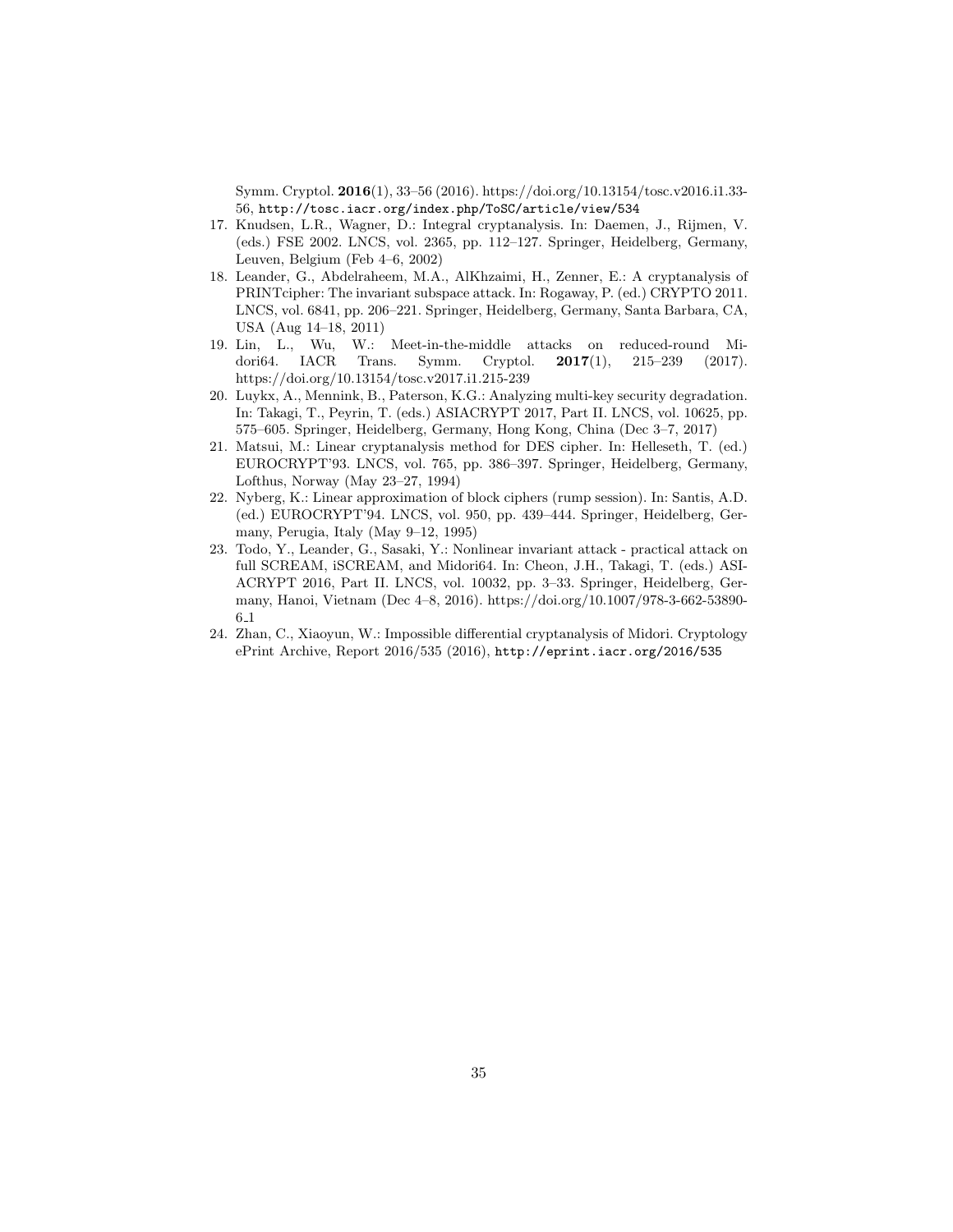# A List of Invariants Produced by Algorithm 1

Table 5. Invariants for two rounds of (modified) Midori-64, as obtained using Algorithm 1. Only invariants with at least  $2^{64}$  weak keys are listed. Note that these invariants are not valid for all choices of the round constants. The label "type I" refers to invariants with  $u = v$ , whereas "type II" indicates that  $u \neq v$ . Note that not all of these invariants are linearly independent.

| Correlation vector ( <i>v</i> for $v^{\otimes 16}$ )               | Amount of weak-keys Type |         |
|--------------------------------------------------------------------|--------------------------|---------|
| $(1,0,0,0,0,0,0,0,0,0,0,0,0,0,0,0)^{\top}$                         | $2^{128}$                | Trivial |
| $(0, 0, 0, 0, 0, 0, 0, 0, 0, 0, 1, 1, 0, 0, -1, 1)$                | $2^{96}$                 | Type II |
| $(0, 1, 0, 0, 1, 0, 0, 0, -1, 0, 0, 0, 0, 1, 0, 0)$ <sup>T</sup>   | $2^{80}$                 | Type II |
| $(0,0,0,1,0,0,-1,0,0,0,0,-1,0,0,-1,0)$ <sup>T</sup>                | $2^{80}$                 | Type II |
| $(1, -1, 0, 0, 0, 0, 0, 0, -1, -1, 0, 0, 0, 0, 0, 0)$ <sup>T</sup> | $2^{64}$                 | Type II |
| $(0,0,0,0,0,0,1,1,0,0,0,0,0,0,1,1)$ <sup>T</sup>                   | $2^{64}$                 | Type II |
| $(0, 0, 0, 0, 1, 1, 0, 0, 0, 0, 0, 0, 1, 1, 0, 0)$ <sup>T</sup>    | $2^{64}$                 | Type II |
| $(0,0,1,1,0,0,0,0,0,0,1,1,0,0,0,0)$ <sup>T</sup>                   | $2^{64}$                 | Type II |
| $(1, 1, 0, 0, 0, 0, 0, 0, 1, 1, 0, 0, 0, 0, 0, 0)$ <sup>T</sup>    | $2^{64}$                 | Type II |
| $(0,0,0,0,0,0,0,0,0,0,1,-1,0,0,1,1)$ <sup>T</sup>                  | 2064                     | Type I  |
| $(0, 0, 0, 0, 0, 0, 1, -1, 0, 0, 0, 0, 0, 0, 1, 1)$ <sup>T</sup>   | $2^{64}$                 | Type I  |
| $(0, 0, 0, 1, 0, 0, 0, 1, 0, 0, 0, -1, 0, 0, 0, 1)$ <sup>T</sup>   | $2^{64}$                 | Type I  |

# B Test Code for Nonlinear Invariant from Section 5.3

The following code was tested using Sage 8.1.

```
1 import random
2 from operator import xor
3 from sage.crypto.sboxes import Midori_Sb0 as Sb0
4 from sage.crypto.boolean_function import BooleanFunction
5
6 def xor3(a, b, c):
7 return xor(a, xor(b, c))
8
9 def mixColumn(nibbles):
10 return [
11 \text{xor3(nibbles[1], nibbles[2], nibbles[3]),}12 xor3(nibbles[0], nibbles[2], nibbles[3]),
13 xor3(nibbles[0], nibbles[1], nibbles[3]),
14 xor3(nibbles[0], nibbles[1], nibbles[2])
15 ]
```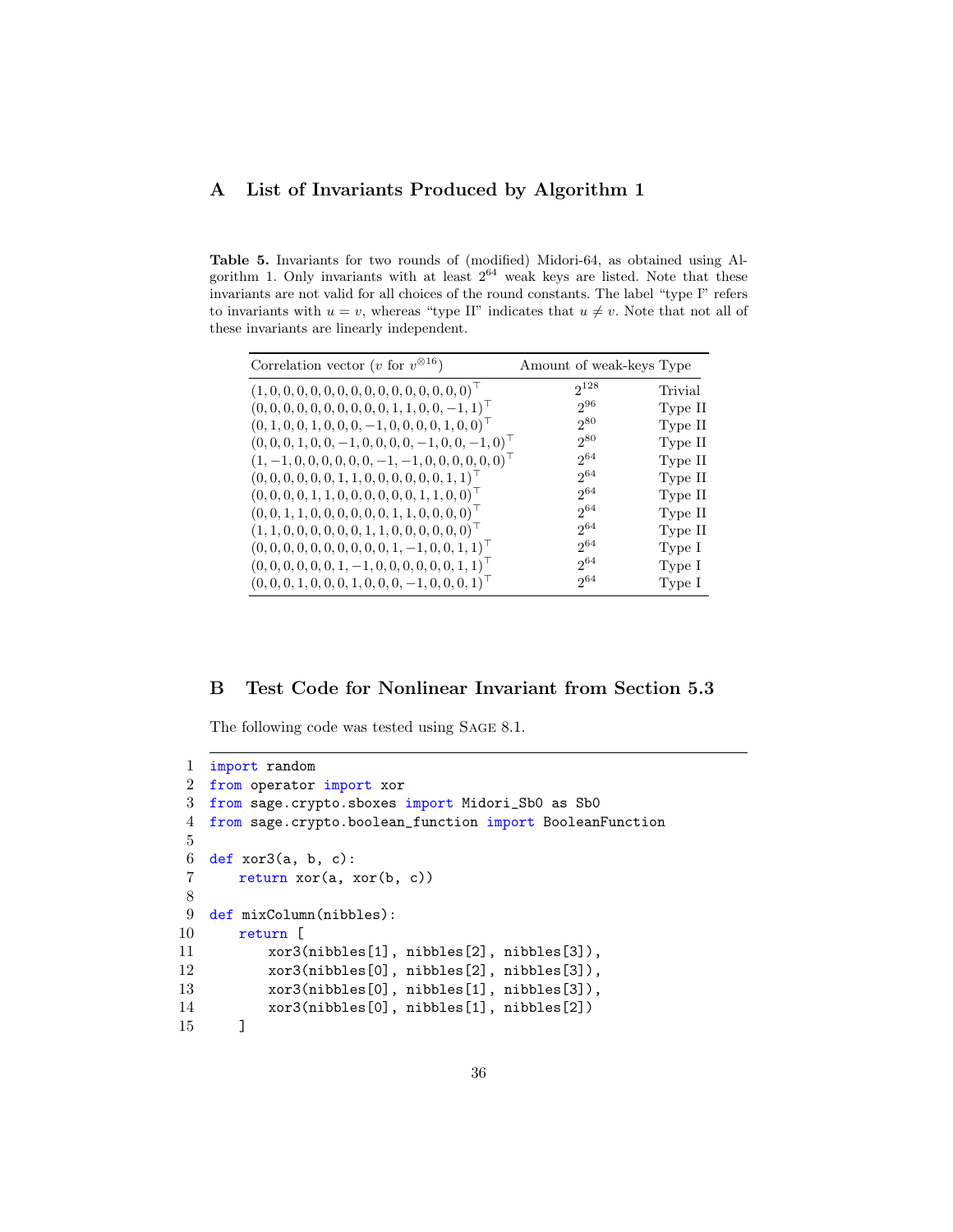```
16
17 def subCell(nibbles):
18 for i in range(16):
19 nibbles[i] = Sb0(nibbles[i])
20
21 def addKey(nibbles, key):
22 for i in range(16):
23 \qquad \qquad \text{nibbles[i]} = \text{xor(nibbles[i], key[i])}24
25 \text{ RC} = \text{C}26 [0,0,0,1,0,1,0,1,1,0,1,1,0,0,1,1], [0,1,1,1,1,0,0,0,1,1,0,0,0,0,0,0],
27 [1,0,1,0,0,1,0,0,0,0,1,1,0,1,0,1], [0,1,1,0,0,0,1,0,0,0,0,1,0,0,1,1],
28 [0,0,0,1,0,0,0,0,0,0,1,0,0,1,1,1,1], [1,1,0,1,0,0,0,1,0,1,1,1,1,0,0,0,0,0],29 [0,0,0,0,0,0,1,0,0,1,1,0,0,1,1,0], [0,0,0,0,1,0,1,1,1,1,0,0,1,1,0,0],30 [1,0,0,1,0,1,0,0,1,0,0,0,0,0,0,1], [0,1,0,0,0,0,0,0,1,0,1,1,1,0,0,0],
31 \qquad [0,1,1,1,0,0,0,1,1,0,0,1,0,1,1,1], [0,0,1,0,0,0,1,0,1,0,0,0,1,1,1,0],32 \qquad [0,1,0,1,0,0,0,1,0,0,1,1,0,0,0,0], \quad [1,1,1,1,1,1,0,0,0,1,1,0,0,1,0,1,0],33 [1,1,0,1,1,1,1,1,1,0,0,1,0,0,0,0]
34 ]
35
36 def addRoundConstants(nibbles, r, b):<br>37 for i in range(16):
       for i in range(16):
38 nibbles[i] = xor(nibbles[i], RC[r][i] \ll b)
39
40 ShuffleCell = [0, 10, 5, 15, 14, 4, 11, 1, 9, 3, 12, 6, 7, 13, 2, 8]
41 def shuffleCells(nibbles):
42 result = [0] * 16
43 for i in range(16):
44 result[i] = nibbles[ShuffleCell[i]]
45 return result
46
47 def midori64(nibbles, rounds, key, b = 0):
48 whitening_key = [xor(key[0][i], key[1][i]) for i in range(16)]
49 addKey(nibbles, whitening_key)
50 for i in range(rounds - 1):
51 subCell(nibbles)
52 nibbles = shuffleCells(nibbles)
53 for j in range(4):<br>54 result = mixCo]
              result = mixColumn(nibbles[4*j:4*j+4])55 for k in range(4):
56 \text{nibbles}[4* \text{i} + \text{k}] = \text{result}[ \text{k} ]57 addRoundConstants(nibbles, i, b)
58 addKey(nibbles, key[i % 2])
59 subCell(nibbles)
60 addKey(nibbles, whitening_key)
```